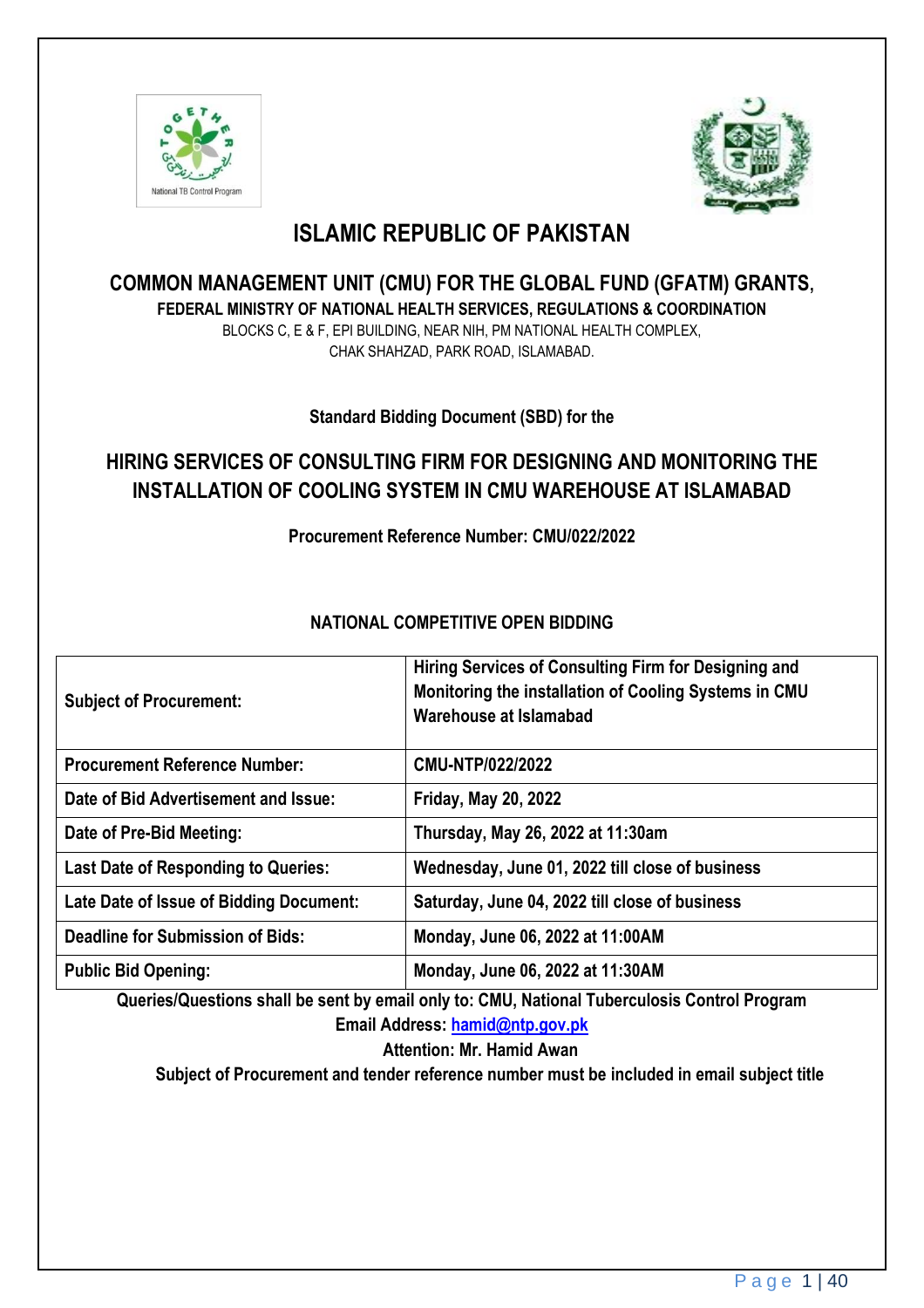# **STANDARD BIDDING DOCUMENT**

#### Table of Contents

| <b>PARTS</b>       | <b>SECTIONS</b>                                         | <b>PAGES</b> |
|--------------------|---------------------------------------------------------|--------------|
| <b>Part One:</b>   | <b>Section I. Instructions to Bidders (ITB)</b>         | 4            |
|                    | Section II. Bid Data Sheet (BDS)                        | 17           |
|                    | Section III. Evaluation methodology and criteria        | 20           |
|                    |                                                         |              |
| <b>Part Two:</b>   | Section I. Schedule of Requirements / Scope of Work     | 25           |
|                    | Section II. Technical Specifications and compliance     | 26           |
|                    | <b>Section III. Standard Forms</b>                      |              |
|                    | Form 1: Bid Form/ Cover Letter/Signed & Stamped)        | 27           |
|                    | Form 2: Price Schedule                                  | 28           |
|                    | Form 3: Delivery Schedule                               | 28           |
|                    | Form 4. Contract Form                                   | 29           |
|                    | Form 5: Form of Integrity Pact                          | 30           |
|                    | Form 6: Form of Tender or bid Security                  | 31           |
|                    | Form 7: Form of Performance Security or Guarantee       | 33           |
|                    | Form 8: Undertaking                                     | 34           |
|                    |                                                         |              |
| <b>Part Three:</b> | Section I. General Conditions of Contract (GCC)         | 35           |
|                    | <b>Section II. Special Conditions of Contract (SCC)</b> | 40           |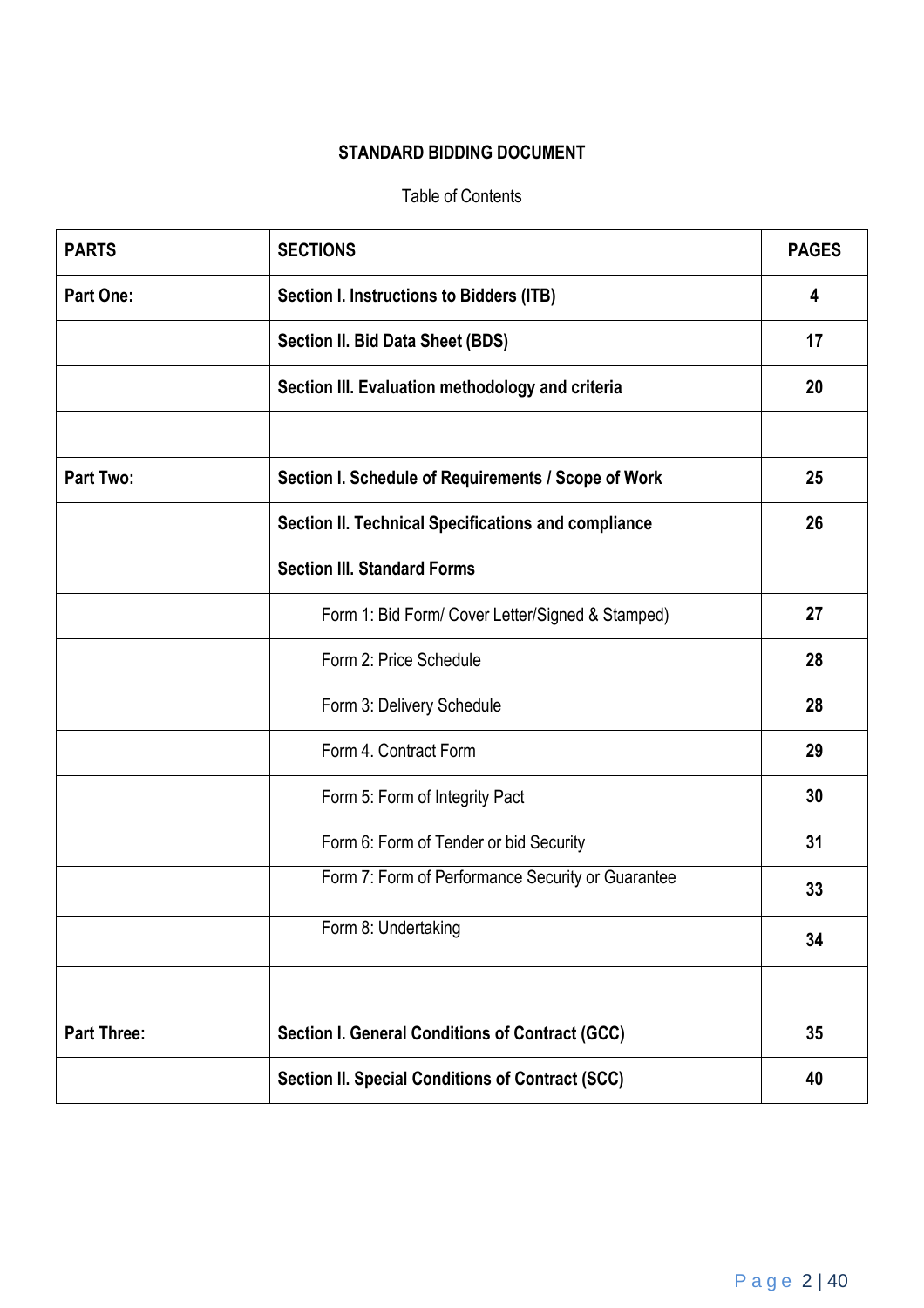



# **COMMON MANAGEMENT UNIT (CMU) FOR THE GLOBAL FUND (GFATM) GRANTS, FEDERAL MINISTRY OF NATIONAL HEALTH SERVICES, REGULATIONS & COORDINATION BLOCKS C, E & F, EPI BUILDING, NEAR NIH, PM NATIONAL HEALTH COMPLEX, CHAK SHAHZAD, PARK ROAD, ISLAMABAD.**

# **INVITATION TO BID**

- 1. The National Tuberculosis Control Program (NTP) under the Common Management Unit (CMU) for the Global Fund (GFATM) grants invites sealed bids for the **Hiring Services of Consulting Firm for Designing and Monitoring the installation of Cooling Systems in CMU Warehouse at Islamabad**, under procurement reference Number: **CMU/022/2022**.
- 2. Bidding shall be conducted under National Competitive Bidding through **Single Stage-Two Envelopes Procedure** Bidding Procedure detailed in the Public Procurement Rules (PPRA Rules) 2004 (as amended) and the GFATMapproved NTP Procurement Manual.
- 3. Eligible original Service providers firm (s) who have the experience in designing and monitoring the installation of Cooling systems in warehouses, registered with Income Tax and Sales Tax Departments and are on Active Taxpayers List of the Federal Board of Revenue (FBR) may collect / download from [www.ntp.gov.pk/tenders/,](http://www.ntp.gov.pk/tenders/) the bidding documents in English, at free of cost, from the office of the undersigned during office working hours up to **Monday, June 04, 2022 (close of business)**. The Bidding Documents can also be secured through sending email at [hamid@ntp.gov.pk](mailto:hamid@ntp.gov.pk) **starting from Friday, May 20, 2022**.
- 4. There shall be **a pre–bid meeting** at the office of the undersigned on **Thursday, May 26, 2022 at 11:30am.** Written questions and inquiries about the bids from potential bidders shall be emailed to **[hamid@ntp.gov.pk](mailto:hamid@ntp.gov.pk) not later than five (05) days** to the deadline for bid submission.
- 5. The bid must be accompanied with a refundable Bid Security or Earnest money of **at least two percent (02%)** of the total bid value in Pakistan Rupees in the shape of Bank Demand Draft, Call Deposit Receipt or Bank Guarantee in the name of **National TB Control Program**. Original Bid Security or Earnest money shall be attached with the original financial bid **whereas a copy with completely concealed and blank un-readable amount shall be attached in the technical bid**.
- 6. The sealed bids shall reach to the office of undersigned through registered Mail Services, Courier Services or by hand submission on or before **Monday, June 06, 2022 at 11:00AM**. Late bids shall be rejected. The bids shall be opened publicly on the same day by the Procurement committee in the presence of representatives of the bidders who choose to attend at **11:30 AM** at the office of the undersigned.

# **Head - Procurement and Supply Chain Management PHONE NO. 051-8438081. 9255621-3**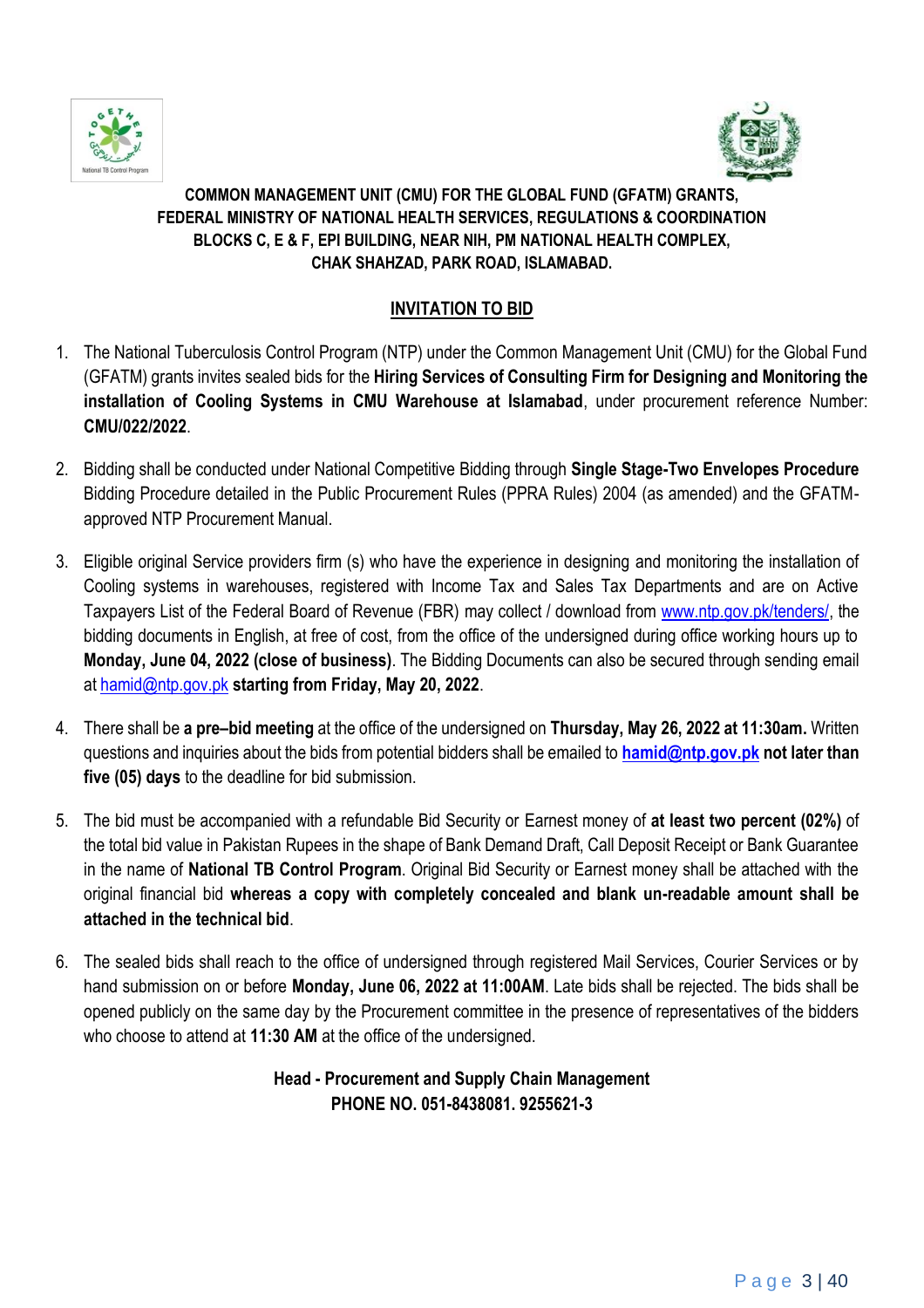#### **PART ONE: SECTION I. Instructions to Bidders (ITB)**

#### **A. Introduction**

- **1. Name of Purchaser and address and source of funding**  1.1 Common Management Unit (CMU) for the Global Fund (GFATM) Grants, National Tuberculosis Control Program. Federal Ministry Of National Health Services, Regulations & Coordination, Blocks C, E & F, EPI Building, Near NIH, PM National Health Complex, Chak Shahzad, Park Road, Islamabad.
	- 1.2 The Global Fund to Fight AIDS, Tuberculosis and Malaria has awarded a grant to National TB Control Program (NTP) under the Common Management Unit (CMU) for the Global Fund (GFATM) Grants and part of the funds shall be utilized for the **Hiring Services of Consulting Firm for Designing and Monitoring the installation of Cooling Systems in CMU Warehouse at Islamabad**.
- **2. Eligible Bidders and eligible goods/services** 2.1 This Invitation for Bids is open to eligible **Service providers Firm (s) who have experience in designing and monitoring the installation of Cooling System in Warehouses**, registered with Income Tax and General Sales Tax Departments and are on Active Taxpayers List of the Federal Board of Revenue (FBR), with a National Tax Number
	- 2.2 Bidders shall not be eligible to bid if they are under a declaration of ineligibility for corrupt and fraudulent practices issued by any Government of Pakistan (Federal, Provincial), a local body or a public sector / international organization in accordance with ITB Clause 32.

For evidence of blacklist by any public organization, the reference source of information shall be the public database of the respective Federal and Provincial Public Procurement Regulatory Authority.

The law mandates public entities to notify the Federal and Provincial Public Procurement Regulatory Authorities of any supplier blacklisted by a public entity; therefore, the Federal and Provincial Public Procurement Regulatory Authorities databases shall serve as the primary and the only reference point for any blacklisted supplier by any public organization.

CMU shall not verify blacklisting information with any individual public entity where such information is not published on the public database of the respective Federal and Provincial Public Procurement Regulatory Authority.

2.3 Bidders shall not be eligible to bid if their Directors, Managing Partners, Chief Executives Officer have any relative working in CMU or worked with **CMU** during the last seven (07) years.

The interested bidders shall sign and submit an integrity pact (annexed to this document) to disclose any relative working with CMU

2.4 Bidders shall not be eligible to bid if the bidder has poor market reputation and have previously defaulted on quality while supplying goods or providing services to CMU.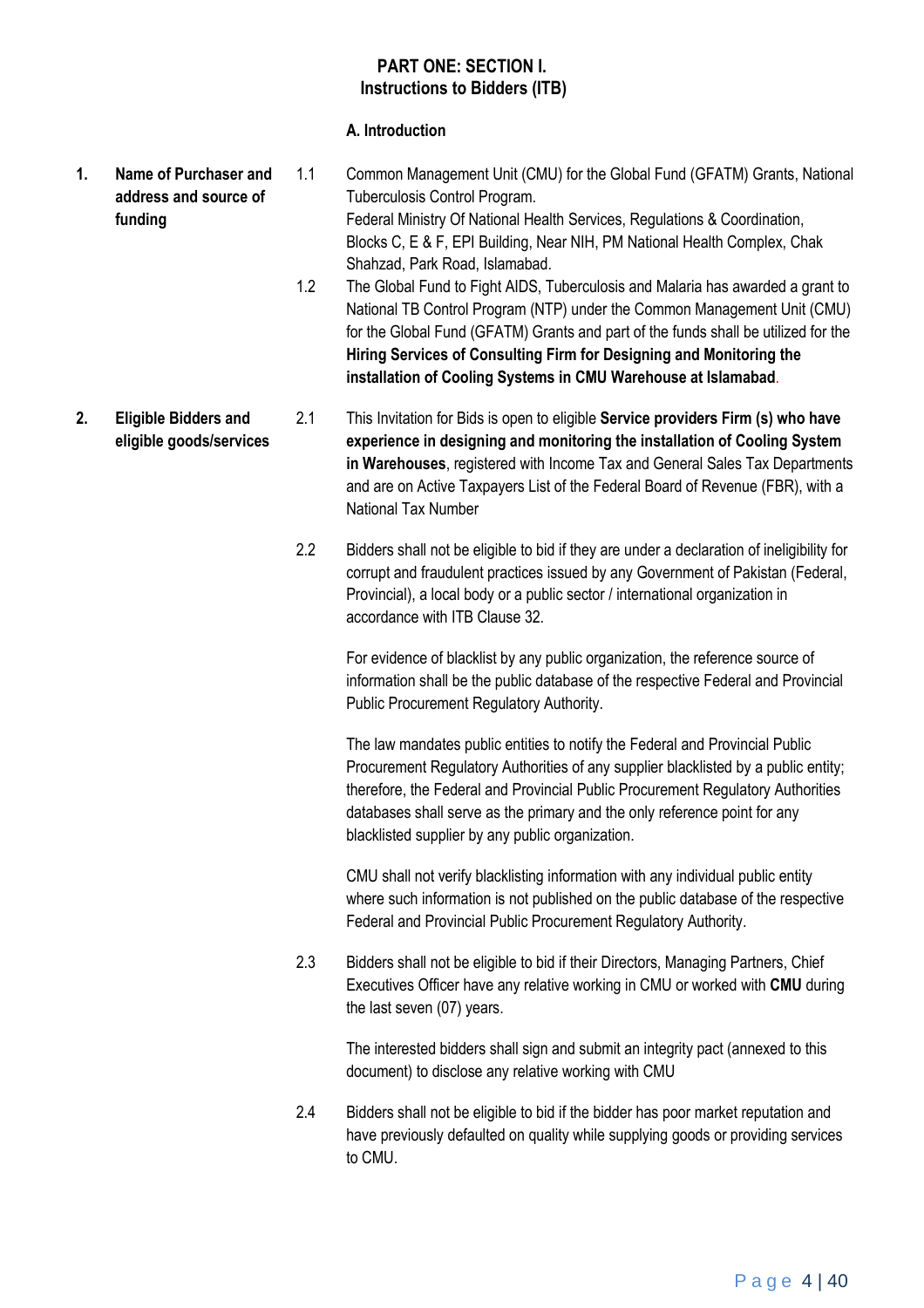- 2.5 All goods and related services to be supplied / provided under the contract shall have their origin in eligible source countries of the world with whom the Islamic Republic of Pakistan has commercial relations and its Bidding Documents and all expenditures made under the contract will be limited to such goods and services.
- 2.6 For purposes of this clause, "origin" means the place where the goods are mined, grown, or produced, or the place from which the related goods / services are supplied /provided. Goods are produced when, through manufacturing, processing, or substantial and major assembly of components, a commerciallyrecognized product/deliverables results that is substantially different in basic characteristics or in purpose or utility from its components.
- 2.7 The origin of goods and services is distinct from the nationality of the Bidder.
- **3. Cost of Bidding** 3.1 The Bidder shall bear all costs associated with the preparation and submission of its bid, and the purchaser named in the Bid Data Sheet, hereinafter referred to as "the Purchaser." will in no case be responsible or liable for those costs, regardless of the conduct or outcome of the bidding process

#### **B. The Bidding Documents**

- **4. Content of Bidding Documents** 4.1 The Goods / services required, bidding procedures, and contract terms are prescribed in the bidding documents. In addition to the Invitation To Bid, the bidding documents include:
	- Instructions to Bidders (ITB)
	- Bid Data Sheet (BDS)
	- General Conditions of Contract (GCC)
	- Special Conditions of Contract (SCC)
	- Schedule of Requirements
	- Technical Specifications and or Terms of Reference (ToRs)
	- Bid Form and Price Schedules
	- Contract Form
	- All clarifications and addendums issued during the bidding period
	- Necessary annexures (if any)
	- 4.2 The Bidder is expected to examine all instructions, forms, terms and specifications / TORs in the bidding documents. Failure to furnish all information required by the bidding documents or to submit a bid not substantially responsive to the bidding documents in every respect will be at the Bidder's risk and may result in the rejection of its bid.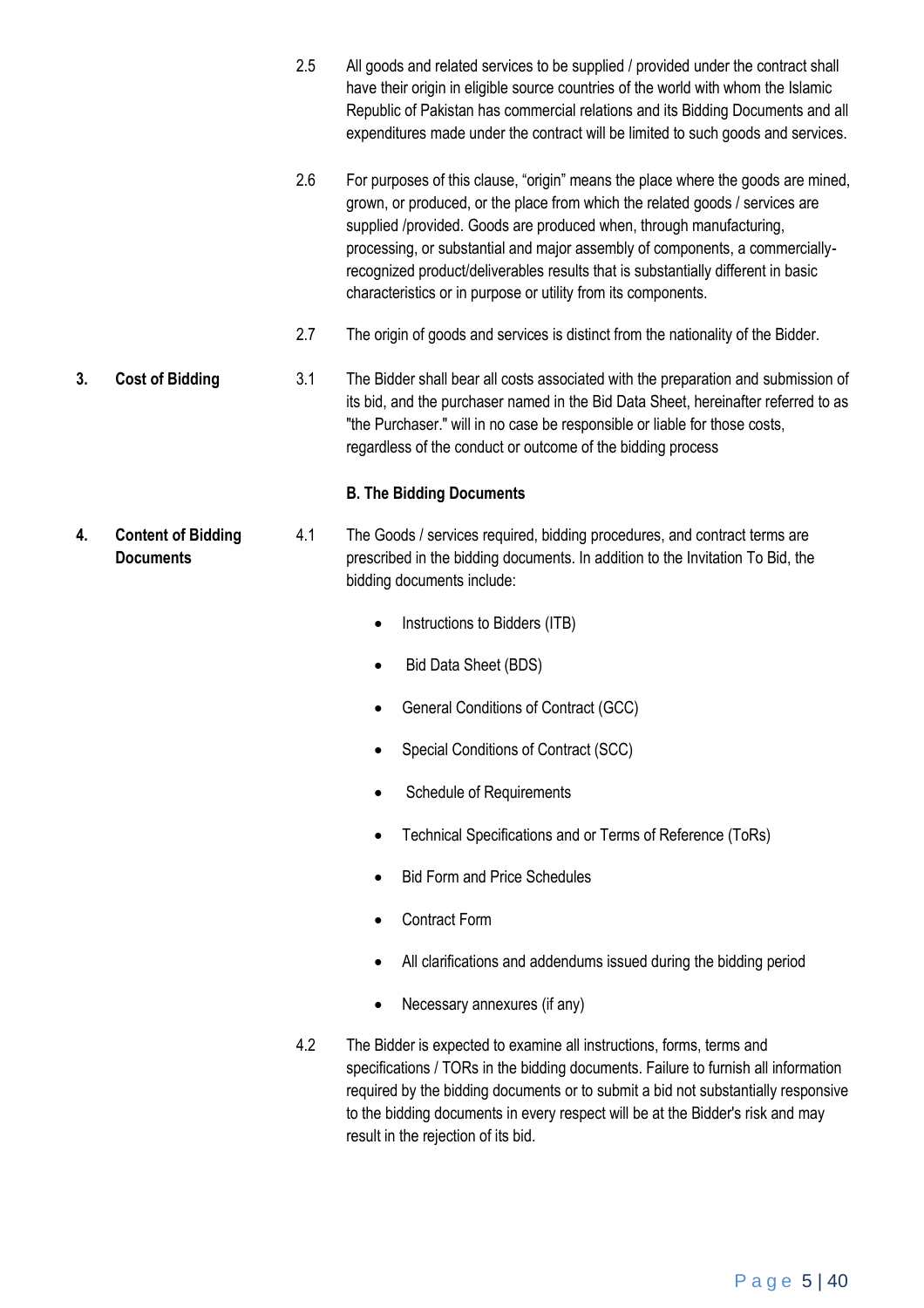**5. Clarification of Bidding Documents** 5.1 A prospective Bidder requiring any clarification of the bidding documents may notify the purchaser in writing at the purchaser's address indicated in Bid Data Sheet (BDS). The purchaser will respond in writing to any request for clarification of the bidding documents which it receives no later than five (05) days prior to the deadline for the submission of bids prescribed in the Bid Data Sheet.

> Written copies of the Purchaser's response (including an explanation of the query but without identifying the source of inquiry) will be sent to all prospective bidders that have received the bidding documents directly from the purchaser.

- **6. Amendment of Bidding Documents** 6.1 At any time prior to the deadline for submission of bids, the purchaser, for any reason, whether at its own initiative or in response to a clarification requested by a prospective Bidder, may modify the bidding documents by amendment, without substantially changing nature of procurement.
	- 6.2 All bidders those have obtained the bidding documents, from the Purchaser, will be notified of the amendment in writing which will be binding on them.
	- 6.3 In order to allow prospective bidders reasonable time in which to take the amendment into account in preparing their bids, the Purchaser, at its discretion, may extend the deadline for the submission of bids.

#### **C. Preparation of Bids and Bidding Procedure**

- 7.1 **Single stage – two envelopes** bidding procedure shall be applied:
	- (i) The bid shall comprise a single package containing two **separate envelopes**. Each envelope shall contain separately the financial proposal and the technical proposal;
	- (ii) the envelopes shall be marked as "FINANCIAL PROPOSAL" and "TECHNICAL PROPOSAL" in bold and legible letters to avoid confusion;
	- (iii) initially, only the envelope marked "TECHNICAL PROPOSAL" shall be publically opened in the presence of bidder's representatives who are able to attend the public technical bid opening ceremony;
	- (iv) the envelope marked as "FINANCIAL PROPOSAL" shall be retained in the custody of Purchaser without being opened. During Technical Bid opening, the purchaser shall also examine the sealed financial proposal to make ensure that it is free of tempering. The purchaser shall initial/sign and stamp on the sealed financial proposal to ensuring that it cannot be opened and re-sealed without detection;
	- (v) the Purchaser shall evaluate the technical proposal, without reference to the price and reject any proposal which does not conform to the specified preliminary and technical requirements;
	- (vi) during the technical evaluation no amendments/modifications in the technical proposal shall be permitted, unless as provided under ITB 22;
	- (vii)the financial proposals of bids shall be opened publicly at a time, date and venue as announced and communicated to the Bidders. Bidders who fail

**7 Single stage – two envelopes bidding procedure**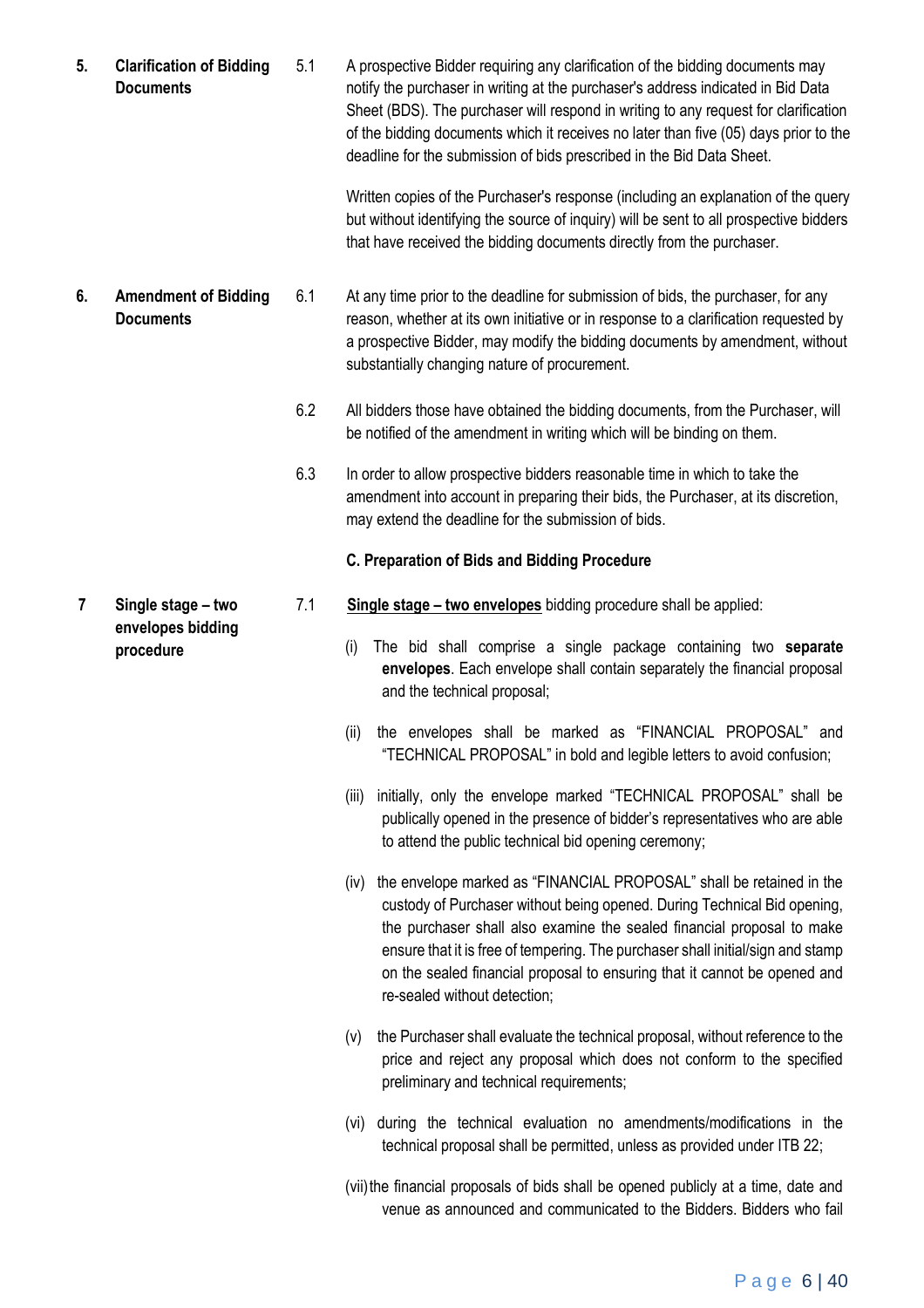|     |                             |      | preliminary and technical evaluation shall not be invited for the financial bid<br>opening ceremony;                                                                                                                                                                                                                                                                                                                              |
|-----|-----------------------------|------|-----------------------------------------------------------------------------------------------------------------------------------------------------------------------------------------------------------------------------------------------------------------------------------------------------------------------------------------------------------------------------------------------------------------------------------|
|     |                             |      | (viii) After the evaluation and approval of the technical proposal, the Purchaser<br>shall at a time within the bid validity period, publicly open the financial<br>proposals of the technically accepted bids only.                                                                                                                                                                                                              |
|     |                             |      | (ix) As per rules, the Purchaser is not mandated to share with bidders detailed<br>results of preliminary and technical evaluation, prior to opening of financial<br>proposals. The Purchaser shall issue an Evaluation Report to all<br>participating suppliers after concluding the Financial Bid Evaluation, as<br>stipulated by the procurement rules.                                                                        |
|     |                             |      | The financial proposals of bidders found technically non-responsive shall be<br>(x)<br>returned un-opened to the respective Bidders; and                                                                                                                                                                                                                                                                                          |
|     |                             |      | (xi) the bid that passes preliminary and technical evaluation and has quoted the<br>lowest price for provision of services of design and monitoring the<br>installation of cooling systems shall be declared as the best evaluated<br>bidder for that grant.                                                                                                                                                                      |
|     |                             |      | (xii) Financial comparative analysis of technically qualified bids shall be made by<br>comparing the total bid price quoted by a firm; the bidder with the lowest<br>overall price for said activity shall be declared as the best evaluated bidder<br>to do the job.                                                                                                                                                             |
|     |                             |      | (xiii) A bidder shall not be permitted to withdraw a technical or financial bid after<br>the deadline for bid submission and before the public announcement of<br>results of financial bid evaluation, unless the bidder is declared technically<br>unqualified. All financial bids of technically qualified bidders shall be<br>opened, irrespective of whether the bidder has withdrawn from the<br>procurement process or not. |
| 8   | <b>Language of Bid</b>      | 8.1  | The bid prepared by the Bidder, as well as all correspondence and documents<br>relating to the bid exchanged by the Bidder and the Procuring agency shall be<br>written in the language specified in the Bid Data Sheet.                                                                                                                                                                                                          |
|     |                             |      | Supporting documents and printed literature furnished by the Bidder may be in<br>another language provided they are accompanied by an accurate translation of<br>the relevant passages in the language specified in the Bid Data Sheet, in which<br>case, for purposes of interpretation of the Bid, the translation shall govern.                                                                                                |
| 8A. | <b>Documents Comprising</b> | 8A.1 | The bid prepared by the Bidder shall comprise the following components:                                                                                                                                                                                                                                                                                                                                                           |
|     | the Bid                     |      | a Bid Form and a Price Schedule completed in accordance with ITB<br>a)<br>Clauses 9, 10 and 11.                                                                                                                                                                                                                                                                                                                                   |
|     |                             |      | b)<br>documentary evidence established in accordance with ITB Clause 12 that<br>the Bidder is eligible to bid and is qualified to perform the contract if its bid<br>is accepted;                                                                                                                                                                                                                                                 |
|     |                             |      | documentary evidence established in accordance with ITB Clause 13 that<br>C)<br>the goods / services and ancillary services to be supplied / delivered by<br>the Bidder are eligible goods and services and conform to the bidding                                                                                                                                                                                                |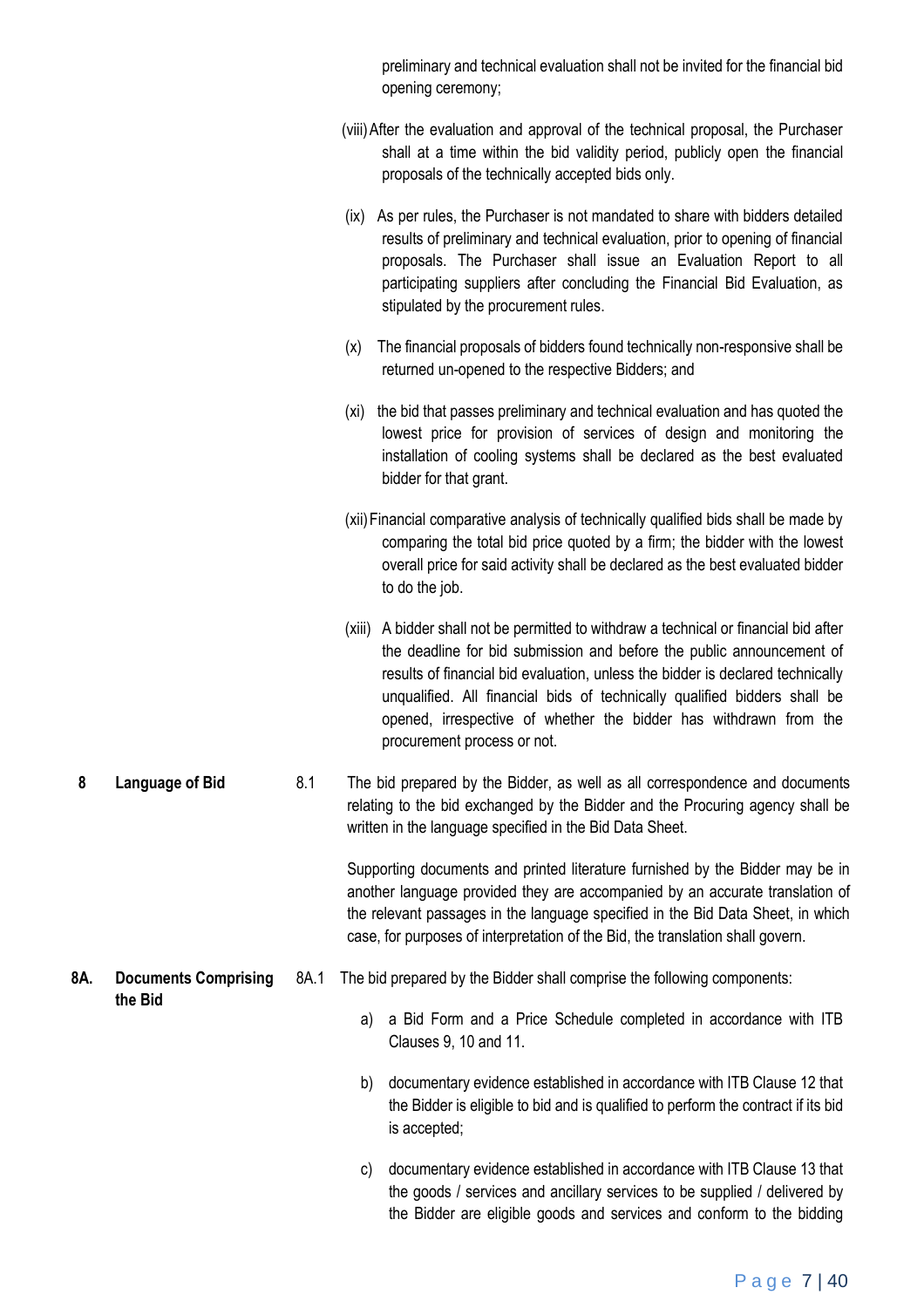#### documents; and

- d) bid security furnished in accordance with ITB Clause 14.
- e) See under Part 1: Section III for Summary Evaluation Methodology and criteria and list of required documents
- **9. Bid Form** 9.1 The Bidder shall complete the Bid Form and the appropriate Price Schedule furnished in the bidding documents, indicating the goods / services to be supplied/provided, a brief description of the goods/services, country of origin, quantity, and prices.
- **10. Bid Prices** 10.1 The Bidder shall indicate on the appropriate Price Schedule the unit prices (where applicable) and total bid price of the goods / services it proposes to supply / provide under the contract.
	- 10.2 Prices indicated on the Price Schedule shall be delivered duty paid (DDP) prices. The price of other (incidental) services, if any, listed in the Bid Data Sheet will be entered separately. The bidder shall be responsible for all out of pocket costs including and not limited to meals, incidental costs, transport/flight charges..
	- 10.3 The Bidders' separation of price components in accordance with ITB Clause 10.2 above will be solely for the purpose of facilitating the comparison of bids by the Purchaser and will not in any way limit Purchaser's right to contract on any of the terms offered.
	- 10.4 Prices quoted by the Bidder shall be fixed during the Bidder's performance of the contract and not subject to variation on any account, unless otherwise specified in the Bid Data Sheet. A bid submitted with an adjustable price quotation will be treated as nonresponsive and will be rejected, two or more prices for a single item / service will be treated as non-responsive.
- **11. Bid Currencies** 11.1 Prices shall be quoted in Pakistan Rupees unless otherwise specified in the Bid Data Sheet.
	- 12.1 Pursuant to ITB Clause 2 and 8, the Bidder shall furnish, as part of its bid, documents establishing the Bidder's eligibility to bid and its qualifications to perform the contract if its bid is accepted.
		- 12.2 The documentary evidence of the Bidder's eligibility to bid shall establish to the Procuring agency's satisfaction that the Bidder, at the time of submission of its bid, is from an eligible country as defined under ITB Clause 2.
		- 13.3 The documentary evidence of the Bidder's qualifications to perform the contract if its bid is accepted shall establish to the Procuring agency's satisfaction:
			- a) that the Bidder has the financial, technical, and management capability necessary to perform the contract;
			- b) that the Bidder meets the qualification criteria listed in the Bid Data Sheet.
			- c) See Part 1: Section III: Evaluation Methodology and Criteria for a summary of minimum documents required to establishing bidder's

**12. Documents Establishing Bidder's Eligibility and Qualification**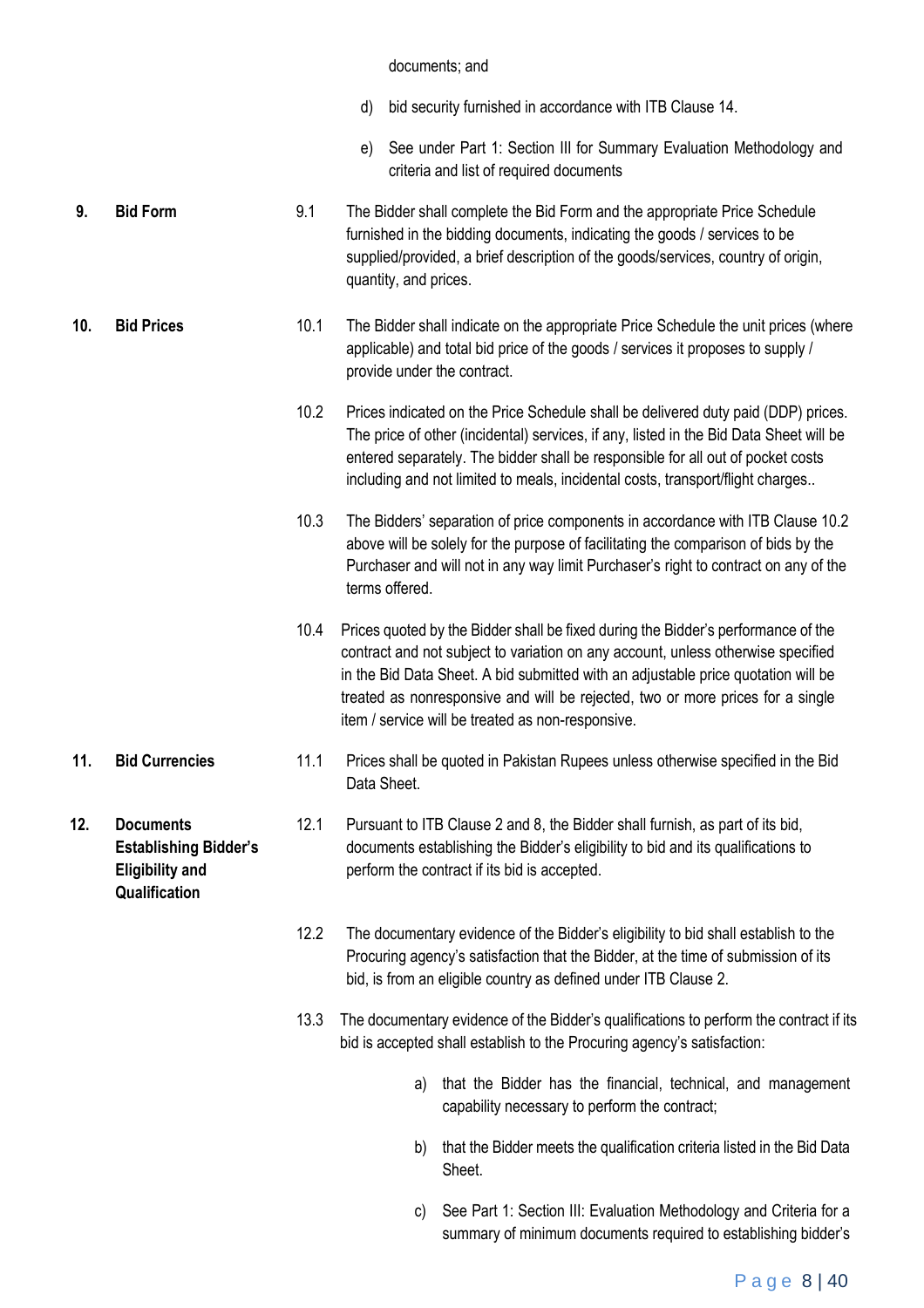- **13 Documents Establishing Goods'/Services' Eligibility and Conformity to Bidding Documents**
- 13.1 Pursuant to ITB Clause 2 and 8, the Bidder shall furnish, as part of its bid, documents establishing the eligibility and conformity to the bidding documents of all goods and services which the Bidder proposes to supply / provide under the contract.
	- 13.2 The documentary evidence of the eligibility of the goods and services shall consist of a statement in the Price Schedule of the country of origin of the goods and services offered which shall be confirmed by a certificate of origin issued at the time of shipment.
	- 13.3 The documentary evidence of conformity of the goods and services to the bidding documents may be in the form of literature, flow-charts drawings, and data, and shall consist of:
		- a) a detailed description of the essential technical and performance characteristics of the goods or methodology of service delivery;
		- b) a list giving full particulars, including available sources and current prices of spare parts, special tools, etc., necessary for the proper and continuing functioning of the goods / services for a period to be specified in the Bid Data Sheet, following commencement of the use of the goods / services by the Procuring agency, if applicable; and
		- c) an item-by-item commentary on the Procuring agency's Technical Specifications demonstrating substantial responsiveness of the goods and services to those specifications, or a statement of deviations and exceptions to the provisions of the Technical Specifications/requirements.
	- 13.4 For purposes of the commentary to be furnished pursuant to ITB Clause 13.3(c) above, the Bidder shall note that standards for workmanship, material, and equipment, as well as references to brand names or catalogue numbers designated by the Procuring agency in its Technical Specifications, are intended to be descriptive only and not restrictive. The Bidder may substitute alternative standards, brand names, and/or catalogue numbers in its bid, provided that it demonstrates to the Procuring agency's satisfaction that the substitutions ensure substantial equivalence to those designated in the Technical Specifications /requirements.
- **14. Bid Security** 14.1 Pursuant to ITB Clause 8, the bid must be accompanied with a refundable Bid Security or Earnest money of **at least two percent (02%) of the total bid value** in Pakistan Rupees in the shape of Bank Demand Draft, Call Deposit Receipt or Bank Guarantee in the name of **National TB Control Programme** having **Federal Tax Number (FTN) 9010124-8**.

**Original Bid Security or Earnest money shall be attached with the original financial bid. A copy/photocopy with completely concealed and blank unreadable amount shall be attached in the technical bid.**

14.2 The bid security shall be valid for the entire bid validity period plus an additional twenty-eight (28) days. The additional twenty-eight (28) days shall be counted after the last day of the bid validity period.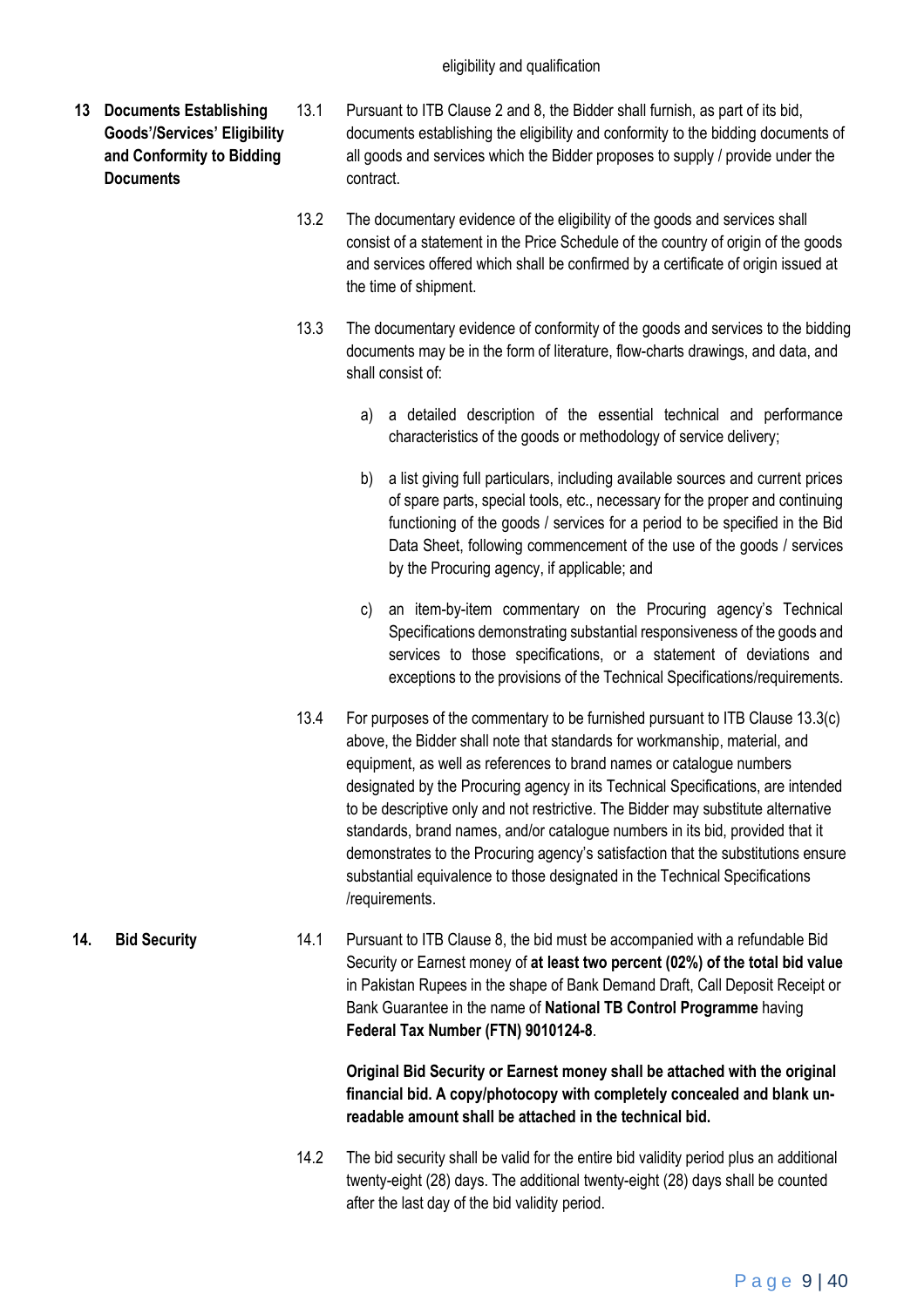**For avoidance of doubt, if the bid validity period is 120 days counted from the date of the deadline for bid submission, the bid security shall be valid for at least 148 days (120 days plus 28 days).** 

- 14.3 The bid security is required to protect the Purchaser against the risk of Bidder's conduct which would warrant the security's forfeiture, pursuant to ITB Clause 14.7.
- 14.4 Any bid not secured in accordance with ITB clauses 14.1 and 14.2 will be rejected by the Purchaser as nonresponsive, pursuant to ITB Clause 23.
- 14.5 Unsuccessful bidders' bid security will be discharged or returned as promptly as possible but not later than thirty (30) days after the expiration of the period of bid validity prescribed by the Purchaser pursuant to ITB Clause 15.
- 14.6 The successful Bidder's bid security will be discharged upon the Bidder's submission of the performance bond specified under the bid contract terms and conditions.
- 14.7 The bid security may be forfeited:
	- (a) if a Bidder withdraws its bid during the period of bid validity.; or
	- (b) in the case of a successful Bidder, if the Bidder fails:
		- (i) to sign the Contract in accordance with ITB Clause 31;
		- or
		- (ii) to complete the services in accordance with Clause 14 of the General Condition of Contract.

(c) Notwithstanding ITB clause 14.7 (a) above, a bidder shall not be permitted to withdraw a technical or financial bid after the deadline for bid submission and before the public announcement of results of financial bid evaluation, unless the bidder is declared technically unqualified.

- 14.7 A correction of non-material arithmetic errors in the bidder's bid price that results into an increase in the total bid price shall not invalidate an initially valid and sufficient bid security submitted based on the original total bid price. A bid shall not be rejected on the reason that the correction of non-material arithmetic errors has resulted into an increase in bid price; and therefore, the submitted bid security which was initially sufficient is now insufficient.
- **15. Period of Validity of Bids** 15.1 Bids shall remain valid for the period specified in the Bid Data Sheet after the date of bid opening prescribed by the Purchaser. A bid valid for a shorter period shall be rejected by the Purchaser as non-responsive.
	- 15.2 In Exceptional circumstances, the Purchaser may solicit the Bidder's consent to an extension of the period of validity. The request and the responses thereto shall be made in writing. The bid security provided under ITB Clause 14 shall also be suitably extended. A bidder may refuse the request without forfeiting its bid security. A bidder granting the request will not be required nor permitted to modify its bid.
- **16. Format and Signing of** 16.1 The Bidder shall prepare an original and the number of copies of the bid indicated in the Bid Data Sheet, clearly marking each "ORIGNAL BID" and "COPY OF BID"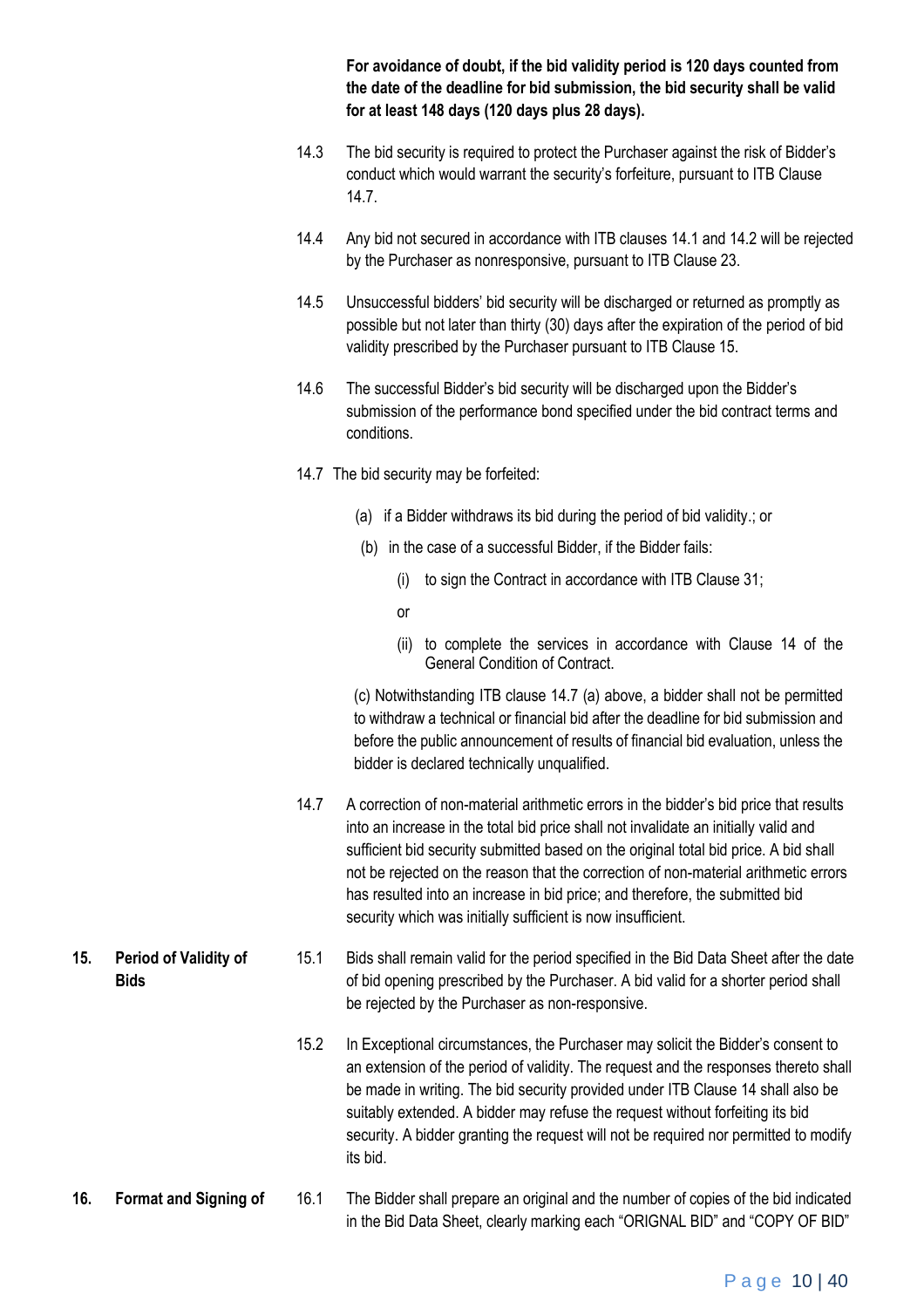**Bid** as appropriate. In the event of any discrepancy between them, the original shall govern.

> 16.2 The original and the copy or copies of the bid shall be typed or written in indelible ink and shall be signed by the Bidder or a person or persons duly authorized to bind the Bidder or the contract.

All pages of the bid, except for un-amended printed literature, shall be initialed by the person or persons signing the bid.

**The bid shall be bind without any loose papers and all pages sequentially numbered; any unbound or loose bids or papers shall not be accepted.** 

16.3 Any interlineations, erasures, or overwriting shall not be valid even if they are initialed by the person or persons signing the bid. The bid should be duly binded and each page signed/stamped by authorized person.

#### **D. Submission of Bids**

- **17. Sealing and Marking of Bids** 17.1 The Bidder shall seal the original and each copy of the bid in separate envelopes, duly marking the envelopes as "ORIGNAL" and "COPY." The envelopes shall then be sealed in an outer envelope. The outer envelope should be clearly marked with Tender No and Tender title given on the title of this Document
	- 17.2 The inner and outer envelopes shall: Be addressed to the Purchaser at the address given in the Bid Data Sheet; and

Bear the name indicated in the Bid Data Sheet, the invitation for Bids title (Subject of Procurement) and number (Procurement reference Number) indicated in the Bid Data Sheet, and a statement: "DO NOT OPEN BEFORE **Monday, June 06, 2022 at 11:30AM** " to be completed with the time and the date specified in the Bid Data Sheet, pursuant to ITB Clause 18.

- 17.3 The inner envelopes shall also indicate the name and address of the Bidder to enable the bid to be returned unopened in case it is declared "late".
- 17.4 If the outer envelope is not sealed and marked as required by ITB Clause 17.2, the Purchaser will assume no responsibility for the bid's misplacement or premature opening.
- **Submission of Bids** 18.1 Bids must be received by the Purchaser at the address specified in the Bid Data Sheet no later than the time and date specified in the Bid Data Sheet.
	- 18.2 The Purchaser may, at its discretion, extend this deadline for the submission of bids by amending the bidding documents in accordance with ITB Clause 6, in which case all rights and obligations of the Purchaser and bidders previously subject to the deadline will thereafter be subject to the deadline as extended.
- **19. Late Bids** 19.1 Any bid received by the Purchaser after the deadline for submission of bids prescribed by the Purchaser pursuant to ITB Clause 18 will be rejected and returned unopened to the Bidder.

**20. Modification and Withdrawal of Bids** 20.1 The Bidder may modify or withdraw its bid after the bid's submission, provided that written notice of the modification, including substitution or withdrawal of the bids, is received by the Purchaser prior to the deadline prescribed for submission

**18. Deadline for**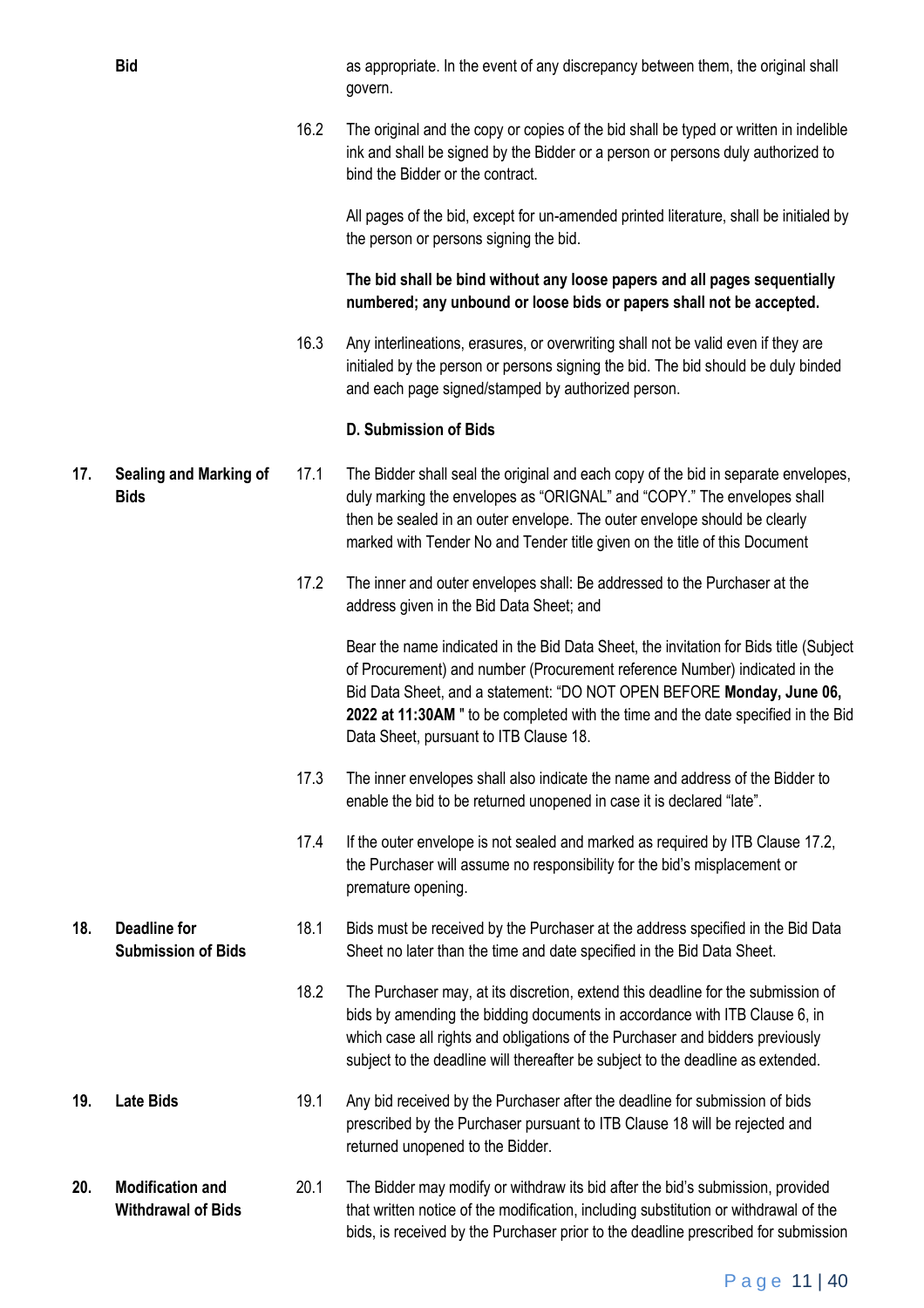of bids in ITB 18.1.

A bidder shall not be permitted to withdraw a technical or financial bid after the deadline for bid submission and before the public announcement of results of financial bid evaluation, unless the bidder is declared technically unqualified. All financial bids of technically qualified bidders shall be opened, irrespective of whether the bidder has withdrawn from the procurement process or not.

- 20.2 The Bidder's modification or withdrawal notice shall be prepared sealed, marked and dispatched in accordance with the provision of ITB Clause 17. A withdrawal notice may also be sent by cable, but followed by a signed confirmation copy, postmarked not later than the deadline for submission of bids.
- 20.3 No bid may be modified after the deadline for submission of bids, except as provided for in ITB 22.
- 20.4 No bid may be withdrawn in the interval between the deadline for submission of bids and the expiration of the period of bid validity specified by the Bidder on the Bid Form. Withdrawal of a bid during this interval shall result in the Bidder's forfeiture of its bid security, pursuant to the ITB Clause 14.7

#### **E. Opening and Evaluation of Bids**

- **21 Opening of Bids by the Purchaser** 21.1 The Purchaser will open all bids in the presence of bidders' representatives who choose to attend, at the time, on the date and at the place specified in the Bid Data Sheet in accordance the **Single stage – two envelopes bidding procedure detailed in ITB 7**. The bidders' representatives who are present shall sign a register/ attendance sheet evidencing their attendance.
	- 21.2 The bidders' names, bid modifications or withdrawals, total bid prices, discounts, and the presence or absence of requisite bid security and such other details as the Purchaser, at its discretion, may consider appropriate, will be announced at the opening. No bid shall be rejected at bid opening, except for late bids, which shall be returned unopened to the Bidder pursuant to ITB Clause 19.
	- 21.3 Bids that are not opened and read out at bid opening shall not be considered further for evaluation, irrespective of the circumstances. Bids withdrawn before the deadline for bid submission of bids shall be returned unopened to the bidders.
	- 21.4 A bidder shall not be permitted to withdraw a technical or financial bid after the deadline for bid submission and before the public announcement of results of financial bid evaluation, unless the bidder is declared technically unqualified. All financial bids of technically qualified bidders shall be opened, irrespective of whether the bidder has withdrawn from the procurement process or not.
	- 21.5 The Purchaser will prepare minutes of the bid opening.
- **22. Clarification of Bids** 22.1 To assist in evaluation and comparison of Bids the Procuring Entity may, at its discretion, ask the bidder for a clarification of its Bid and submission of additional supporting information. The request for clarification and the response shall be in writing and shall not change the unit prices or technical specifications of the Bid.
	- 22.2 For avoidance of doubt, the purchaser shall not ask for clarifications that result into amendment of the **unit prices**, material amendment of the **technical**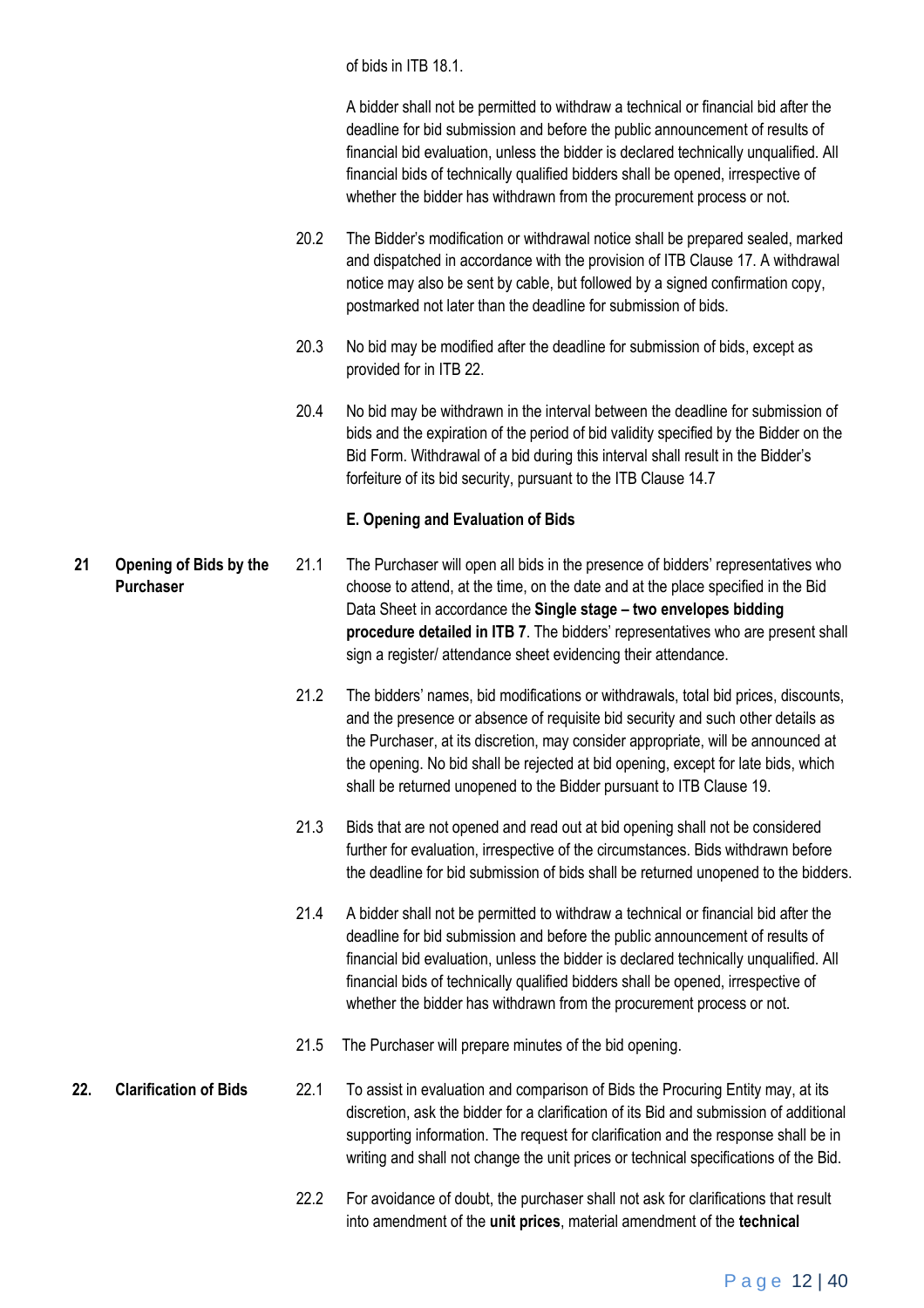#### **specifications/TORs**, as well as the **Bid Form**.

22.3 The purchaser shall be at liberty to request for any historical documents from bidders during the bid evaluation process.

Historical documents are non-material and shall not constitute change in the technical nature of the bid.

For avoidance of doubt, historical documents are documents and information that **existed prior to the public announcement of the bid**, and may include and not limited to company registration documents; manufacturers and dealers authorization; firm and service quality certifications; bidder and staff practicing licenses and trading licenses and authorization; previous importation documents; previous contracts, contract performance certificates and purchase orders, work orders; service registration status; bidder's bank information, bank certificates and bank statement; tax registration certificates and status; and company's operating capacity;

- 23.1 The Purchaser will examine the bids to determine whether they are complete, whether any computational errors have been made, whether required sureties have been furnished, whether the documents have been properly signed, and whether the bids are generally in order.
	- 23.2 Arithmetical errors will be rectified on the following basis. If there is a discrepancy between the unit price and the total price that is obtained by multiplying the unit price and quantity, the unit price shall prevail, and the total price shall be corrected. If the Supplier does not accept the correction of the errors, its bid will be rejected, and its bid security may be forfeited. If there is a discrepancy between words and figures, the amount in words will prevail.
	- 23.3 The Purchaser may waive any minor informality, nonconformity, or irregularity in a bid which does not constitute a material deviation, provided such waiver does not prejudice or affect the relative ranking of any Bidder.
	- 23.4 Prior to the detailed evaluation, pursuant to ITB Clause 23 the Purchaser will determine the substantial responsiveness of each bid to the bidding documents. For purposes of these Clauses, a substantially responsive bid is one which conforms to all the terms and conditions of the bidding documents without material deviations. Deviations from, or objections or reservation to critical provisions, such as those concerning Bid Security and Taxes and Duties will be deemed to be a material deviation. The Purchaser's determination of a bid's responsiveness is to be based on the contents of the bid itself without recourse to extrinsic evidence, unless as provided for under ITB 22.
	- 23.5 If a bid is not substantially responsive, it will be rejected by the Purchaser and may not subsequently be made responsive by the Bidder by correction of the nonconformity.
- 24.1 The Purchaser will evaluate and compare the bids which have been determined to be substantially responsive, pursuant to ITB Clause 23.
	- 24.2 The Purchaser's evaluation of a bid, further elaborated under Bid Data Sheet, will be on Delivered Duty Paid (DDP) price inclusive of prevailing duties, taxes and transportation charges, and it will exclude any allowance for price adjustment

**23. Preliminary examination**

**24. Evaluation and comparison of Bids**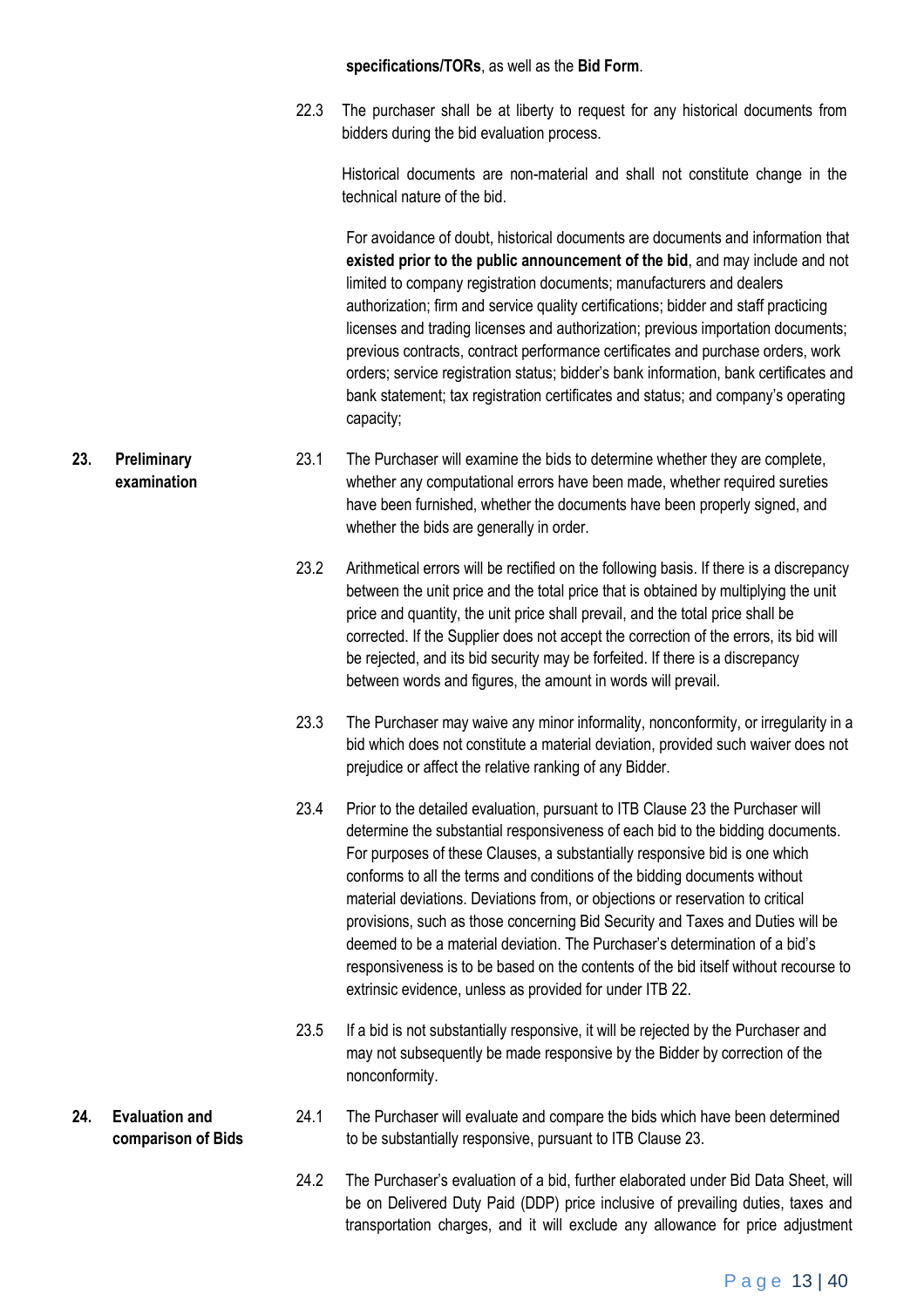during the period of execution of the contract, if provided in the bid. The bidder is responsible for all out of pocket costs including and not limited to meals, incidental costs, transport/flight charges.

24.3 See Part 1: Section III for the detailed Evaluation Methodology and Criteria

**25. Contacting the Purchaser** 25.1 Subject to ITB Clause 22, no Bidder shall contact the Purchaser on any matter relating to its bid, from the time of the bid opening to the time the contract is awarded. If the Bidder wishes to bring additional information to the notice of the Purchaser, it should do so in writing.

> 25.2 **Any effort by a Bidder to influence the Purchaser in its decisions on bid evaluation, bid comparison, or contract award may result in the rejection of the Bidder's bid**.

#### **F. Award of Contract:**

- **26. Post- qualification** 26.1 In the absence of prequalification, the Procuring agency will determine to its satisfaction whether the Bidder that is selected as having submitted the lowest evaluated responsive bid is qualified to perform the contract satisfactorily, in accordance with the criteria listed in ITB Clause 12.
	- 26.2 The determination will take into account the Bidder's financial, technical, and management capabilities. It will be based upon an examination of the documentary evidence of the Bidder's qualifications submitted by the Bidder, pursuant to ITB Clause 12, as well as such other information as the Procuring agency deems necessary and appropriate.
	- 26.3 An affirmative determination will be a prerequisite for award of the contract to the Bidder. A negative determination will result in rejection of the Bidder's bid, in which event the Procuring agency will proceed to the next lowest evaluated bid to make a similar determination of that Bidder's capabilities to perform satisfactorily.
- **27. Award Criteria** 27.1 Subject to ITB Clause 28, the Purchaser will award the contract to the successful Bidder whose bid has been determined to be substantially responsive and has been determined to be the lowest evaluated bid, provided further that the Bidder is determined to be qualified to perform the contract satisfactorily.
- **28. Purchaser's Right to Vary Quantities at Time of Award** 28.1 The Purchaser reserves the right at the time of contract award to increase or decrease, by the percentage indicated in the Bid Data Sheet, the quantity of goods and services originally specified in the Schedule of Requirements without any change in unit price or other terms and conditions.
- **29. Purchaser's Right to Accept any Bid and to Reject any or All Bids** 29.1 The Purchaser reserves the right to accept or reject any bid, and to annul the bidding process and reject all bids at any time prior to contract award, without thereby incurring any liability to the affected Bidder or bidders. The Purchaser will inform the affected Bidder or bidders of the grounds for the Purchaser's action, if so requested, by the Purchaser shall not be required to justify the grounds.
- **30. Notification of Award** 30.1 Prior to the expiration of the period of bid validity, the Purchaser will notify the successful Bidder in writing by registered letter or by cable, to be confirmed in writing by registered letter, that its bid has been accepted.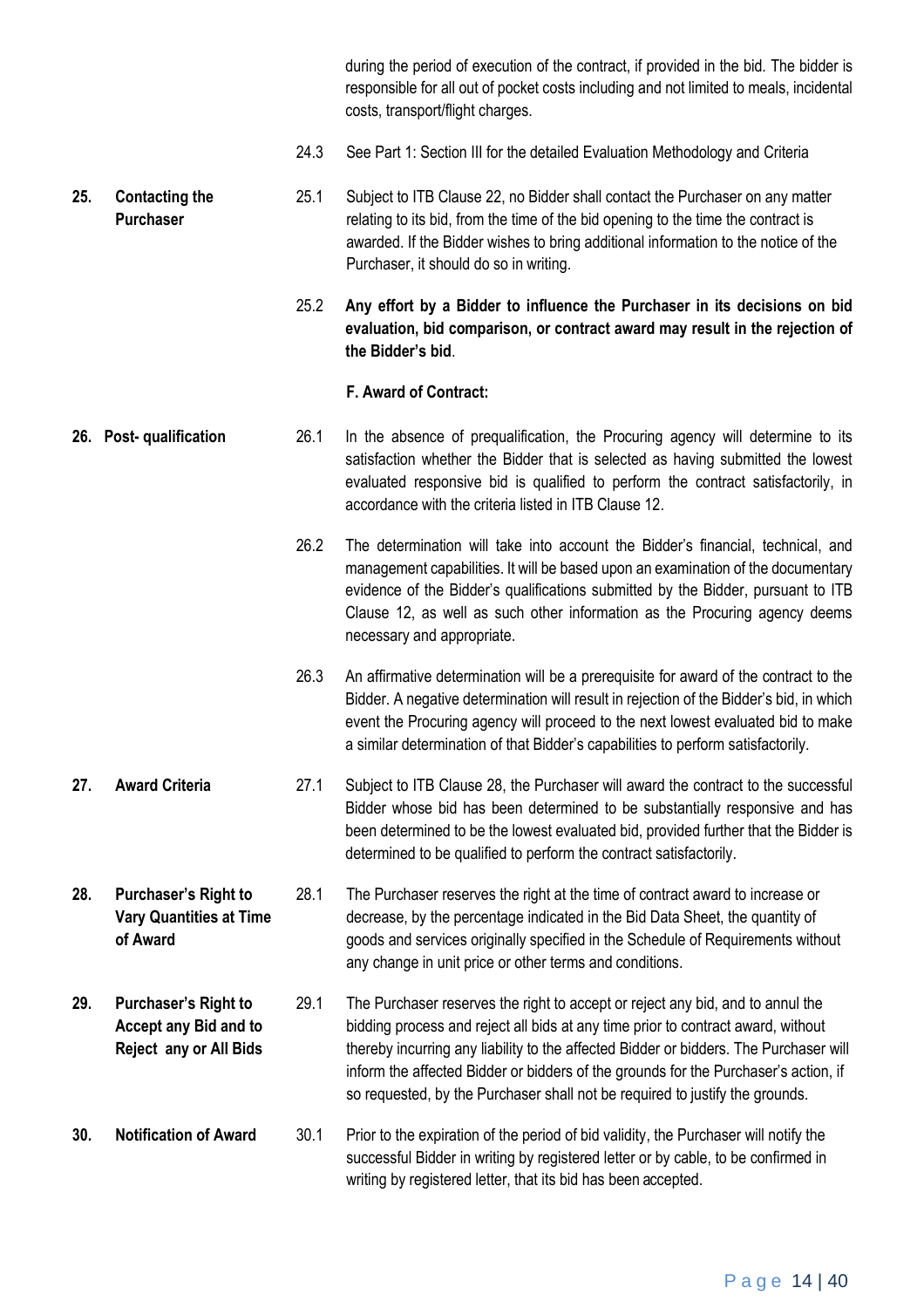|     |                                                  | 30.2 | The notification of award under ITB 30.1 will constitute the formation of the<br>Contract.                                                                                                                                                                                                                                                                                                                                                                                                                                                                                                                                                                                                                                                                                                                         |
|-----|--------------------------------------------------|------|--------------------------------------------------------------------------------------------------------------------------------------------------------------------------------------------------------------------------------------------------------------------------------------------------------------------------------------------------------------------------------------------------------------------------------------------------------------------------------------------------------------------------------------------------------------------------------------------------------------------------------------------------------------------------------------------------------------------------------------------------------------------------------------------------------------------|
|     |                                                  | 30.4 | 30.3 The Purchaser shall announce to all participating bidders the results of bid evaluation<br>in the form of a report giving justification for acceptance or rejection of bids at least<br>fifteen (15) days prior to the award of contract in shape of Final Evaluation Report<br>(FER). Provided that in case where technical proposal is to be evaluated separately,<br>prior to opening of financial proposal, the Technical Evaluation Report (TER) shall be<br>announced for seven (07) days before opening of the financial proposal.<br>Within the period specified in ITB 30.3 above, a bidder may seek clarification or<br>challenge the award decision. Prior to signing of a formal contract, the Purchaser<br>shall endeavor to resolve all complaints, disputes, and issue clarifications thereof. |
|     |                                                  |      | In case the Purchaser establishes that the complaint or request for clarification<br>submitted by the bidders to be truthful and/or of material nature, the Purchaser<br>shall recall the notification of award, at no liability and costs to the Purchaser from<br>the notified successful bidder(s). The Purchaser shall review the award decision<br>and issue a new notification of award.                                                                                                                                                                                                                                                                                                                                                                                                                     |
|     |                                                  |      | Lodging of a compliant or seeking clarification on an award decision by a bidder<br>may not stop the Purchaser from proceeding with the contracting process and<br>issue a purchase order or sign a contract to some or all successful bidders,<br>provided that the bidder's query is considered to be non-material or of no<br>consequence to the resulting contract or affects only limited bidders.                                                                                                                                                                                                                                                                                                                                                                                                            |
| 31. | <b>Signing of Contract</b>                       | 31.1 | At the same time as the Purchaser notifies the successful Bidder that its bid has<br>been accepted, the Purchaser will send the Bidder the Contract form provided in<br>the bidding documents, incorporation all agreements between the parties.                                                                                                                                                                                                                                                                                                                                                                                                                                                                                                                                                                   |
|     |                                                  | 31.2 | Within seven (07) days of receipt of the Contract Form, the successful Bidder<br>shall sign and date the contract and return it to the Purchaser.                                                                                                                                                                                                                                                                                                                                                                                                                                                                                                                                                                                                                                                                  |
|     |                                                  | 31.3 | The resulting contract shall be as specified in the Bid Data Sheet, for the specified<br>period or renewable as specified in the Bid Data Sheet. The quantities ordered<br>under the contract and price shall be as specified in the Bid Data Sheet.                                                                                                                                                                                                                                                                                                                                                                                                                                                                                                                                                               |
| 32. | <b>Performance Security</b>                      | 32.1 | The successful bidder shall furnish to the purchaser a Performance Security in<br>the form, validity period, and the amount stipulated in the Bid Data Sheet within a<br>period of twenty-eight (28) days after submission of the bidder's Letter of<br>Acceptance.                                                                                                                                                                                                                                                                                                                                                                                                                                                                                                                                                |
|     |                                                  | 32.2 | Failures of the successful bidder to comply with the requirements of Sub-Clause<br>31.2 or Clause 32.1 shall constitute sufficient grounds for the annulment of the<br>award and forfeiture of the Bid Security.                                                                                                                                                                                                                                                                                                                                                                                                                                                                                                                                                                                                   |
| 33. | <b>Corrupt Practices or</b><br><b>Fraudulent</b> | 33.1 | The Purchaser observes the highest standard of ethics during the procurement<br>and execution of such contracts. In pursuance of its policy, the purchaser:                                                                                                                                                                                                                                                                                                                                                                                                                                                                                                                                                                                                                                                        |
|     |                                                  | 33.2 | defines, for the purposes of this provision, the terms set forth below as<br>follows:                                                                                                                                                                                                                                                                                                                                                                                                                                                                                                                                                                                                                                                                                                                              |
|     |                                                  |      | "corrupt and fraudulent practices" includes the offering, giving, receiving,<br>or soliciting of anything of value to influence the action of a public official<br>or the supplier or contractor in the procurement process or in contract<br>execution to the detriment of the procuring agencies; or                                                                                                                                                                                                                                                                                                                                                                                                                                                                                                             |

misrepresentation of facts in order to influence a procurement process or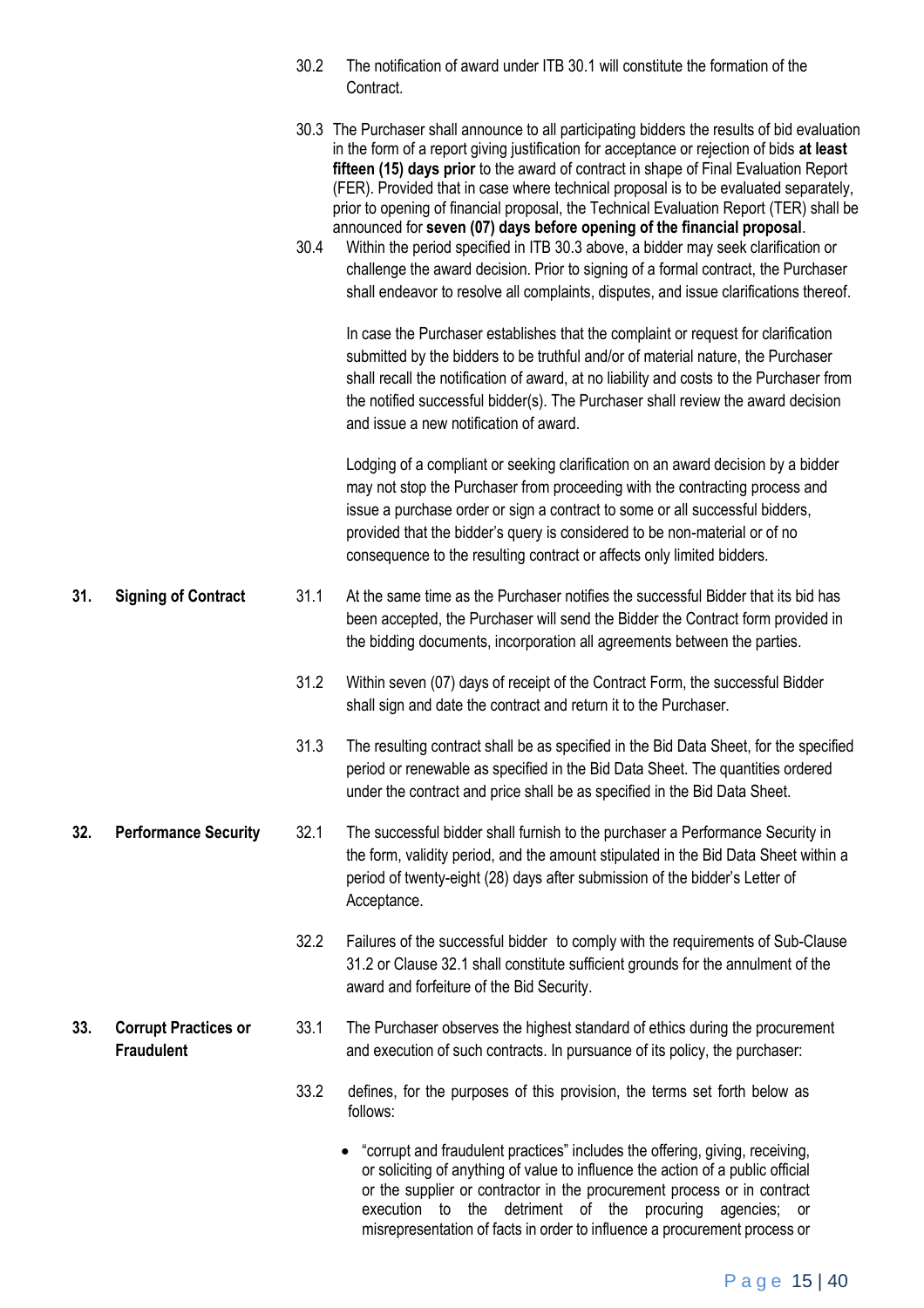the execution of a contract, collusive practices among bidders (prior to or after bid submission) designed to establish bid prices at artificial, noncompetitive levels and to deprive the procuring agencies of the benefits of free and open competition and any request for, or solicitation of anything of value by any public official in the course of the exercise of his duty

- Will reject a proposal for award if it determines that the Bidder recommended for award has engaged in corrupt or fraudulent practices in competing for the contract in question;
- Will declare a firm ineligible, either indefinitely or for a stated period of time, if it at any time determines that the firm has engaged in corrupt and fraudulent practices in competing for, or in executing, a contract.
- Will declare a firm ineligible if the firm is Blacklisted by any government and non-government organization. And a certificate to this effect by bidder must be attached with the bid.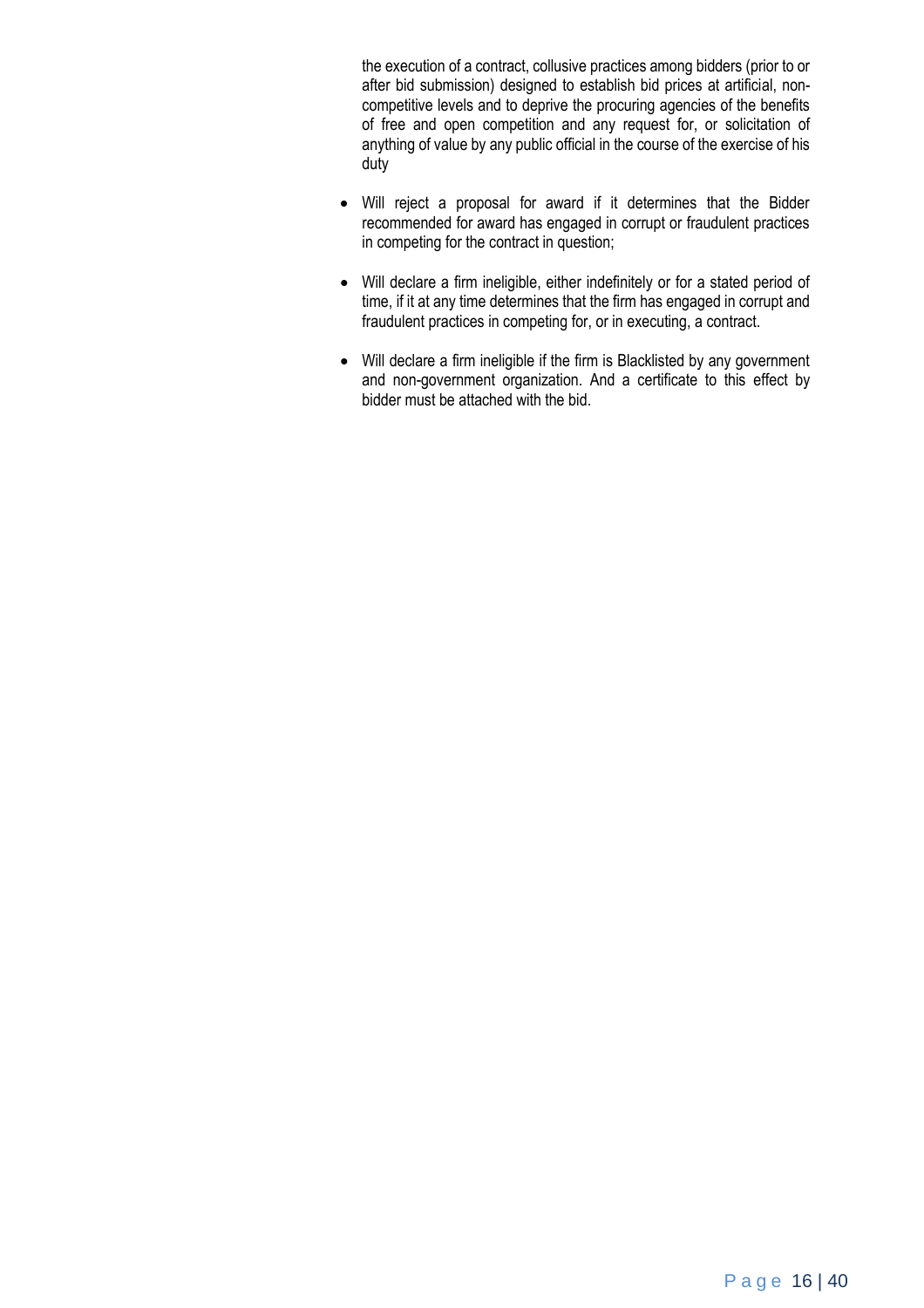# **Part One: Section II**

# **Bid Data Sheet (BDS)**

The following specific data for the goods / services to be procured shall complement, supplement, or amend the provisions in the instructions to Bidders (ITB): Section I. Whenever there is a conflict; the provisions herein shall prevail over those in ITB.

|                 |                                    | A. Introduction                                                                                                                                                                                                                                                                                                                                                                                                                                                                                                                                                                                                                             |
|-----------------|------------------------------------|---------------------------------------------------------------------------------------------------------------------------------------------------------------------------------------------------------------------------------------------------------------------------------------------------------------------------------------------------------------------------------------------------------------------------------------------------------------------------------------------------------------------------------------------------------------------------------------------------------------------------------------------|
| <b>ITB 3.1</b>  | The purchasers name<br>and address | Common Management Unit (CMU) for the Global Fund (GFATM)<br>Grants, National Tuberculosis Control Program (NTP) Blocks C, E & F,<br>EPI Building, Near NIH, PM National Health Complex, Chak Shahzad,<br>Park Road, Islamabad.                                                                                                                                                                                                                                                                                                                                                                                                              |
|                 |                                    | <b>B. The Bidding Documents</b>                                                                                                                                                                                                                                                                                                                                                                                                                                                                                                                                                                                                             |
| <b>ITB 5.1</b>  | <b>Purchaser's address</b>         | Blocks C, E & F, EPI Building, Near NIH, PM National Health Complex,<br>Chak Shahzad, Park Road, Islamabad.<br>Queries/Questions can also be sent by email only to: CMU, National<br>Tuberculosis Control Program at email Address: hamid@ntp.gov.pk<br><b>Attention: Mr. Hamid Awan</b><br>Subject of Procurement and tender reference number must be included in                                                                                                                                                                                                                                                                          |
|                 |                                    | email subject title                                                                                                                                                                                                                                                                                                                                                                                                                                                                                                                                                                                                                         |
|                 |                                    | C. Preparation of Bids and Bidding Procedure                                                                                                                                                                                                                                                                                                                                                                                                                                                                                                                                                                                                |
| <b>ITB 8.1</b>  | Language of the Bid                | Language of the Bid and communications shall be English                                                                                                                                                                                                                                                                                                                                                                                                                                                                                                                                                                                     |
| <b>ITB 10.2</b> | The price quoted<br>shall be:      | in Pakistan Rupees i.e. inclusive of all applicable taxes & out of pocket<br>expenses. The bidder is responsible for all out of pocket costs including<br>and not limited to meals, incidental costs, transport/flight. The bidder shall<br>be responsible for taking out appropriate employee insurance cover<br>to comprehensively insure the deployed team against all risks likely<br>to be faced by during their travel to and stay at PR premises and the<br>bidder shall borne all risks associated with the service assignment<br>without recourse to the purchaser, whatsoever, unless exempted by<br>GCC 17 Force majeure clause. |
| <b>ITB 10.4</b> | The price shall be:                | Fixed and must include the Income Tax, other taxes and duties, where<br>applicable as per law and exclusive of General Sales Tax (GST). If there is<br>no mention of taxes, the offered / quoted price(s) will be considered as<br>inclusive of all prevailing taxes / duties. The procuring agency being<br>exempt from the GST, will deduct the amount involved and process the<br>payment excluding GST. However, the successful bidder may secure GST<br>exemption certificate from the procuring agency to claim for the same while<br>submitting its tax return(s).                                                                   |
| <b>ITB 11.1</b> | <b>Bid Currencies</b>              | Pakistan Rupees                                                                                                                                                                                                                                                                                                                                                                                                                                                                                                                                                                                                                             |
| <b>ITB 13.3</b> | Qualification<br>requirements      | (i) A Bidder may bid for providing services provided in the Schedule of<br>Requirements/ToRs.                                                                                                                                                                                                                                                                                                                                                                                                                                                                                                                                               |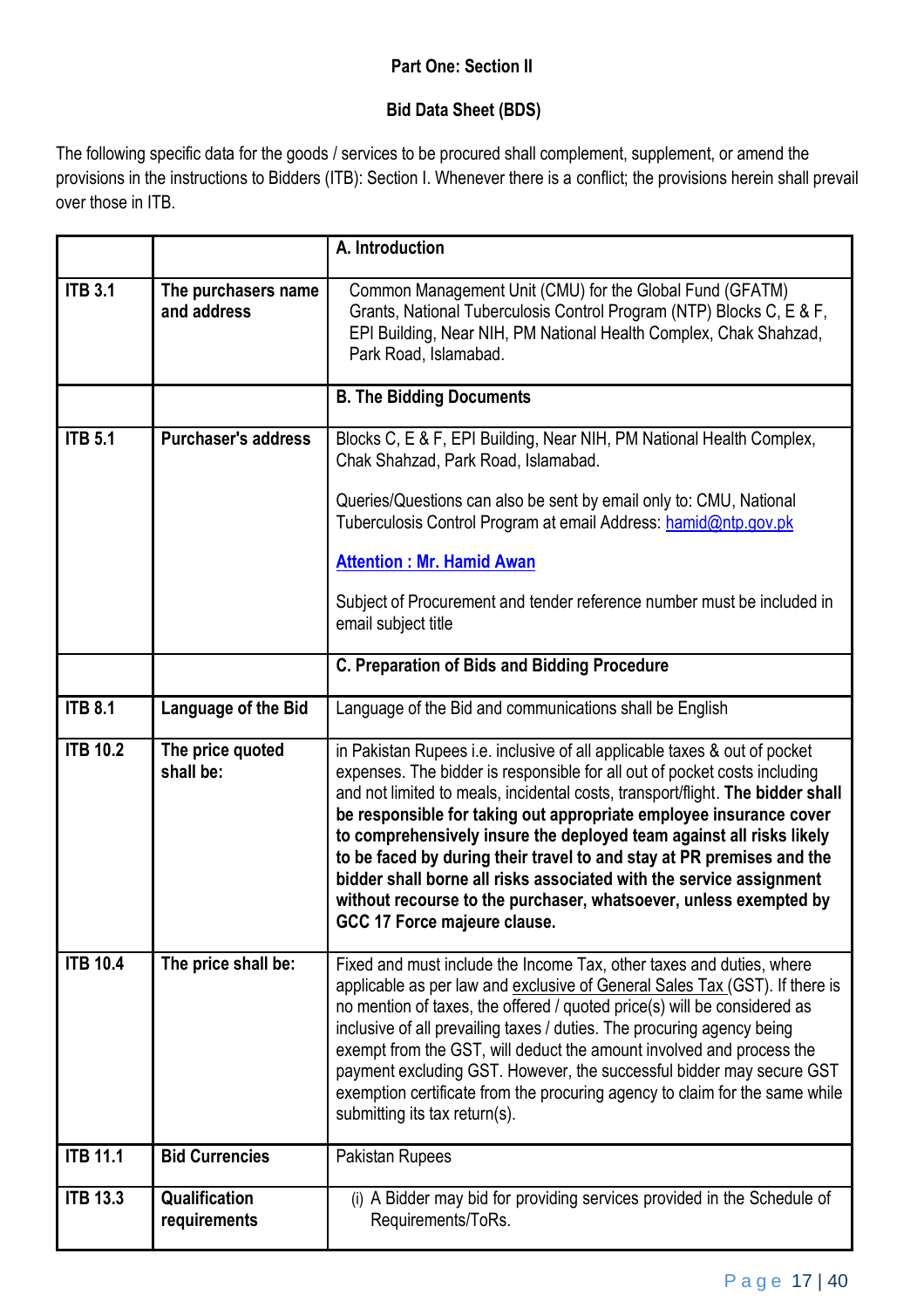|                      |                                                                             | (ii) Alternative quotations for a single service shall not be accepted.                                                                                                                                                                                                                                                                                                   |
|----------------------|-----------------------------------------------------------------------------|---------------------------------------------------------------------------------------------------------------------------------------------------------------------------------------------------------------------------------------------------------------------------------------------------------------------------------------------------------------------------|
|                      |                                                                             | (iii) For a Summary of the Evaluation methodology and criteria, and<br>required documents, see Part 1: Section III of this biding document.                                                                                                                                                                                                                               |
| <b>ITB 14.1</b>      | <b>Amount of bid</b><br>security                                            | 2% of the total quoted bid price.                                                                                                                                                                                                                                                                                                                                         |
| <b>ITB 14.1</b>      | <b>Form of Bid Security</b>                                                 | The tenders found deficient of the amount as bid security compared to total<br>bid price will not be considered.                                                                                                                                                                                                                                                          |
|                      |                                                                             | 1-A correction of an arithmetic error that changes the total bid price shall<br>not invalidate a valid bid security that was correctly calculated and<br>submitted based on the original bid price. An originally valid bid security<br>shall remain valid even when after the correction of an arithmetic error that<br>results into an increase in the total bid price. |
|                      |                                                                             | 2- The Bid security should be in the form of Pay Order/Demand Draft in<br>favor of National TB Control Program, Islamabad (Federal Tax Number<br>(FTN) i.e. 9010124-8. No personal cheques will be acceptable at any<br>cost.                                                                                                                                             |
|                      |                                                                             | 3-The previous bid security will not be considered or carried forward.                                                                                                                                                                                                                                                                                                    |
| <b>ITB 15.1</b>      | <b>Period of Validity of</b><br><b>Bids</b>                                 | The bid validity shall be One Hundred and Twenty (120) days counted<br>from the date of the deadline for bid submission                                                                                                                                                                                                                                                   |
| <b>ITB 16.1</b>      | Number of copies of<br>the bid                                              | One original and One Additional Copy;                                                                                                                                                                                                                                                                                                                                     |
|                      |                                                                             | The original and the additional copy shall be prepared in accordance with<br>the one stage- two envelope bid submission.                                                                                                                                                                                                                                                  |
|                      |                                                                             | Original Bid Security or Earnest money shall be attached with the original<br>financial bid whereas a copy with completely concealed and blank un-<br>readable amount shall be attached in the technical bid.                                                                                                                                                             |
|                      |                                                                             | <b>D. Submission of Bids</b>                                                                                                                                                                                                                                                                                                                                              |
| <b>ITB 17.2</b>      | Purchaser at the<br>address                                                 | Same as ITB 3.1                                                                                                                                                                                                                                                                                                                                                           |
| $\overline{IB}$ 17.2 | <b>Bids title (Subject of</b><br>Procurement) and<br>number<br>(Procurement | Bid title: Hiring Services of Consulting Firm for Designing and<br>Monitoring the installation of Cooling Systems in CMU Warehouse at<br>Islamabad.                                                                                                                                                                                                                       |
|                      | reference Number)                                                           | Number: CMU-NTP/022/2022                                                                                                                                                                                                                                                                                                                                                  |
|                      |                                                                             | Do not open before: Monday, June 06, 2022 at 11:30AM                                                                                                                                                                                                                                                                                                                      |
| <b>ITB 18.1</b>      | <b>Address for Bid</b><br>submission                                        | Deputy National Coordinator (DNC),<br>National TB Control Programme, Common Management Unit for the<br><b>Global Fund Grants.</b><br>Blocks C, E & F, EPI Building, Near NIH, PM National Health Complex,<br>Chak Shahzad, Park Road, Islamabad.                                                                                                                          |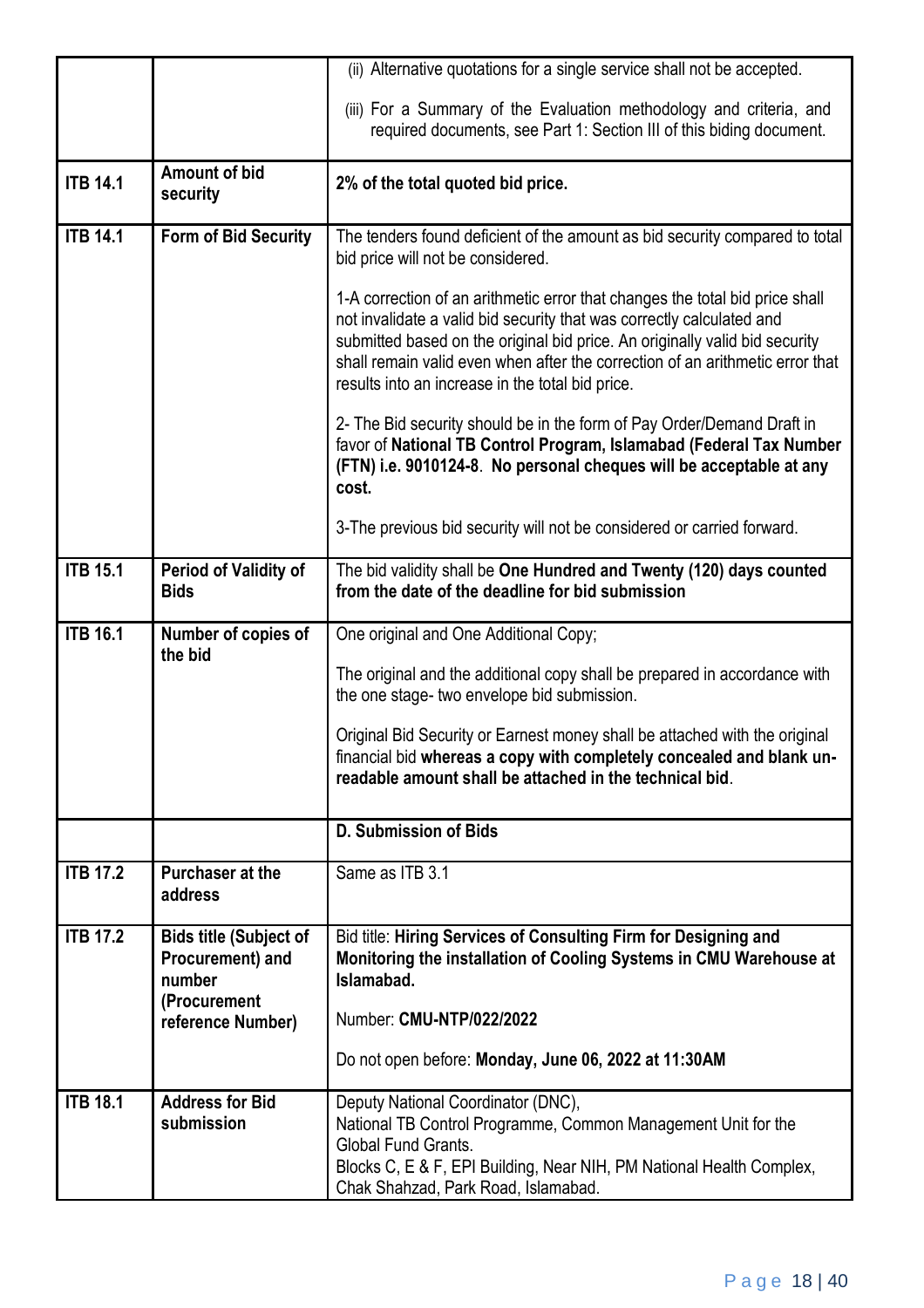|                 | <b>Deadline for</b><br>submission of bids                                 | Before and at Monday, June 06, 2022 at 11:00AM                                                                                                                                                                                                                                                  |
|-----------------|---------------------------------------------------------------------------|-------------------------------------------------------------------------------------------------------------------------------------------------------------------------------------------------------------------------------------------------------------------------------------------------|
|                 |                                                                           | E. Opening and Evaluation of Bids                                                                                                                                                                                                                                                               |
| <b>ITB 21.1</b> | Time and date of bid<br>opening                                           | Monday, June 06, 2022 at 11:30AM                                                                                                                                                                                                                                                                |
|                 | <b>Address for bid</b><br>opening                                         | CMU Conference Room, Common Management Unit for the Global Fund<br>Grants.                                                                                                                                                                                                                      |
|                 |                                                                           | Blocks C, E & F, EPI Building, Near NIH, PM National Health Complex,<br>Chak Shahzad, Park Road, Islamabad.                                                                                                                                                                                     |
| <b>ITB 24.1</b> | <b>Evaluation and</b><br>comparison of Bids                               | Additional Evaluation methodology and criteria is provide under Part 1:<br>Section III                                                                                                                                                                                                          |
|                 |                                                                           | F. Award of Contract:                                                                                                                                                                                                                                                                           |
| <b>ITB 28.1</b> | Percentage increase<br>or decrease in<br>quantities at the<br>award stage | Not Applicable                                                                                                                                                                                                                                                                                  |
| <b>ITB 31.3</b> | Type, duration of the<br>resulting contract                               | The resulting contract shall be a framework contract valid till the<br>completion of the deliveries / deliverables of required goods / services<br>and related allied services, that is, 02-Months (Designing the Cooling<br>System), 4-Months (Monitoring the installation of Cooling Systems) |
| <b>ITB 32.1</b> | Form of performance<br>bond                                               | The performance bond shall be in form of a Bank Guarantee using the<br>Form in this bid, in Pakistan Rupees, valid for a period of not less than<br>twelve (12) months.                                                                                                                         |
|                 | Amount of<br>performance bond                                             | 10% of the total awarded contract price, released after completion of<br>delivery and acceptance of goods/services by the purchaser.                                                                                                                                                            |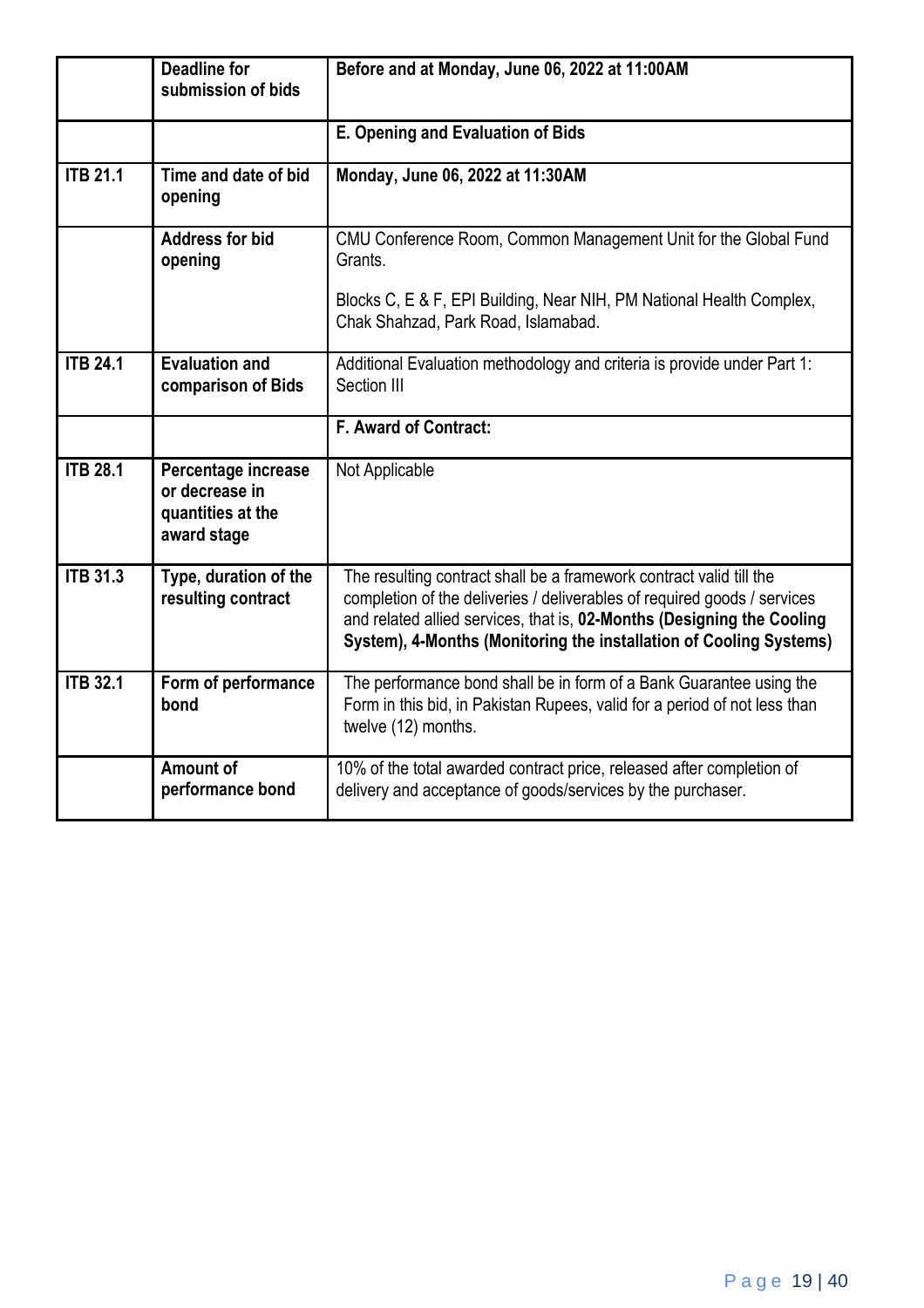# **Part 1. Section III**

# **Summary Evaluation Methodology and Criteria**

|     |                                                                                                                                                                                |                                                                                                                                                                                                                                                                                                                | Preliminary (bidder) and Technical (Service) Evaluation Methodology                                                                                                                                                                                                                                                                                                                                                                                                                                       |  |
|-----|--------------------------------------------------------------------------------------------------------------------------------------------------------------------------------|----------------------------------------------------------------------------------------------------------------------------------------------------------------------------------------------------------------------------------------------------------------------------------------------------------------|-----------------------------------------------------------------------------------------------------------------------------------------------------------------------------------------------------------------------------------------------------------------------------------------------------------------------------------------------------------------------------------------------------------------------------------------------------------------------------------------------------------|--|
| 1.  |                                                                                                                                                                                |                                                                                                                                                                                                                                                                                                                | <b>Methodology Used</b>                                                                                                                                                                                                                                                                                                                                                                                                                                                                                   |  |
|     |                                                                                                                                                                                |                                                                                                                                                                                                                                                                                                                | The evaluation methodology to be used for the technical proposals evaluation of bids received shall be the<br><b>Quality Based Selection.</b>                                                                                                                                                                                                                                                                                                                                                             |  |
| 2.  |                                                                                                                                                                                |                                                                                                                                                                                                                                                                                                                | <b>Summary of Methodology</b>                                                                                                                                                                                                                                                                                                                                                                                                                                                                             |  |
| 2.1 |                                                                                                                                                                                | The Quality Based Selection methodology recommends the lowest priced bid, which is eligible, compliant<br>and substantially responsive to the technical and commercial requirements of the Bidding<br>Document, provided that the Bidder is determined to be qualified to perform the contract satisfactorily. |                                                                                                                                                                                                                                                                                                                                                                                                                                                                                                           |  |
| 2.2 |                                                                                                                                                                                |                                                                                                                                                                                                                                                                                                                | The evaluation shall be conducted in three sequential stages -                                                                                                                                                                                                                                                                                                                                                                                                                                            |  |
|     |                                                                                                                                                                                | (a)                                                                                                                                                                                                                                                                                                            | a preliminary evaluation shall determine the eligibility of bidders and the administrative compliance<br>of bids received:                                                                                                                                                                                                                                                                                                                                                                                |  |
|     |                                                                                                                                                                                | (b)                                                                                                                                                                                                                                                                                                            | Technical evaluation to determine the technical responsiveness of the eligible and compliant bids;<br>and                                                                                                                                                                                                                                                                                                                                                                                                 |  |
|     |                                                                                                                                                                                | (c)                                                                                                                                                                                                                                                                                                            | a financial and commercial evaluation compare costs of the eligible, compliant, technically qualified<br>bids received and determine the best evaluated bid.                                                                                                                                                                                                                                                                                                                                              |  |
| 2.3 | Failure of a bid at any stage of the evaluation shall prevent further consideration at the next stage of<br>evaluation. Substantial responsiveness shall be considered a pass. |                                                                                                                                                                                                                                                                                                                |                                                                                                                                                                                                                                                                                                                                                                                                                                                                                                           |  |
|     |                                                                                                                                                                                |                                                                                                                                                                                                                                                                                                                | <b>Evaluation criteria</b>                                                                                                                                                                                                                                                                                                                                                                                                                                                                                |  |
|     |                                                                                                                                                                                |                                                                                                                                                                                                                                                                                                                |                                                                                                                                                                                                                                                                                                                                                                                                                                                                                                           |  |
| 3.  |                                                                                                                                                                                |                                                                                                                                                                                                                                                                                                                | Preliminary Examination Criteria to be evaluated based on the technical proposal                                                                                                                                                                                                                                                                                                                                                                                                                          |  |
| 3.1 |                                                                                                                                                                                |                                                                                                                                                                                                                                                                                                                | Preliminary evaluation shall determine the eligibility of bidders and the administrative compliance of bids<br>received to the requirements of the bid as listed below, and shall be evaluated on a pass or fail basis. The<br>purchaser may request for clarifications and additional historical documents pursuant to ITB 22.                                                                                                                                                                           |  |
|     |                                                                                                                                                                                |                                                                                                                                                                                                                                                                                                                | (a) The bid is sealed and submitted in line with the single stage-two envelope bidding procedure; that is, a bid<br>comprises a single package containing two separate envelopes. Each envelope shall contain separately<br>the financial proposal and the technical proposal. Each financial proposal and the technical proposal,<br>whether original or copy, shall be bind without any loose papers and all pages sequentially<br>numbered; any unbound or loose bids or papers shall not be accepted. |  |
|     |                                                                                                                                                                                |                                                                                                                                                                                                                                                                                                                | (b) The bidder has submitted a copy of the company registration or incorporation certificate or current trading<br>license; any other legal registration document whenever applicable;                                                                                                                                                                                                                                                                                                                    |  |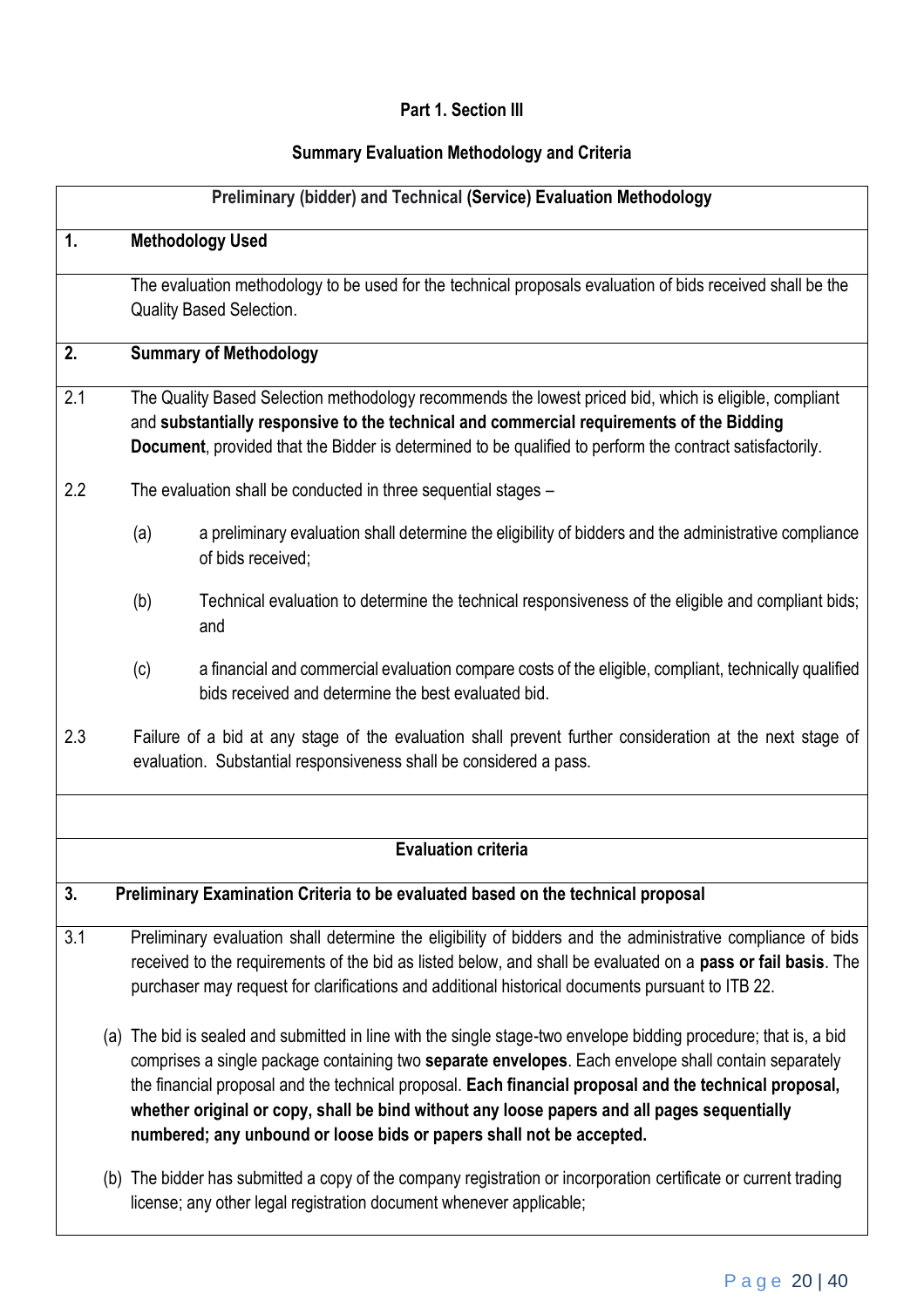- (c) Bidder is registered with Income Tax and General Sales Tax (GST) Departments and are on Active Taxpayers List of the Federal Board of Revenue (FBR), with a National Tax Number (NTN). Bidder to submit copies of certificates and a printed copy of proof of Active Taxpayer List (ATL);
- (d) Registration with Pakistan Engineering Council (PEC)
- (e) The bidder has the relevant standards of quality like ASHRAE / ACCA / ANSI;
- (f) Bidder prepared and submitted the Bid Submission Sheet (Bid Form), duly filled, signed and sealed/stamped, in accordance with ITB. No alteration is to be made in the Bid Submission Sheet (Bid Form) except in filling up the blank space as directed.
- (g) Bidder prepared and submitted together with the technical proposal the service methodology of design and monitoring the installation of Cooling and detailed work plan, activity schedule, Gant Charts and milestones duly filled, signed and sealed/stamped, in accordance with ITB, showing the extent of compliance to the Purchasers requirements.
- (h) Bidder prepared and submitted together with the technical proposal detailed information of the service team to be deployed for this instant activity. **The information requires shall include and not limited to the composition of each team like the staff name, designation, roles and responsibilities in the design and monitoring team. In addition, attach detailed CVs of each team member containing the current staff designation, roles and responsibilities in the firm; academic qualifications and professional certification; experience in related services provision; specific experience in donor funded programmes; and any specific experience in required services funded by the Global Fund to Fight AIDS, Tuberculosis and Malaria (The Global Fund). Firms bidding to provide services for both design and monitoring are required to provide separate teams for each activity.**
- (i) The bidder shall review, sign and submit together with the technical proposal a signed copy of the purchaser's terms of reference (ToR) together with the firm's technical proposal.
- (j) Bidder stated that the bid is valid for a period of 120 calendar days counted from the date of the deadline for submission of bids.
- (k) The bidder has submitted valid copy of the Bid Security or Earnest money in the shape of Bank Demand Draft, Call Deposit Receipt or Bank Guarantee in the name of National TB Control Program, valid for at least 148 days (120 days of bid validity plus 28 days). Only a copy of the Earnest money should be attached the technical bid completely concealed and blank un-readable amount. **In case, a copy of the bid security attached to the technical bid has readable earnest money amounts, the entire bid shall be rejected.**
- (l) The bidder shall not be under a declaration of ineligibility for corrupt and fraudulent practices in ITB 33 and should not be black listed by any Government or non-government organization. **An affidavit duly attested by notary public shall be attached with the bidding document as evidence. The text in the body should state, "***Bidder by the names of….…………. declares not to have been barred, blacklisted, suspended by any procuring entity with regard to their professional conduct, making of false statement, misrepresentation, corruption during any procurement process or contract performance. The company is not in a procurement or contract dispute or legal proceeding with any procurement entity over the poor performance of its contract, delivery of poor quality services, failure to meet delivery schedules, failure to meet warranty claims, failure to provide timely defect replacements/service, failure to declare the origin and source of products/services. The company declares that the company no conflict of interest in*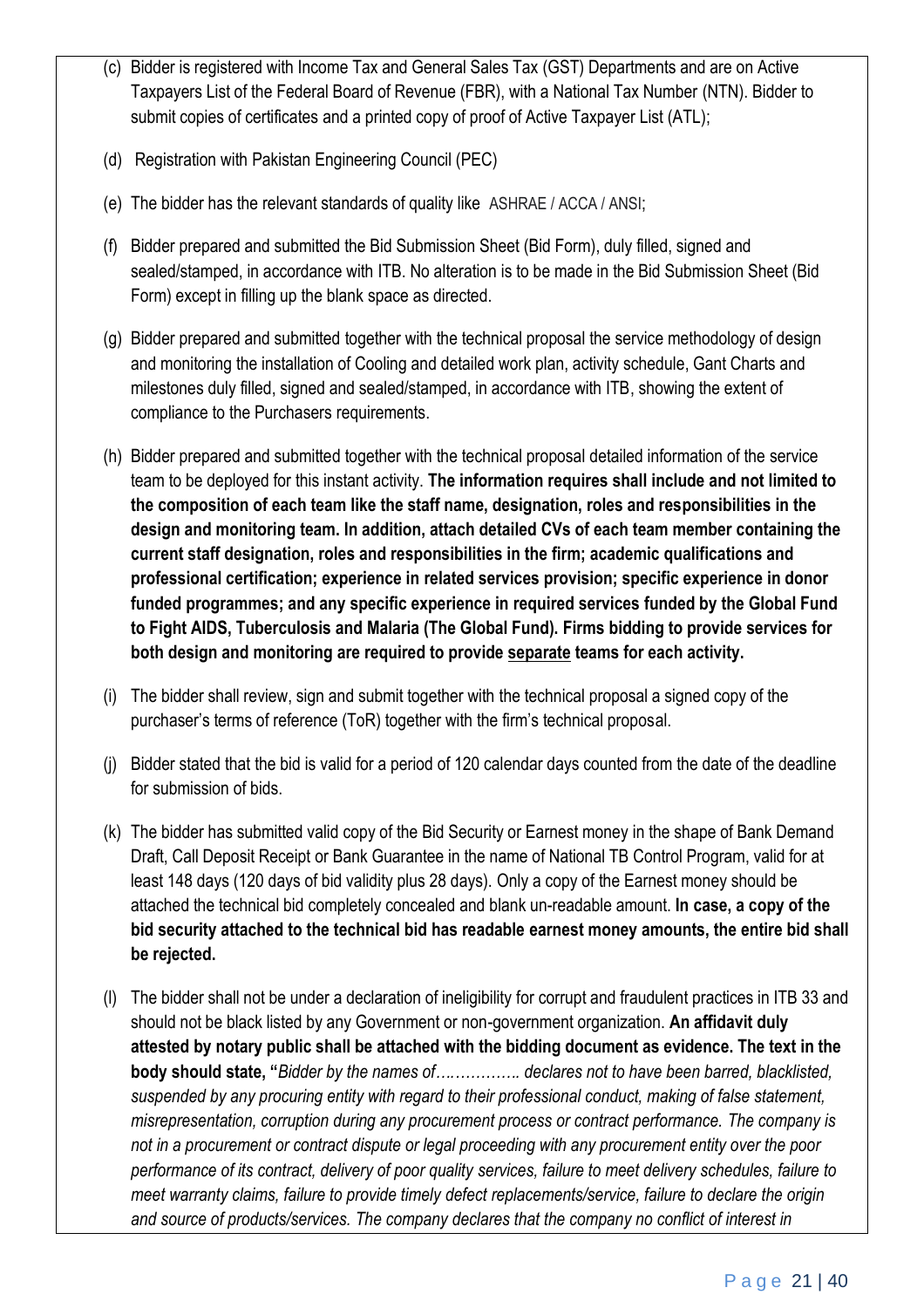*participating in this procurement process and has not colluded with another vendor participating in this bid*". **The content of the text in the affidavit shall be examined for completeness**. For the conformation of blacklisting of any firm, the procuring agency will solely rely on the list available on PPRA website or Provincial PPRA websites and shall not approach any public or private organization for clarifications.

- (m) Bidders' Directors, Managing Partners, Chief Executives Officer have no relationship with any staff working in CMU or worked with **CMU** (NTP /DoMC / NACP) during the last seven (07) years.
- (n) Bidder has signed and attached the **Integrity Pact** statement as provided under the section for sample forms,
- (o) There are no claims against the bidder of poor market reputation or previous default on quality while supplying goods / services to CMU.
- (p) Copies of contracts, purchase orders, work orders or certificates of performance for similar goods/services bidded for, performed for a reputable organization in Pakistan within the last three (03) years. **The information shall be used to determine if the bidder has at least three (03) years of specific experience in the providing similar services.**
- (q) Bidder is an original service providers firm (s), with attached evidence below;
	- i. Original service providers firms (if applicable) should attach licenses or authorization of services (if any) each or a range of services they are bidding for in the technical bid;
- (r) The bidder shall submit proper documentary evidence for financial soundness of the firm since as Bank statement for the last twelve (12) months or bank certificates. Alternatively, Audited Books of Accounts for at least the last two financial years from 2019-2020; 2020-2021.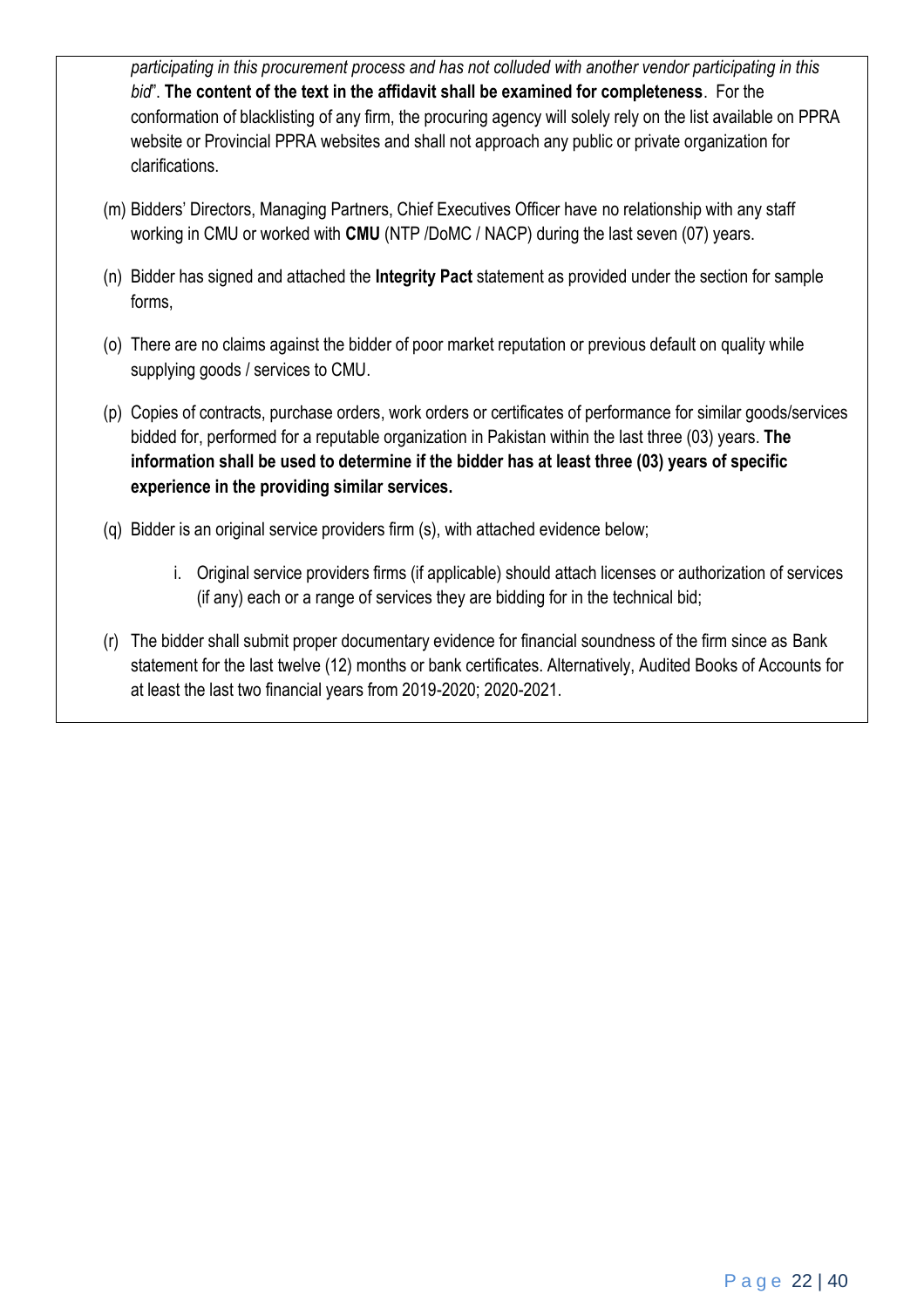# **4. Technical Evaluation Criteria based on documents and samples in the technical bid**

**Technical responsiveness** shall be evaluated through merit point systems by award of marks based on the bidder's demonstrated experience, knowledge, skills as shown in contents of documents and sample, **with a pass mark of 70%**.

|                | <b>Technical Evaluation applicable</b>                                                                                                                                                                                                                                                                                                                                                                                                                          |                                |  |  |  |
|----------------|-----------------------------------------------------------------------------------------------------------------------------------------------------------------------------------------------------------------------------------------------------------------------------------------------------------------------------------------------------------------------------------------------------------------------------------------------------------------|--------------------------------|--|--|--|
|                | <b>Item Name and Description</b>                                                                                                                                                                                                                                                                                                                                                                                                                                | <b>Maximum</b><br><b>Marks</b> |  |  |  |
| 1              | Specific experience of firm related to the assignment                                                                                                                                                                                                                                                                                                                                                                                                           |                                |  |  |  |
| a              | Firm's experience of providing the services of design and monitoring the installation of Cooling systems for a<br>reputable organization in Pakistan (Provide the evidence in shape of consultancy contracts and completion<br>certificate)<br>10 Marks for each consultancy, up to 5 consultancies to make 50 marks.<br>Each consultancy amount should not less than USD 5,000.                                                                                | 50                             |  |  |  |
| $\mathsf{b}$   | Firm's experience of providing the services of any other (general) consultancies for any reputable<br>organization in Pakistan in the past three years<br>2 marks for each consultancy, up to 5 consultancies to make 10 marks.<br>Each consultancy amount should not less than USD 5,000                                                                                                                                                                       | 10                             |  |  |  |
| $\overline{2}$ | <b>Firms Professional Competence</b>                                                                                                                                                                                                                                                                                                                                                                                                                            |                                |  |  |  |
| a              | Number of staff appointed as consultant (designing and Monitoring) in the firm within Pakistan - submit CV<br>together with the bid the head count, list of names, qualification, years of experience & relevant experience<br>using                                                                                                                                                                                                                            |                                |  |  |  |
|                | Project Manager BS/BE Engineer with at least 5-year experience.8 Marks.<br>$1 -$<br>BS/BE Engineer with certification in cold chain management system and at least 3 years post<br>$2 -$<br>certification experience (valid certification needed). 8 Marks<br>Health and safety Engineer. (Bachelor degree Engineer with HSE certification).8 Marks<br>3-<br>At least three diploma (DAE) holder technician with not less than 3-year experience. 6 Marks<br>4- |                                |  |  |  |
| b              | Quality of the submitted bid, the evaluation committee shall review the documents submitted by the bidders.<br>Complete documents if submitted as per bidding documents requirements and proper sequence<br>1-<br>with no deficiency-10 Marks.<br>Documents submitted with minor deficiency-5 marks<br>$2 -$<br>$3-$<br>Documents submitted with major deficiencies- 0 marks                                                                                    |                                |  |  |  |
|                |                                                                                                                                                                                                                                                                                                                                                                                                                                                                 | 100                            |  |  |  |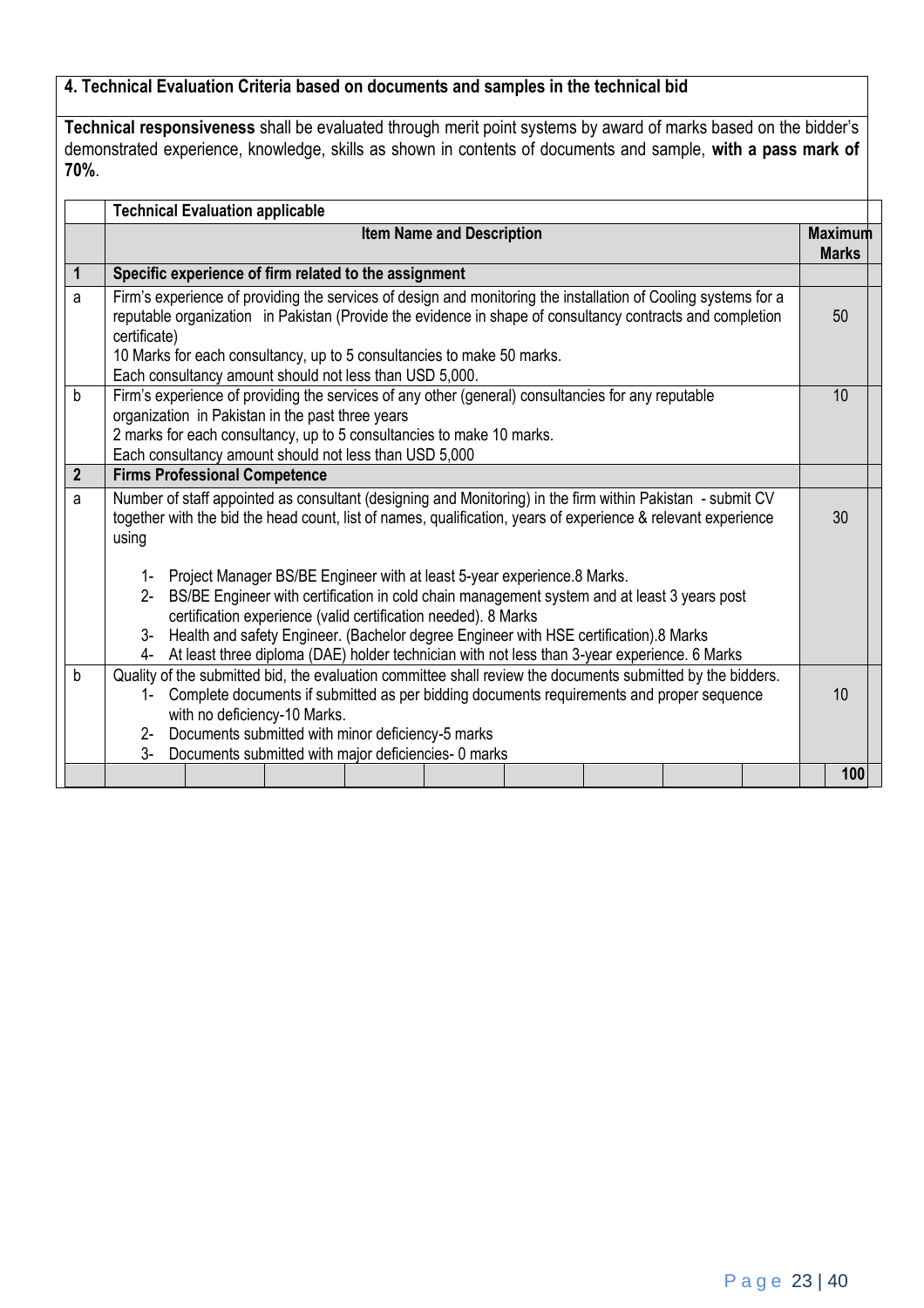# **5. Financial and Commercial Comparison Criteria based on contents of the financial bid**

Bids that pass technical evaluation shall be opened in the presence of bidders at a time and date to be communicated to bidders, and bids shall be assessed for financial and commercial responsiveness as below:

- 5.1. The supplier's bid shall be reviewed to confirm that the bidder has accepted to meet all the general and special conditions of the contracts without any material deviation or reservations.
- 5.2. Bidder prepared and submitted a **Price Schedule** and details work/implementation plan(s) duly filled, signed and sealed/stamped, in accordance with ITB, with prices quoted as Delivered Duty Paid (DDP) price inclusive of prevailing duties, taxes and transportation charges, and it will exclude any allowance for price adjustment during the period of execution of the contract, if provided for in the bid.
- 5.3. The bidder shall be responsible for all out of pocket costs including and not limited to meals, incidental costs, transport/flight charges.
- 5.4. The bidder has submitted in the financial proposal **an original valid Bid Security or Earnest money** of **at least two percent (02%)** of the total bid value in Pakistan Rupees in the shape of Bank Demand Draft, Call Deposit Receipt or Bank Guarantee in the name of **National TB Control Program, valid for at least 148 days (120 days of bid validity plus 28 days)**. **No personal cheques will be acceptable at any cost.** A correction of non-material arithmetic errors in the suppliers bid that may increase the total bid price shall not invalidate a valid bid security submitted based on an original bid price.
- 5.5. Bidders passing technical evaluation, meeting the financial and commercial criteria, and has quoted the lowest total price for the entire activity shall be declared as the best evaluated bidder for that grant, and shall be appointed as the sole designing and monitoring consultant.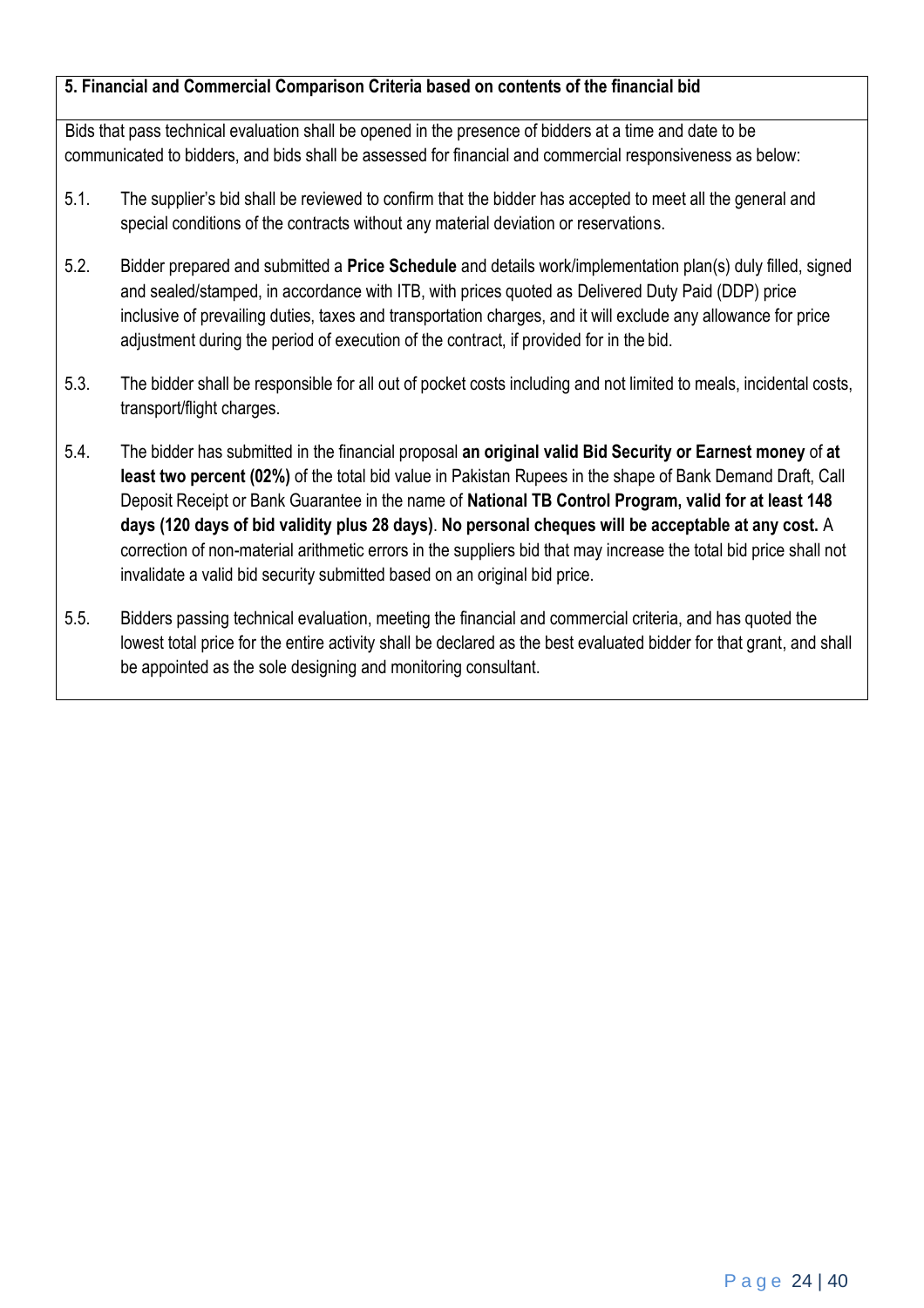#### **PART 2: Section I. Scope of work**

The Scope of work provides a summary terms of reference and requirements under the tender as shown below. **TORs:**

This assignment contains four main objectives:

- I. Provide an optimal design for the warehouse layout
	- o Assess and provide warehouse requirements and develop warehouse layout plan and zoning, such as ambient, temperature controlled, etc.
	- o The lay out plan and zoning should put into consideration the existing constraints and future needs of the warehouse.
- II. Provide recommendations and the design of an appropriate cooling system for the warehouse, including providing technical and quantity requirements.
	- o Identify the warehouse cooling types, in-house cooling handling, appropriate automation level for the warehouse operations.
	- o Identify the type of cooling system to be deployed in line with current internationally recognized standards.
	- $\circ$  Provide the design, specifications and quantities for the cooling system.
- III. Develop detailed bidding documents for the procurement and assist CMU in Technical & Financial Evaluation of bids.
	- o The bidding document should provide appropriate detailed selection and technical evaluation criteria.
	- $\circ$  Form part of and participate in both technical and financial evaluation of the bids
	- $\circ$  Ensure awarded supplier's bid meets the specifications and technical requirements advertised in the tender  $\circ$  Coordinating with CMU to prepare the draft contract for the service and ensure timely signing by the con
	- Coordinating with CMU to prepare the draft contract for the service and ensure timely signing by the contractor.
- IV. Monitor project implementation, prepare progress reports, quality control and the approval of the commissioning o Supervise the implementation / installation of Cooling till completion of the work
	- o Prepare and submit bi-weekly progress reports to CMU to ensure the implementation is in progress as planned
	- $\circ$  Endorsement of partial as well as final payments of the contractor based on the completed work
	- $\circ$  Pre-shipment cooling, post-shipment inspections of both systems including material inspection, cooling, workmanship, dimensional measurements, performance and technical inspection, and submit outcome results to CMU
	- $\circ$  Confirm that the systems are implemented as per the contract and ready for commissioning
- o Ensure local and/or international standards for certification are met based on the industry requirements identified "The consultant" will also but not limited to above:
	- I. Assess the level and nature of commodities being managed my three disease programs (AIDS, TB and Malaria) at CMU's Central Warehouse.
	- II. Assess and recommend for the number, size and type of cooling system's supplies, for storage of CMU's commodities.
- III. Guide warehouse staff for placement of general cooling and temperature controlled environment in the specified area.
- IV. Develop detailed selection and technical evaluation criteria along with detailed bidding documents, for hiring of dedicated and specialized firm for carrying out the development design and monitoring the installation of temperature controlled Cooling and general cooling as per WHO / international protocols.
- V. Support with its services, as subject specialist, for the technical evaluation of firms applying in open competitive bidding of CMU will be undertaking.
- VI. Post-award of contract, will monitor and supervise the Cooling system installation.
- VII. Impart training to warehouse staff for proper utilization of temperature controlled Cooling and general cooling.
- VIII. Assign a specified area to reach program and make the layout accordingly.

# **Scope of work Authorised by:**

| Signature:                                    | Name:          |            |
|-----------------------------------------------|----------------|------------|
| Position:<br>Authorized for and on behalf of: | Date:          | (DD/MM/YY) |
| Company:                                      | Stamp or seal: |            |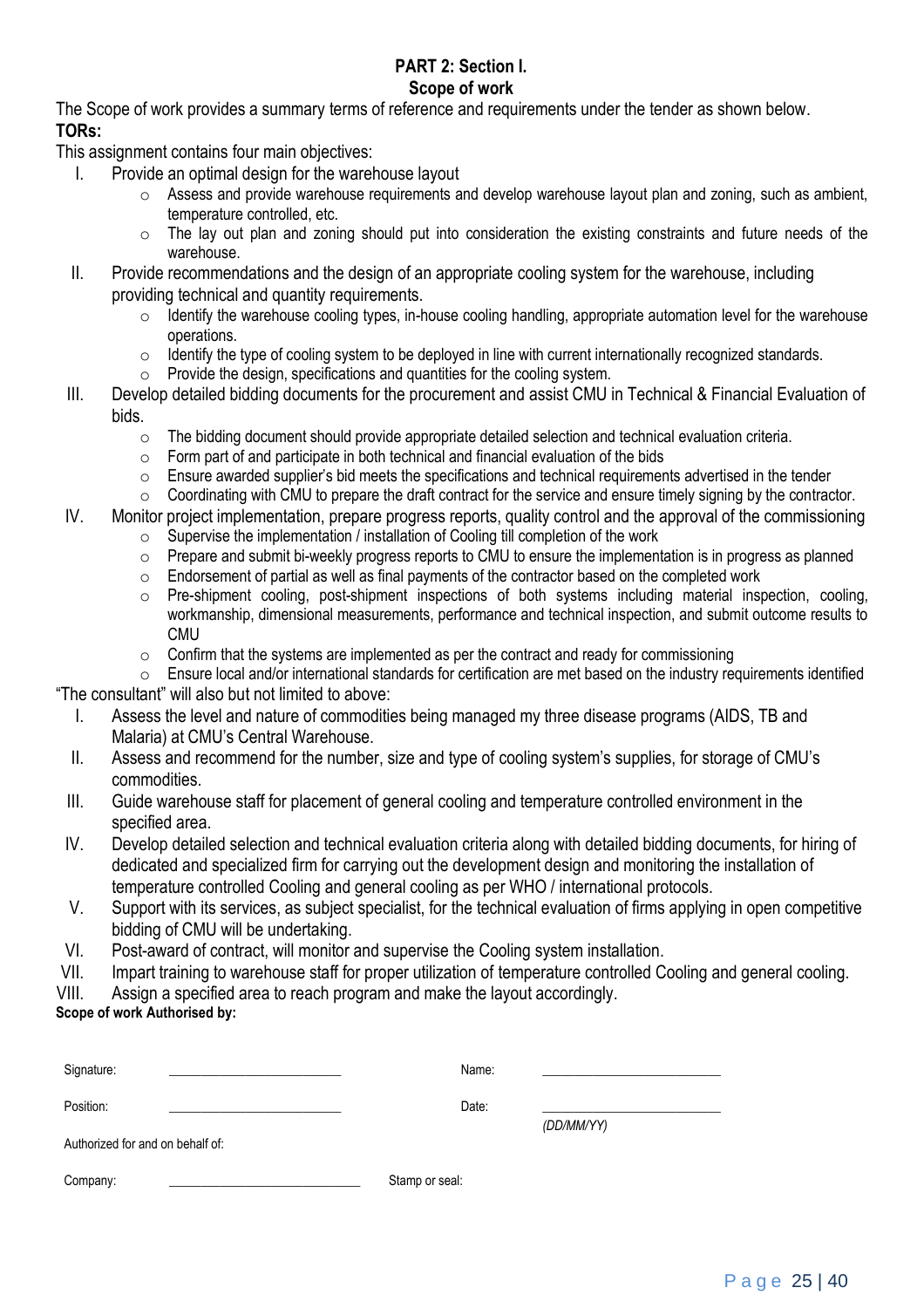# **PART 2: Section II.**

# **Terms of Reference, Service Methodology and detailed work plan, and Team Composition**

(a) The bidder shall review and take into consideration the terms of reference and format of the BOQs.

(b) The bidder shall review, sign and submit a signed copy of the purchaser's terms of reference (ToR) together with the firm's technical proposal. The purchaser shall reject any bid without signed copy (ies) of the purchaser's terms of reference (ToRs).

(c) In reference to Annexure A and this bidding document, the bidder shall prepare and submit together with the technical proposal the firm's service methodology and detailed work plan, including Gant charts and clear milestones covering all the aspects.

(d) The provider shall not make any material alternations, deletion or insertions in the design and monitoring methodology and terms of reference provided in the purchaser. However, the provider is free to provide additional details under the *service methodology offered by the vendor*.

(e) The use of quality / ISO standards, in the service Methodology is to provide guidance to the vendors of the minimum service Methodology required by the purchaser and not an endorsement or preference for the stated quality / ISO standards.

**(f) The provider shall and must indicate clearly details where the offered services does not meet the service methodology of the purchaser. The vendor's failure to highlight the differences between service methodology required by the purchaser and service methodology offered by the vendor shall be construed to mean that the services offered by the vendor meets all the service methodology of the purchaser.** 

**(g) The Purchaser shall not accept vendor's request(s) for change of service methodology during the evaluation process or after contract award; All such vendor's requests shall lead to cancellation of the bid and/or award and forfeiture of the bid security and/or performance bond.** 

(h) The purchaser shall reject bids of vendors who fail to complete and submit the firm's service methodology and detailed work plan, including Gant charts and clear milestones covering all the aspects of Cooling. .

(i) Bidder shall prepare and submit together with the technical proposal detailed information of the design and monitoring team to be deployed for each phase. The information requires shall include and not limited to the composition of each team like the staff name, designation, roles and responsibilities in the team. In addition, attach detailed CVs of each team member containing the current staff designation, roles and responsibilities in the service firm; academic qualifications and professional certification; experience in Cooling; specific experience in service provision for donor funded programmes; and any specific experience in service provision funded by the Global Fund to Fight AIDS, Tuberculosis and Malaria (The Global Fund).

# **The Terms of Reference, Service Methodology and detailed work plan, and Design Team / Monitoring Team Composition reviewed and authorised by:**

| Signature:                       | Name:          |
|----------------------------------|----------------|
| Position:                        | Date:          |
|                                  | (DD/MM/YY)     |
| Authorized for and on behalf of: |                |
| Company:                         | Stamp or seal: |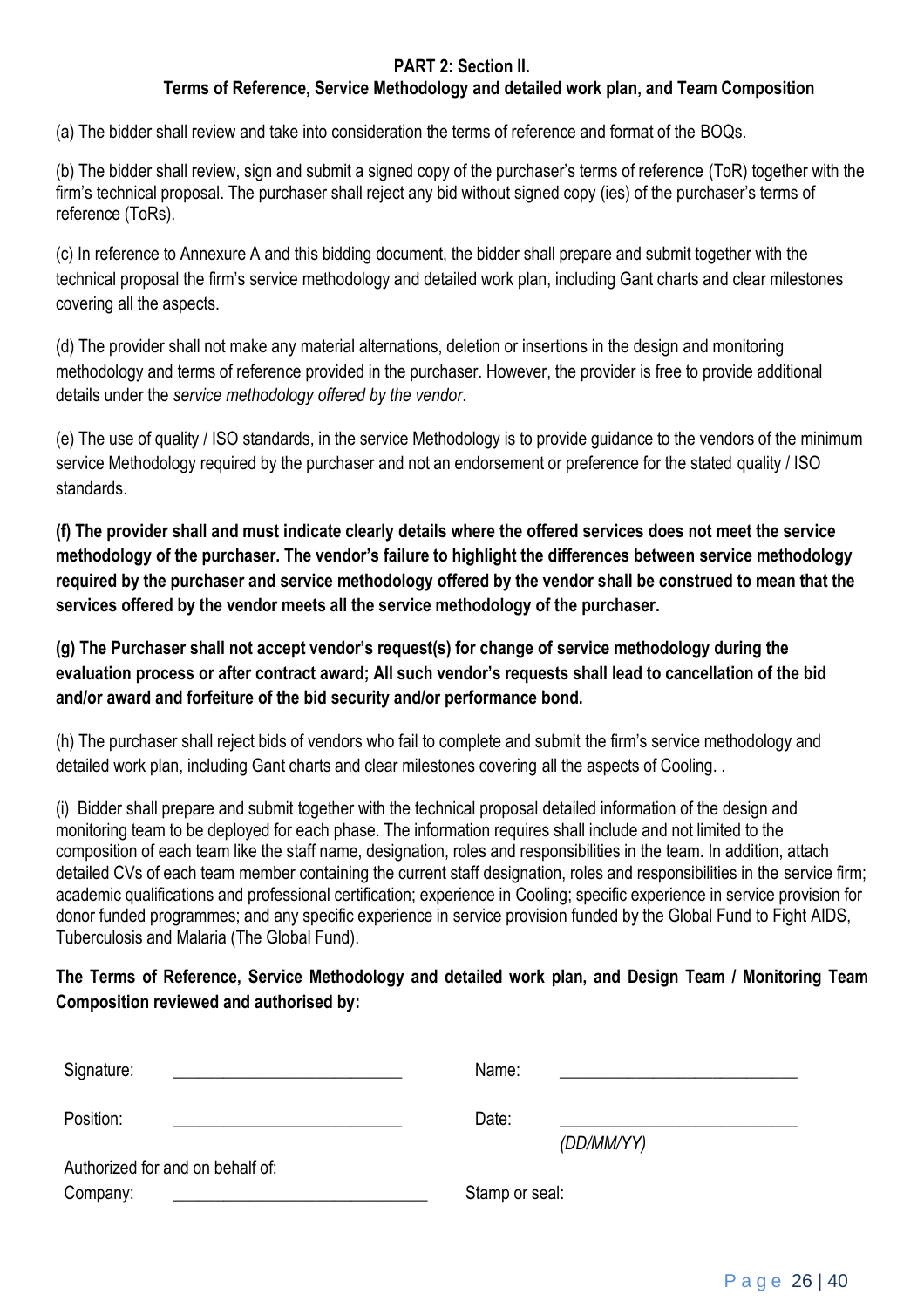#### **Part 2: Section III**

#### **Standard Forms**

### **Form 1: Bid Form/ Cover Letter/Signed & Stamped)**

| Date: |  |
|-------|--|
| No:   |  |

To,

The National Coordinator, National TB Control Programme, CMU PR-GFATM, Islamabad.

Dear Sir,

Having examined the bidding documents for ....... (Subject of Procurement) ........under procurement reference……………….and all addendums where applicable, the receipt of which is hereby duly acknowledged, we, the undersigned, offer to supply and deliver the goods / services in conformity with the said bidding documents for the sum of Rs……………………………………………..

We undertake, if our Bid is accepted, to deliver the goods / services in accordance with the delivery schedule specified in the Schedule of Requirements.

If our Bid is accepted, we hereby agree that our Bid Security as being provided herewith this "Bid Form", will remain with the Purchaser according to Clause 14 of Instructions to Bidders.

We also agree to abide by this Bid for a bid validity period of One Hundred and Twenty (120) days from the date fixed for Bid opening under Clause 18 of the Instructions to Bidders, and it shall remain binding upon us and may be accepted at any time before the expiration of that period.

Until formal Contract is prepared and executed, this Bid, together with your written acceptance thereof and your notification of award, shall constitute a binding Contract between us.

Dated this day of 20 .

[in the capacity of Designation] [signature]

Duly authorized to sign Bid for and on behalf of

**Firm's stamp:**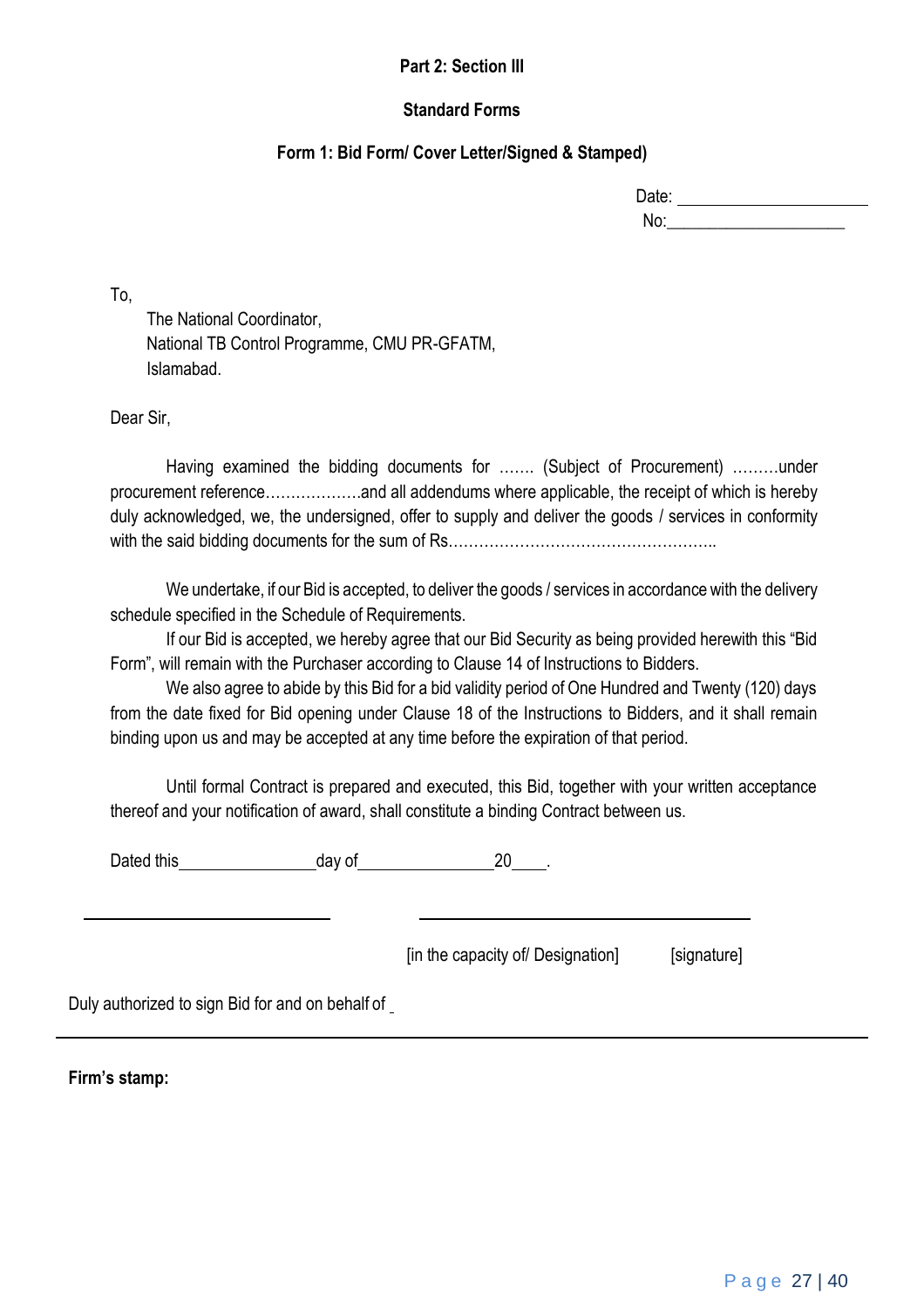Subject of Procurement: \_\_\_\_\_\_\_\_\_\_\_\_\_\_\_\_\_\_\_\_\_\_\_\_\_\_\_\_\_\_\_\_\_\_\_ Procurement Reference Number: \_\_\_\_\_\_\_\_\_\_\_\_\_\_\_\_\_\_\_\_\_\_\_\_\_\_ Name of Bidder\_\_\_\_\_\_\_\_\_\_\_\_\_\_\_\_\_\_\_\_\_\_\_\_\_\_\_\_\_\_\_\_ :

| Sr.<br>No. | <b>Description of Work</b>                                                                               | <b>Measuring Unit</b> | Qty | Unit Cost (PKR) |
|------------|----------------------------------------------------------------------------------------------------------|-----------------------|-----|-----------------|
|            | <b>Complete Designing of Cooling System in</b><br>Central Warehouse at Islamabad (2 Months<br>maximum)   | Job                   | 01  |                 |
| 2          | Monitoring of Installation of Cooling System in<br>Central Warehouse at Islamabad<br>(04-Months maximum) | Job                   | 01  |                 |
|            | <b>GRAND TOTAL</b>                                                                                       |                       |     |                 |

#### **The Price Schedule is authorised by:**

| Signature:                       | Name:          |            |
|----------------------------------|----------------|------------|
| Position:                        | Date:          |            |
| Authorized for and on behalf of: |                | (DD/MM/YY) |
| Company:                         | Stamp or seal: |            |

# **Form 3: Delivery Schedule**

Subject of Procurement: \_\_\_\_\_\_\_\_\_\_\_\_\_\_\_\_\_\_\_\_\_\_\_\_\_\_\_\_\_\_\_\_\_\_\_

Procurement Reference Number: \_\_\_\_\_\_\_\_\_\_\_\_\_\_\_\_\_\_\_\_\_\_\_\_\_\_

Name of Bidder\_\_\_\_\_\_\_\_\_\_\_\_\_\_\_\_\_\_\_\_\_\_\_\_\_\_\_\_\_\_\_\_ :

| Sr.<br>No.   | Description of Work                                                                                      | <b>Measuring Unit</b> | Qty | Time required<br>to complete by<br>the Purchaser | Time required<br>to complete by<br>the Service<br>provider |
|--------------|----------------------------------------------------------------------------------------------------------|-----------------------|-----|--------------------------------------------------|------------------------------------------------------------|
| $\mathbf{1}$ | <b>Complete Designing of Cooling System in</b><br>Central Warehouse at Islamabad (2 Months<br>maximum)   | Job                   | 01  | 2 Months                                         |                                                            |
| 2            | Monitoring of Installation of Cooling System in<br>Central Warehouse at Islamabad<br>(04-Months maximum) | Job                   | 01  | 4 Months                                         |                                                            |

# **The Delivery Schedule is authorised by:**

| Signature:                       | Name:          |            |
|----------------------------------|----------------|------------|
| Position:                        | Date:          | (DD/MM/YY) |
| Authorized for and on behalf of: |                |            |
| Company:                         | Stamp or seal: |            |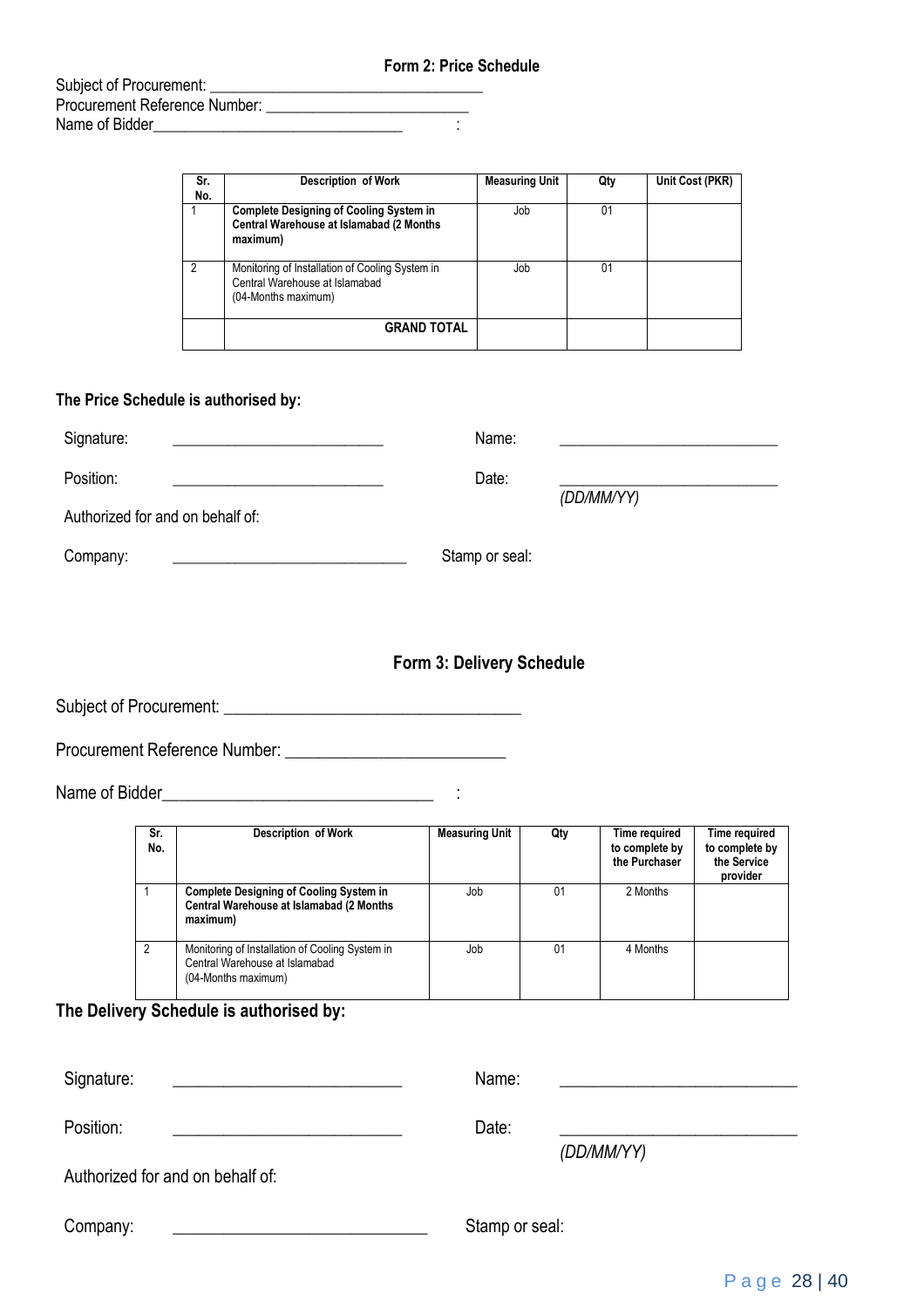# **Form 4. Contract Form**

THIS AGREEMENT made the day of 2022 between Office of the Principal Recipient, National Tuberculosis Control Program, Common Management Unit, Blocks C,E & F, EPI Building, NIH Chak Shahzad, Islamabad (hereinafter called "the Purchaser") of the one part and [**name of service provider firm**] (hereinafter called "the service provider") of the other part:

WHEREAS the Purchaser invited bids for certain Goods/Services and has accepted a bid by the service provider firm for the provision of deliverable of those services in the sum of [contract price in words and figures] (hereinafter called "the Contract Price".)

NOW THIS AGREEMENT WITNESSETH AS FOLLOWS:

1. In this Agreement words and expressions shall have the same meanings as are respectively assigned to them in the conditions of Contract referred to.

2. The following documents shall be deemed to form and be read and constructed as part of this agreement, viz.:

- (a) The Bid Form and the Price Schedule submitted by the Bidder;
- (b) The Scope of work;
- (c) The Terms of Reference, service Methodology and detailed work plan, design and monitoring Team Composition; Delivery schedule
- (d) The General Conditions of Contract;
- (e) The Special Conditions of Contract;
- (f) The Purchaser's Notification of Award.

3. In consideration of the payments to be made by the Purchaser to the Supplier / service provider firms as hereinafter mentioned, the Supplier / service providers firms hereby covenants with the Purchaser to provide the Goods /services and to remedy defects / corrections therein in conformity in all respects with the provisions of the Contract.

4. The supplier / service provider firms shall deliver all goods / services at mentioned place of delivery in defined TORs, Quality / ISO standards, commencement letter engagement letter, defined deliverables along with completion letter and invoice(s).

5. The Purchaser hereby covenants to pay the Supplier / service providers firms in consideration of the provision of the goods / services the remedying of defects / corrections therein, the Contract Price or such other sum as may become payable under the provisions of the contract at the times and in the manner prescribed by the Contract.

IN WITNESS. whereof the parties hereto have caused this Agreement to be executed in accordance with their respective laws the day and year first above written.

Signed, sealed, delivered by entitled by the form the Purchaser) Signed, sealed, delivered by the for the Service provider Firms.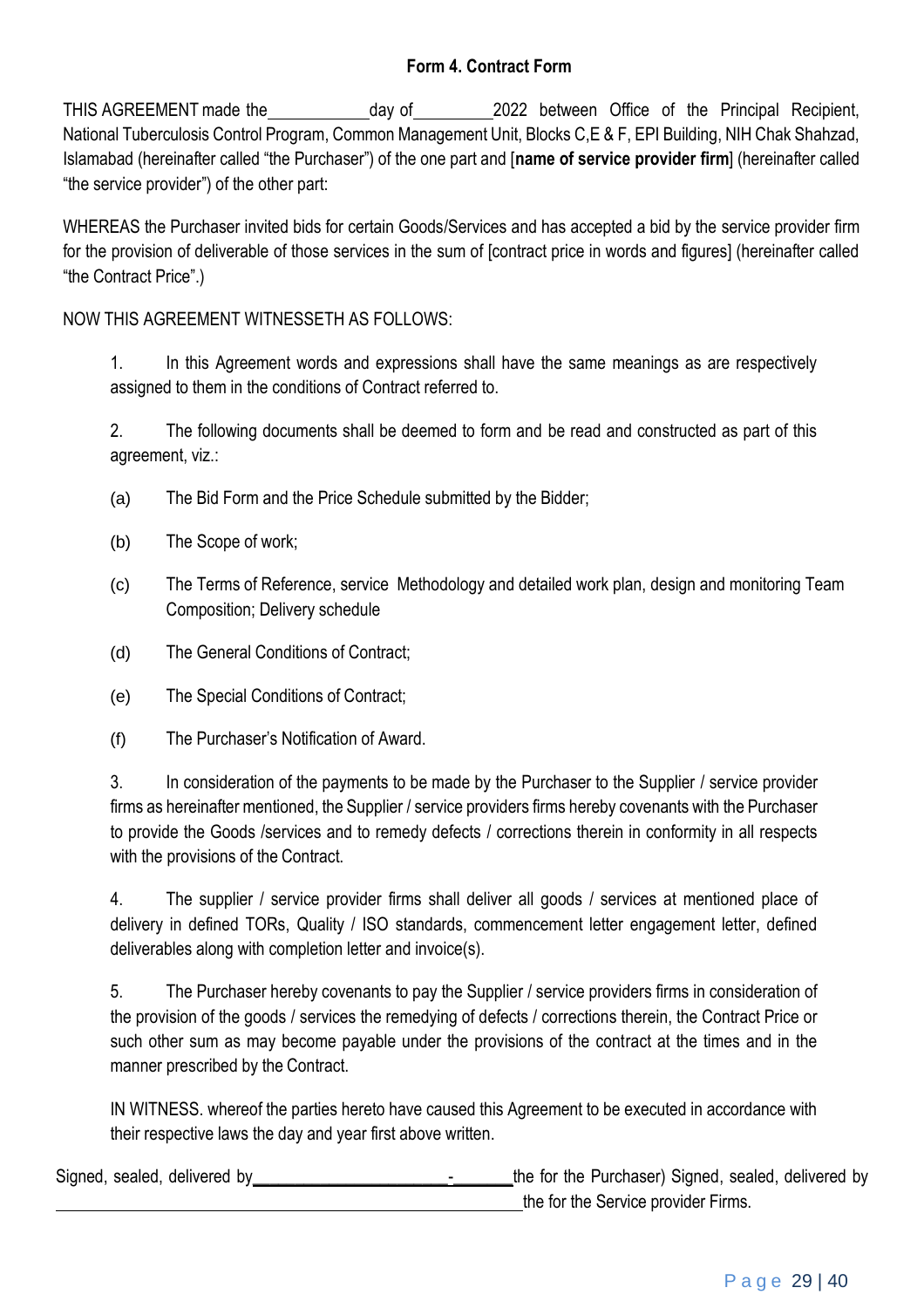### **Form 5: Form of Integrity Pact**

| Contract No.           | Dated           |
|------------------------|-----------------|
|                        | Contract Value: |
| <b>Contract Title:</b> |                 |

………………………………… [**name of service provider firms**] hereby declares that it has not obtained or induced the procurement of any contract, right, interest, privilege or other obligation or benefit from Government of Pakistan (GoP) or any administrative subdivision or agency thereof or any other entity owned or controlled by GoP through any corrupt business practice.

Without limiting the generality of the foregoing, [**service provider firms**] represents and warrants that it has fully declared the brokerage, commission, fees etc. paid or payable to anyone and not given or agreed to give and shall not give or agree to give to anyone within or outside Pakistan either directly or indirectly through any natural or juridical person, including its affiliate, agent, associate, broker, consultant, director, promoter, shareholder, sponsor or subsidiary, any commission, gratification, bribe, finder's fee or kickback, whether described as consultation fee or otherwise, with the object of obtaining or inducing the procurement of a contract, right, interest, privilege or other obligation or benefit in whatsoever form from GoP, except that which has been expressly declared pursuant hereto.

[**service provider firms**] certifies that it has made and will make full disclosure of all agreements and arrangements with all persons in respect of or related to the transaction with GoP and has not taken any action or will not take any action to circumvent the above declaration, representation or warranty.

[**service provider firms**] accepts full responsibility and strict liability for making any false declaration, not making full disclosure, misrepresenting facts or taking any action likely to defeat the purpose of this declaration, representation and warranty. It agrees that any contract, right, interest, privilege or other obligation or benefit obtained or procured as aforesaid shall, without prejudice to any other rights and remedies available to GoP under any law, contract or other instrument, be voidable at the option of GoP.

Notwithstanding any rights and remedies exercised by GoP in this regard, [**service provider firms**] agrees to indemnify GoP for any loss or damage incurred by it on account of its corrupt business practices and further pay compensation to GoP in an amount equivalent to ten time the sum of any commission, gratification, bribe, finder's fee or kickback given by [**service provider firms**] as aforesaid for the purpose of obtaining or inducing the procurement of any contract, right, interest, privilege or other obligation or benefit in whatsoever form from GoP.

| Name of Buyer: | Name of service provider firms: |
|----------------|---------------------------------|
| Signature:     |                                 |
| [Seal]         | [Seal]                          |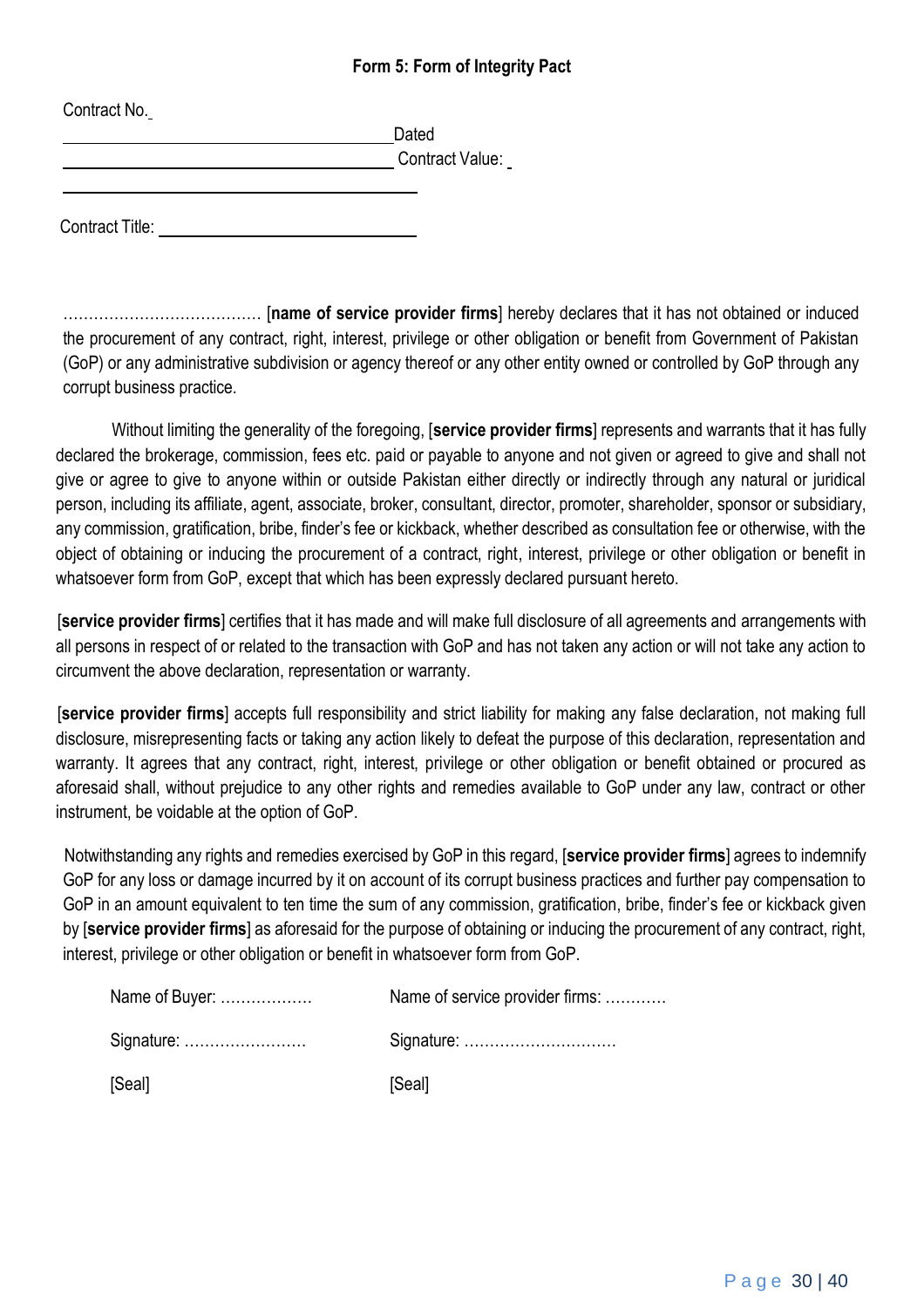# **Form 6: Form of Bid Security in form of a Bank Guarantee**

|                    |                                                                                                                                                                                                                                                     | (Bank Guarantee)                                                                                    |  |
|--------------------|-----------------------------------------------------------------------------------------------------------------------------------------------------------------------------------------------------------------------------------------------------|-----------------------------------------------------------------------------------------------------|--|
|                    | Guarantee No.                                                                                                                                                                                                                                       |                                                                                                     |  |
|                    | Letter by the Guarantor to the Employer                                                                                                                                                                                                             |                                                                                                     |  |
|                    |                                                                                                                                                                                                                                                     |                                                                                                     |  |
|                    |                                                                                                                                                                                                                                                     |                                                                                                     |  |
|                    | Penal Sum of Security (express in words and figures): Penal Sum of Security of Security (express in words and figures):                                                                                                                             | <u> 1989 - Johann Stoff, amerikansk politiker (d. 1989)</u>                                         |  |
|                    |                                                                                                                                                                                                                                                     |                                                                                                     |  |
|                    | KNOW ALL MEN BY THESE PRESENTS, that in pursuance of the terms of the Tender and at the request of the<br>said Principal, we the Guarantor above-named are held and firmly bound unto the                                                           |                                                                                                     |  |
|                    | (hereinafter called The "Employer") in the sum stated above, for the payment<br>of which sum well and truly to be made, we bind ourselves, our heirs, executors, administrators and successors,<br>jointly and severally, firmly by these presents. |                                                                                                     |  |
|                    | THE CONDITION OF THIS OBLIGATION IS SUCH, that whereas the Principal has submitted the<br>accompanying Tender numbered dated as above for<br><u>Carticulars of Tender</u><br>to the said Employer; and                                              |                                                                                                     |  |
|                    | WHEREAS, the Employer has required as a condition for considering said Tender that the Principal furnish a<br>Tender Security in the above said sum to the Employer, conditioned as under:                                                          |                                                                                                     |  |
| (1)<br>the tender; | That the Tender Security shall remain valid for a period of 30 days beyond the period of validity of                                                                                                                                                |                                                                                                     |  |
| (2)                | That in the event of;                                                                                                                                                                                                                               |                                                                                                     |  |
|                    | (a) The Principal withdraws his Tender during the period of validity of Tender, or                                                                                                                                                                  |                                                                                                     |  |
| Tenderers, or      | (b) The Principal does not accept the correction of his Tender Price, pursuant to Instructions to                                                                                                                                                   |                                                                                                     |  |
|                    | (c) Failure of the successful tenderer to                                                                                                                                                                                                           |                                                                                                     |  |
| (i)                |                                                                                                                                                                                                                                                     | Furnish the required Performance Security, in accordance with the Instructions to Tenderers, or     |  |
| (ii)               |                                                                                                                                                                                                                                                     | Sign the proposed Contract Agreement, in accordance with Instructions to Tenderers, then the entire |  |

sum be paid immediately to the said Employer for delayed Completion and not as penalty for the successful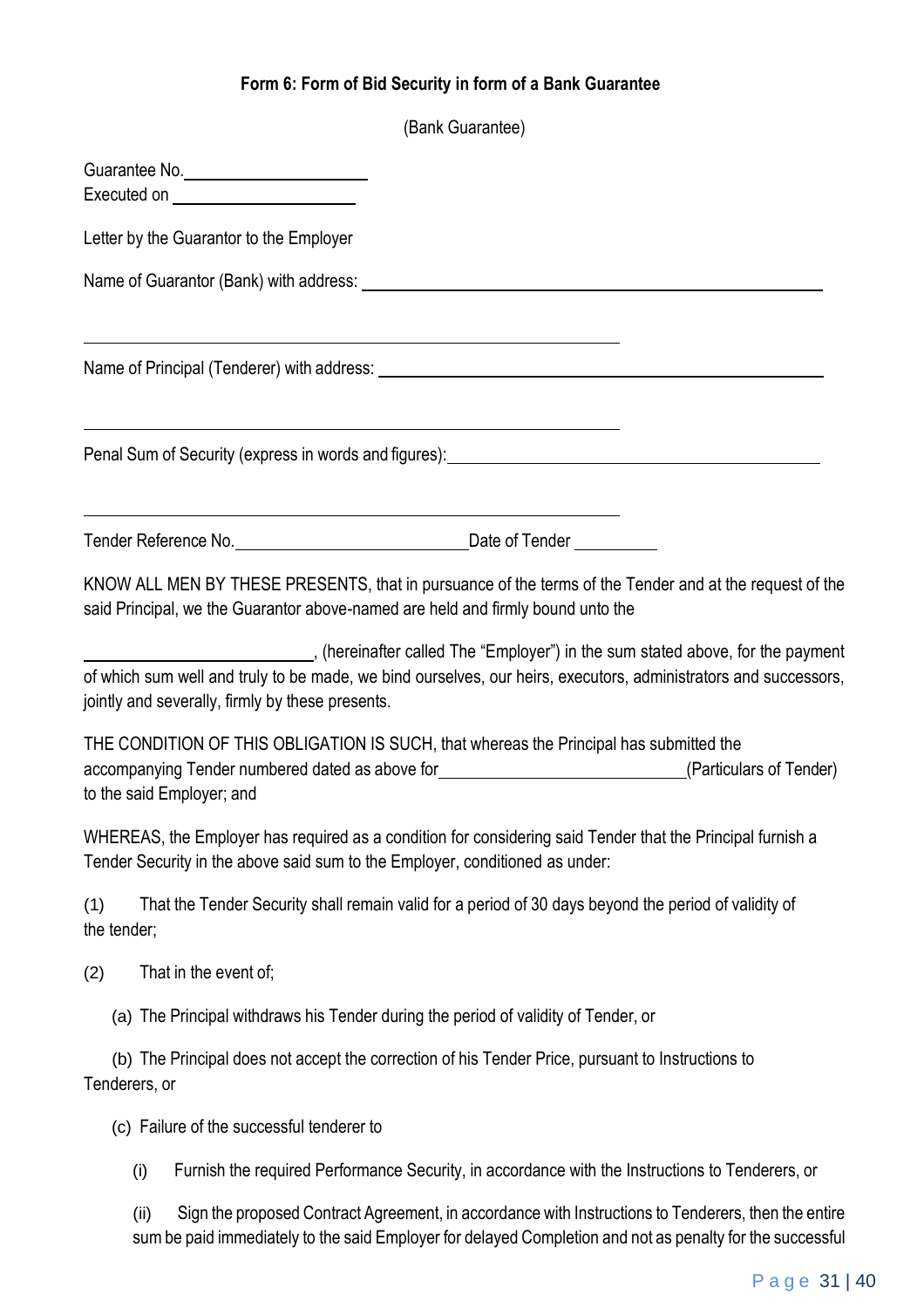tenderer's failure to perform.

NOW THEREFORE, if the successful tenderer shall, within the period specified there for, on the prescribed form presented to him for signature enter into a formal Contract with the said Employer in accordance with his Tender as accepted and furnish within thirty (30) days of his being requested to do so, a Performance Security with good and sufficient surety, as may be required, upon the form prescribed by the said Employer for the faithful performance and proper fulfillment of the said Contract or in the event of withdrawal of the said Tender within the time specified then this obligation shall be void and of no effect, but otherwise to remain in full force and effect.

PROVIDED THAT the Guarantor shall forthwith pay to the Employer the said sum stated above upon first written demand of the Employer without cavil or argument and without requiring the Employer to prove or to show grounds or reasons for such demand notice of which shall be sent by the Employer by registered post duly addressed to the Guarantor at its address given above.

PROVIDED ALSO THAT the Employer shall be the sole and final judge for deciding whether the Principal has duly performed his obligations to sign the Contract Agreement and to furnish the requisite Performance Security within the time stated above, or has defaulted in fulfilling said requirements and the Guarantor shall pay without objection the sum stated above upon first written demand from the Employer forthwith and without any reference to the Principal or any other person.

IN WITNESS WHEREOF, the above bounded Guarantor has executed the instrument under its seal on the date indicated above, the name and seal of the Guarantor being hereto affixed and these presents duly signed by its undersigned representative pursuant to authority of its governing body.

|                |                                   |    | <b>Guarantor (Bank)</b>        |
|----------------|-----------------------------------|----|--------------------------------|
|                | Witness: 1                        |    | Signature_____________________ |
| 1              |                                   | 2. |                                |
|                | Corporate Secretary (Seal)        | 3. |                                |
| $\mathfrak{p}$ |                                   |    |                                |
|                | (Name, Title & Address)<br>(Seal) |    | Corporate Guarantor (Seal)     |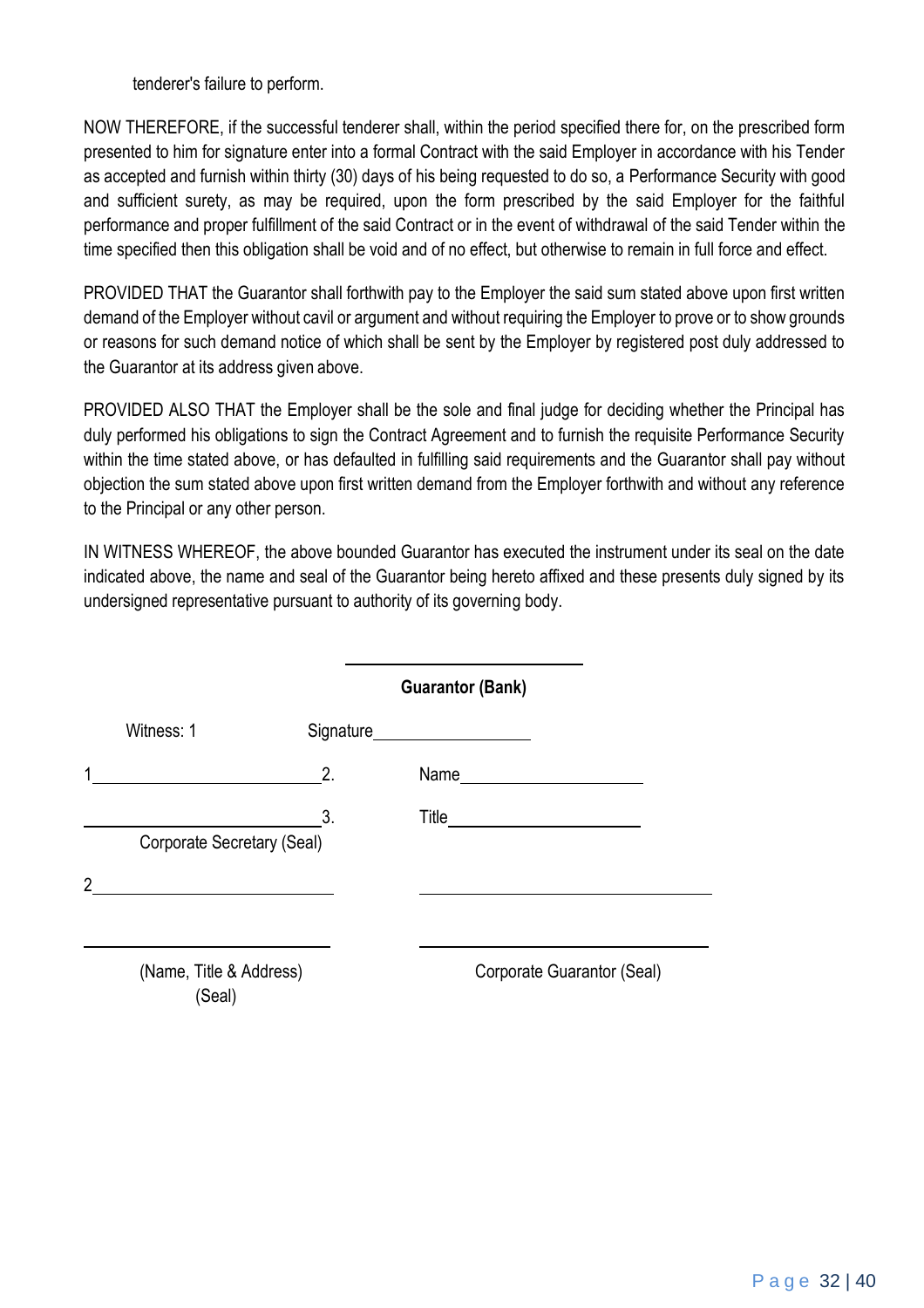# **Form 7: Form of Performance Security in form of a Bank Guarantee**

(On Non Judicial Stamp Paper of the Government of Pakistan of appropriate value)

| Guarantee No.         |  |
|-----------------------|--|
| Date of Issue         |  |
| Date of Expiry        |  |
| <b>Amount Secured</b> |  |

To:

National Coordinator, Office of the Principal Recipient, National Tuberculosis Control Program, Common Management Unit to Manage The Global Fund Grants on AIDS, TB & Malaria, Islamabad.

WHEREAS

"the Contractor") has undertaken in pursuance of Contract to execute

(hereinafter

called "the Contract").

AND WHEREAS it has been stipulated in the said Contract that the Contractor shall furnish a Bank Guarantee by a recognized bank or Insurance Bond from an approved and duly recognized as AA rating insurance company for the sum specified therein as security for compliance with his obligations in accordance with the Contract.

|     | NOW THEREFORE, we (the bank)                                                                                                                                                                                                  |                          |
|-----|-------------------------------------------------------------------------------------------------------------------------------------------------------------------------------------------------------------------------------|--------------------------|
|     | affirm that we are the Guarantor and responsible, on behalf of the Contractor/ service provider firms, up to a total of                                                                                                       |                          |
| Rs. | (Rupees                                                                                                                                                                                                                       | only) such sum being     |
|     | payable in the types and proportions of such currencies in which the Contract Price is payable, and we undertake to                                                                                                           |                          |
|     | pay, upon first written demand and without cavil or argument, any sum or sums within the limits of Rs                                                                                                                         |                          |
|     | (Rupees                                                                                                                                                                                                                       | aforesaid<br>only)<br>as |
|     | . The contract of the contract of the contract of the contract of the contract of the contract of the contract of the contract of the contract of the contract of the contract of the contract of the contract of the contrac |                          |

without needing to prove or to show grounds or reasons for demand of the sum specified therein.

We hereby waive the necessity of demanding the said debt from the Contractor / **service provider firms** before presenting us with the demand.

We further agree that no change or addition to or other modification of items/service of the contractor / **service provider firms** or of the work to be performed there under or any of the Contract Documents which may be made between The Principal Recipient for The Global Fund Grant, National Tuberculosis Control Program, Islamabad and the Contractor shall in any way release us from any liability under this guarantee, and we hereby waive notice of any such change, addition or modification.

This guarantee shall remain valid and in full effect up to the date of issuance of Taking Over Certificate or Works i. e. up to .

We further agree to replace this guarantee with a fresh guarantee 60 days prior to the date of expiry of the guarantee being replaced, for an amount equivalent to 50% of the amount of Performance Security valid from the date of issuance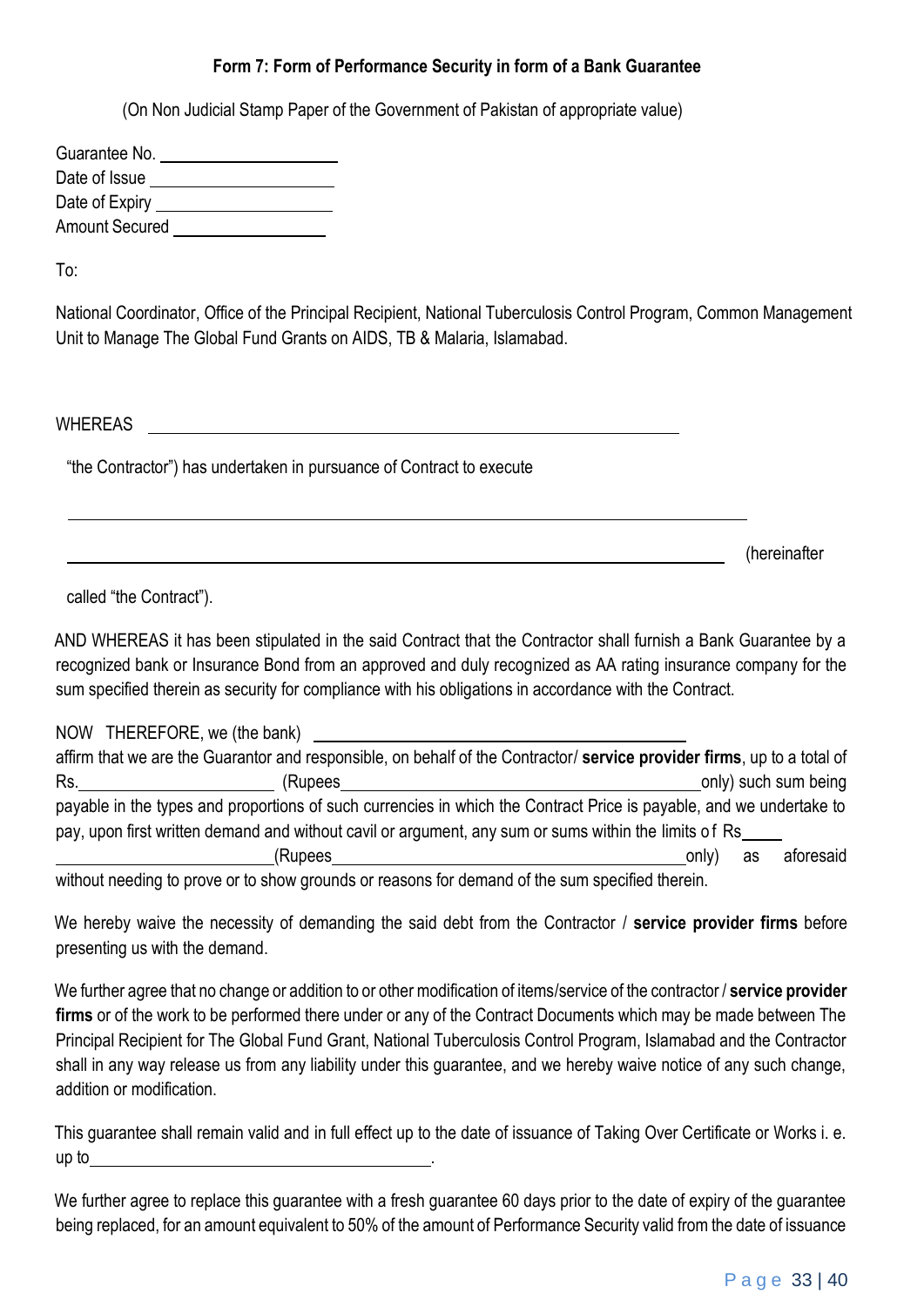of Taking Over Certificate / completion of tasks up to eight four (84) calendar days after issuance of deliverables. If the guarantee is not replaced 30 days prior to the expiry of this guarantee, The Principal Recipient for The Global Fund Grant, National Tuberculosis Control Program Islamabad shall have the right to call for encashment without any rhyme orreason.

SIGNATURE AND SEAL OF THE GUARANTOR

Date

# **Form 8: Undertaking**

I have read the terms and conditions thoroughly regarding "Tender dated \_\_\_\_\_\_\_\_\_\_\_\_\_\_\_\_\_\_\_\_\_\_\_\_\_\_\_, I hereby

undertake to abide by these terms & conditions in letter and spirit.

Signature:

Name of Authorize Person:

Name of Firm & Full Address with Stamp:

Dated: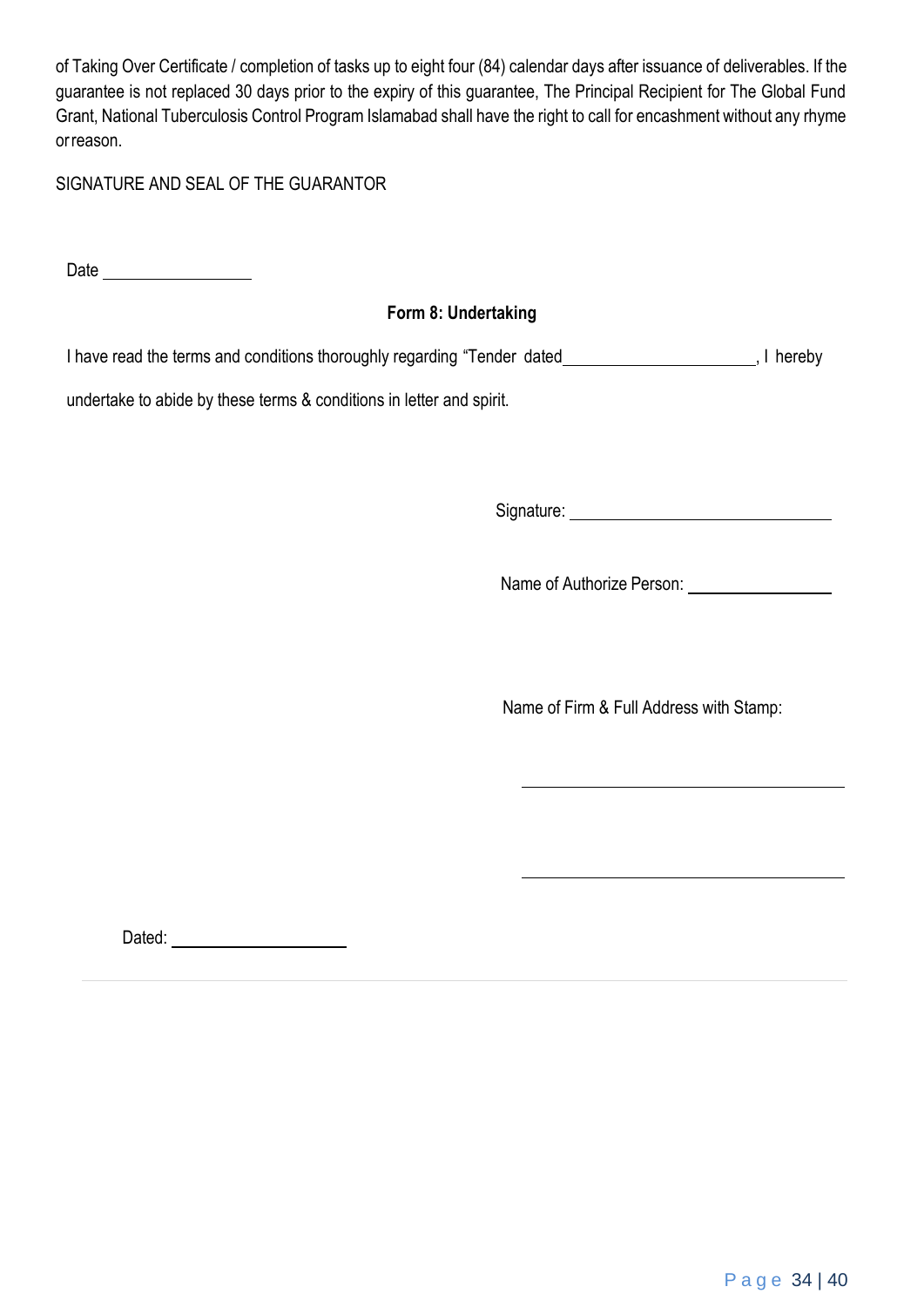# **Part Three: Section. I**

# **General Conditions of Contract (GCC)**

**1. Definitions** 1.1 In this Contract, the following terms shall be interpreted as

indicate:

"The Contract" means the agreement entered into between the Purchaser and the Supplier **service provider firms**, as recorded in the Contract Form signed by the parties, including all attachments and appendices thereto and all documents incorporated by reference therein. "The Contract Price" means the price payable to the Supplier / **service provider firms** under the Contract for the full and proper performance of its contractual obligations.

"The Goods" means all of the equipment, machinery, and/or other materials which the Supplier is required to supply to the Purchaser under the Contract.

"The Services" means those service or services ancillary to the supply/provide of the Goods/service, such as transportation and insurance, and any other incidental services, such as annual audits, installation, commissioning, provision of technical assistance, training, and other such obligations of the Supplier / **service provider firms** covered under the Contract.

"GCC" means the General Conditions of Contract. "SCC" means the Special Conditions of Contract. "The Purchaser" means Office of the Principal Recipient-The Global Fund Grant-National Tuberculosis Control Program-CMU-Islamabad of Islamabad.

"The Supplier/ **service provider firms**" means the individual or firm supplying the Goods / Services under this Contract.

"Day" means calendar day.

- **2. Application** 2.1 These General Conditions shall apply to the extent that they are not superseded by provisions of other parts of the Contract.
- **3. Standards** 3.1 The Goods / services supplied / provided under this Contract shall conform to the standards mentioned in the Technical Specifications, and, when no applicable standard is mentioned, to the authoritative standards appropriate to the defined standards of quality / ISO. Such standards shall be the latest issued by the concerned institution.
- **4. Inspections and Tests** 4.1 The inspections and tests may be conducted on the premises of the Supplier / service provider firms or its subcontractor(s), at point of delivery, and/or at the Goods'/service final destination. If conducted on the premises of the Supplier / service provider firms or its subcontractor(s), all reasonable facilities and assistance, including access to allied documentary evidence and production data,

shall be furnished to the inspectors at no charge to the Purchaser.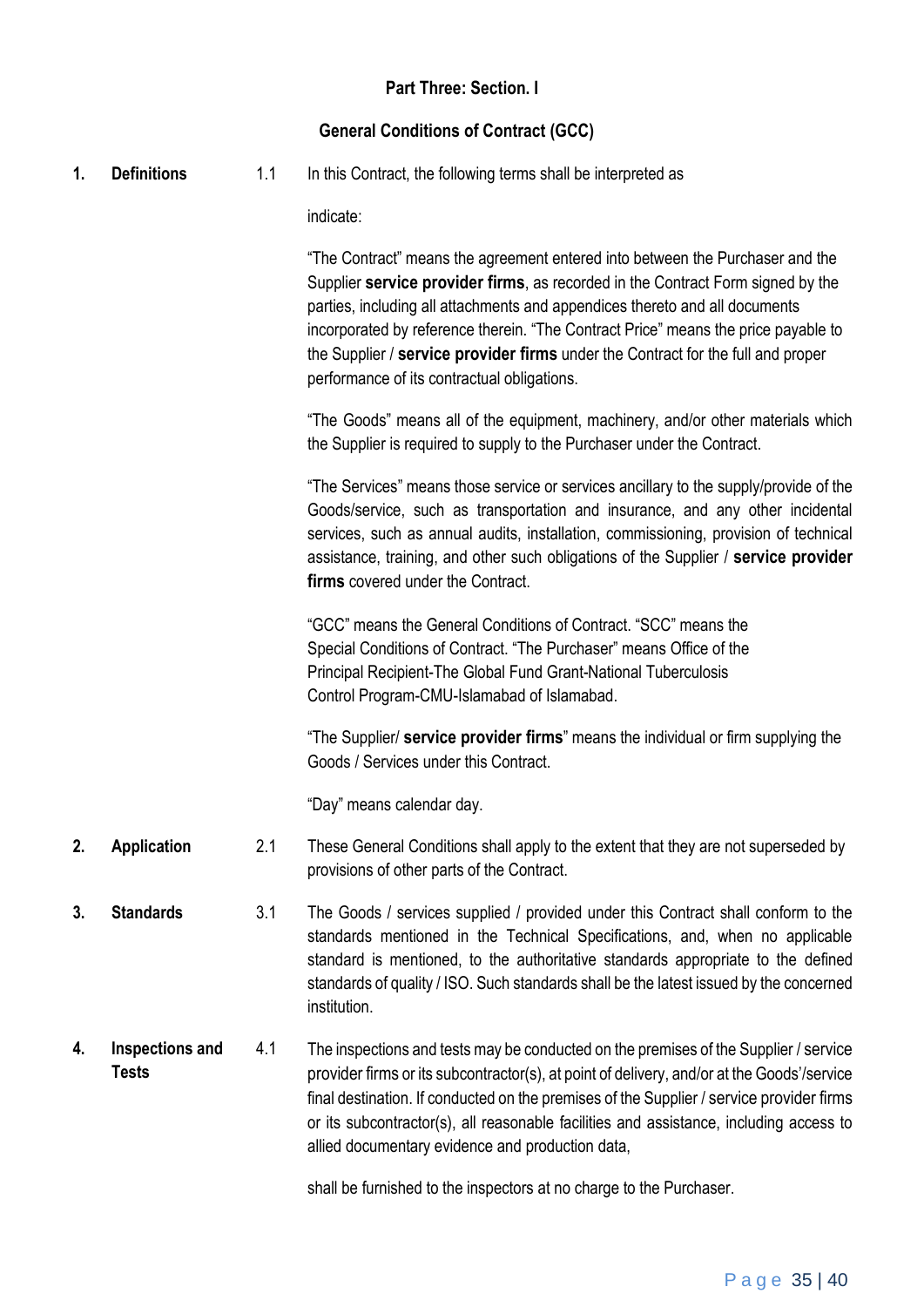4.2 Should any inspected or tested Goods/services fail to conform to the

Specifications, the Purchaser may reject the Goods/services, and the Supplier/ service provider firms shall either replace the rejected Goods / services or make alterations / correction necessary to meet specification requirements free of cost to the Purchaser.

4.3 The Purchaser's right to inspect, test and, where necessary, reject the Goods / services after the Goods' / service arrival /delivered in shape of deliverable at the Purchaser's delivery point shall in no way be limited or waived by reason of the Goods/services.

having previously been inspected, tested, and passed by the Purchaser or its representative prior to the Goods' / service deliverable shipment from

the factory/warehouse/ service provider firms.

- 4.4 Nothing in GCC Clause 4 shall in any way release the Supplier / service provider firms from any warranty or other obligations under this Contract.
- **5. Packing / Deliverable** 5.1 The Supplier / service provider firms shall provide such packing/printed of the Goods / services as is required to prevent their damage or deterioration during transit to their final destination, as indicated in the Contract. The packing/printed shall be sufficient to withstand, without limitation, rough handling during transit and exposure to extreme temperatures, salt and precipitation during transit, and open storage. Packing / printed case size and weights shall take into consideration, where appropriate, the remoteness of the Goods' / service final destination and the absence of heavy handling facilities at all points in transit.
	- 5.2 The packing/deliverable, marking, and documentation within and outside the packages shall comply strictly with such special requirements as shall be expressly provided for in the Contract, including additional requirements, if any, specified in SCC, and in any subsequent instructions ordered by the Purchaser.
- **6. Delivery and Documents** 6.1 Delivery of the Goods /services shall be made by the Supplier / service provider firms in accordance with the terms specified in the Schedule or Requirements.
- **7. Transportation** 7.1 The Supplier / service provider firms is required under the Contact to transport the Goods / service to a specified place of destination Head Office, of PR and SRs.
- **8. Warranty** 8.1 The Supplier / service provider firms warrants that the Goods / service supplied / delivered under the Contract are new, unused, of the most recent or current models, and that they incorporate all recent improvements in design and materials unless provided otherwise / latest quality/ISO standards in the Contract. The Supplier / service provider firms further warrants that all Goods / service supplied / delivered under this Contract shall have no defect, arising from design, materials, or workmanship (except when the design and/or material is required by the Purchaser's specifications) or from any act or omission or the Supplier/ service provider firms, that may develop under normal use of the supplied / delivered Goods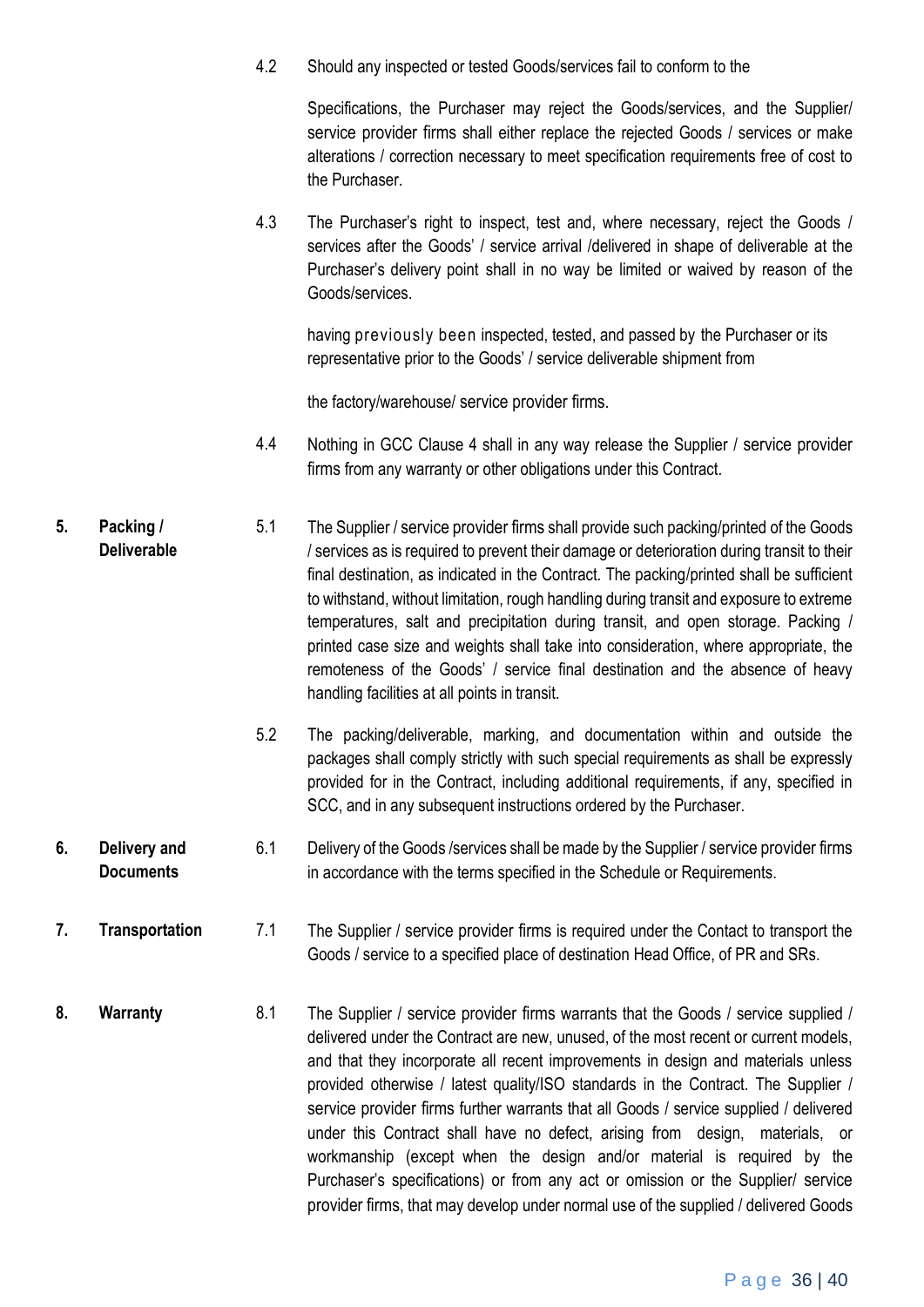/ services in the conditions prevailing in the country of final destination.

- 8.2 The earnest money submitted by the supplier / service provider firms shall be retained during the warranty period as mentioned in technical specification and will be released after expiry of warranty period.
- **9. Payment** 9.1 The method and conditions of payment to be made to the Supplier / service provider firms under this Contract shall be specified in SCC.
	- 9.2 The Supplier's / service provider firms request(s) for payment shall be made to the Purchaser in writing, accompanied by a sales tax invoice describing, as appropriate, the Goods /services delivered and Services performed and upon fulfillment of other obligations stipulated in the Contract.
	- 9.3 Payments shall be made promptly by the Purchaser, but in no case later than forty five (45) days after submission of an invoice or claim by the Supplier / service provider firms.
	- 9.4 The currency of payment is Pakistan Rupees.
- **10. Prices** 10.1 Prices charged by the Supplier / service provider firms for Goods delivered and Services performed under the Contract shall not vary from the prices quoted by the Supplier / service provider firms in its bid, with the exception of any price adjustments authorized in SCC or on the Purchaser's request for bid validity extension, as the case may be.
- **11. Charge Orders** 11.1 The Purchaser may at any time, by a written order given to the Supplier / service provider firms pursuant to GCC Clause 21, make changes within the general scope of the Contract.
	- 11.2 If any such change causes an increase or decrease in the cost of, or the time required for, the Supplier's / service provider firms performance of any provisions under the Contract, and equitable adjustment shall be made in the Contract Price or delivery schedule, or both, and the Contract shall accordingly be amended. Any claims by the Supplier / service provider firms for adjustment under this clause must be asserted within fifteen (15) days from the date of the Supplier's / service provider firms receipt of the Purchaser's change order.

#### **12. Contract Amendments** 12.1 No variation in or modification of the terms of the Contract shall be made except by written amendment signed by the parties.

**13. Assignment** 13.1 The Supplier / service provider firms shall not assign, in whole or in part, its obligations to perform under this Contract.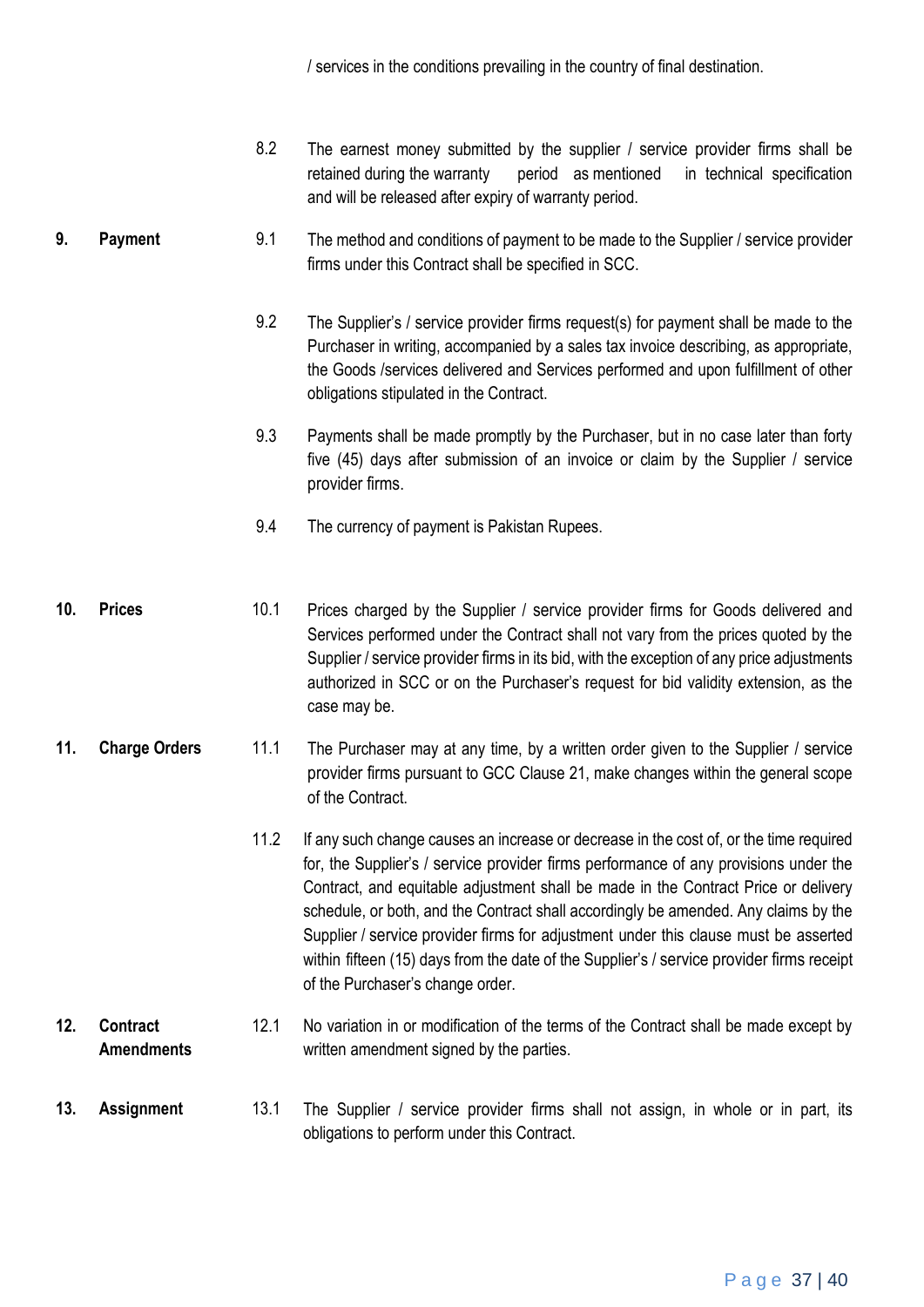- **14. Delays in the Supplier's Performance** 14.1 Delivery of the Goods and performance of Services shall be made by Supplier / service provider firms in accordance with the time schedule prescribed by Purchaser in the Schedule of Requirements.
	- 14.2 If at any time during performance of the Contract, the Supplier / service provider firms or its Subcontractor(s) should encounter conditions impeding timely delivery of the Goods and performance of services, the supplier / service provider firms shall promptly notify the Purchaser in writing of the fact of the delay, its likely duration and its cause (s).
		- 14.3 Except as provided under GCC Clause 17, a delay by the Supplier / service provider firms in the performance of its delivery obligations shall render the Supplier / service provider firms liable to the imposition of liquidated damages pursuant to GCC Clause 15, unless an extension of time is agreed upon pursuant to GCC Clause 14.2 without the application of liquidated damages.
- 15. **Liquidated Damages** 15.1 Subject to GCC Clause 17, if the supplier fails to deliver any or all of the Goods or to perform the Services within the period(s) specified in the Contract, the Purchaser shall, without prejudice to its other remedies under the Contract, deduct from the Contract Price, as liquidated damages, a sum equivalent to the percentage specified in SCC of the delivered price of the delayed Goods or

Un-performed Services -. If not delivered / provided within the specified period, penalty @1% per week or any part thereof up to initial maximum delay of 5 weeks; then 2% per each subsequent week of delay, thereafter, procuring agency may terminate order after total "10" weeks of delay and procure order on account of supplier.

16. **Termination for Default** 16.1 The Purchaser, without prejudice to any other remedy for breach of Contract, by written notice of default sent to the Supplier/ service provider firms, may terminate this Contract in whole or in part:

> If the Supplier/ service provider firms fails to deliver / provide any or all of the Goods / services within the period(s) specified in the Contract, or within any extension thereof granted by the Purchaser pursuant to GCC Clause 14.2; or

> If the Supplier / service provider firms fails to perform any other obligation(s) under the Contract.

> If the Supplier/ service provider firms, in the judgment of the Purchaser has engaged in corrupt and fraudulent practices in competing for or in executing the Contract.

For the purpose of this clause:

"corrupt and fraudulent practices" includes the offering, giving, receiving, or soliciting of anything of value to influence the action of a public official or the supplier or contractor in the procurement process or in contract execution to the detriment of the procuring agencies; or misrepresentation of facts in order to influence a procurement process or the execution of a contract, collusive practices among bidders (prior to or after bid submission) designed to establish bid prices at artificial, non- competitive levels and to deprive the procuring agencies of the benefits of free and open competition and any request for, or solicitation of anything of value by any public official in the course of the exercise of his duty.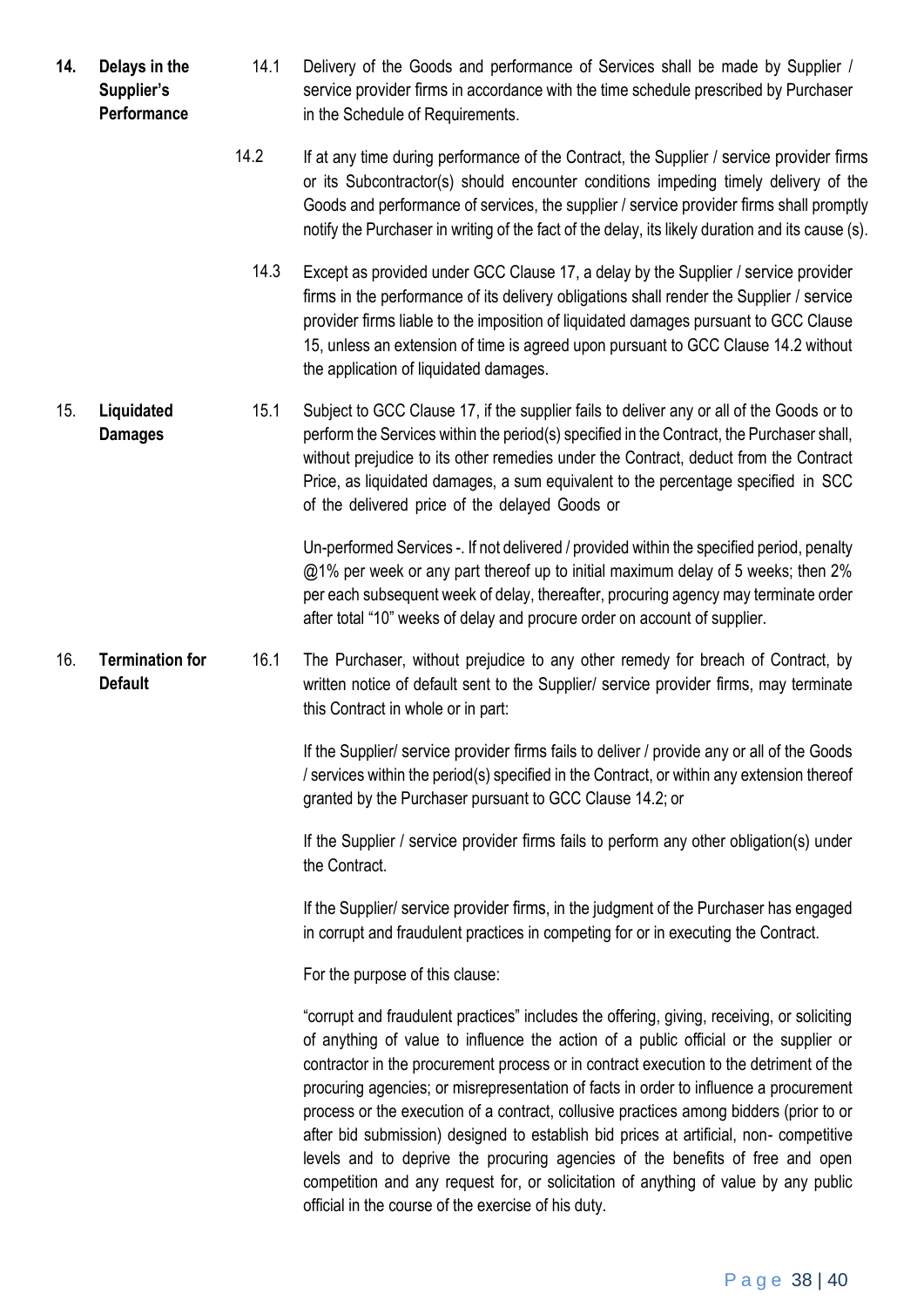- 16.2 In the event the Purchaser terminates the Contract in whole or in part, pursuant to GCC Clause 16.1, the Purchaser may procure, upon such terms and in such manner as it deems appropriate, Goods or Services similar to those undelivered, and the Supplier/ service provider firms shall be liable to the Purchaser for any excess costs for such similar Goods or Services. However, the Supplier / service provider firms shall continue performance of the Contract to the extent not terminated.
- 17 **Force Majeure** 17.1 For purposes of this clause, "Force Majeure" means an event beyond the control of the Supplier / service provider firms and not involving the Supplier's / service provider firm's fault or negligence and not foreseeable. Such events may include, but are not restricted to, acts of the Purchaser in its sovereign capacity, wars or revolutions, fires, floods, epidemics, quarantine restrictions, and freight embargoes.
	- 17.3 If a Force Majeure situation arises, the Supplier / service provider firms shall promptly notify the Purchaser in writing of such condition and the cause thereof. Unless otherwise directed by the Purchaser in writing, the Supplier / service provider firms shall continue to perform its obligations under the Contract as far as is reasonably practical, and shall seek all reasonable alternative means for performance not prevented by the Force Majeure event.
- 18. **Resolution of Disputes** 18.1 The Purchaser and the Supplier / service provider firms shall make every effort to resolve amicably by direct informal negotiation any disagreement or dispute arising between them under or in connection with the Contract.
	- 18.2 If, after thirty (30) days from the commencement of such informal negotiations, the Purchaser and the Supplier / service provider firms have been unable to resolve amicably a Contract dispute, either party may require that the dispute be referred for resolution to the formal mechanisms specified in SCC. These mechanisms may include, but are not restricted to, conciliation mediated by a third party, adjudication in an agreed manner and/or arbitration.
- 19. **Governing Language** 19.1 The Contract shall be written in the language specified in SCC. Subject to GCC Clause 20, the version of the Contract written in the specified language shall govern its interpretation. All correspondence and other documents pertaining to the Contract which are exchanged by the parties shall be written in the same language.
- 20. **Applicable Law** 20.1 The Contract shall be interpreted in accordance with PPRA Ordinance 2002, Public Procurement Rules 2004 and other laws of Islamic Republic of Pakistan. If there is any discrepancy between the laws and these bidding documents, the provisions of the laws and rules will prevail.
- 21. **Notices** 21.1 Any notice given by one party to the other pursuant to this Contract shall be sent to the other party in writing or by cable, telex, or facsimile and confirmed in writing to the other party's address specified in SCC.
	- 21.2 A notice shall be effective when delivered or on the notice's effective date, whichever is later.
- 22 **Taxes and Duties** 22.1 Supplier / service provider firms shall be entirely responsible for all taxes, duties, license fees, etc., incurred until delivery of the contracted Goods / services to the Purchaser.